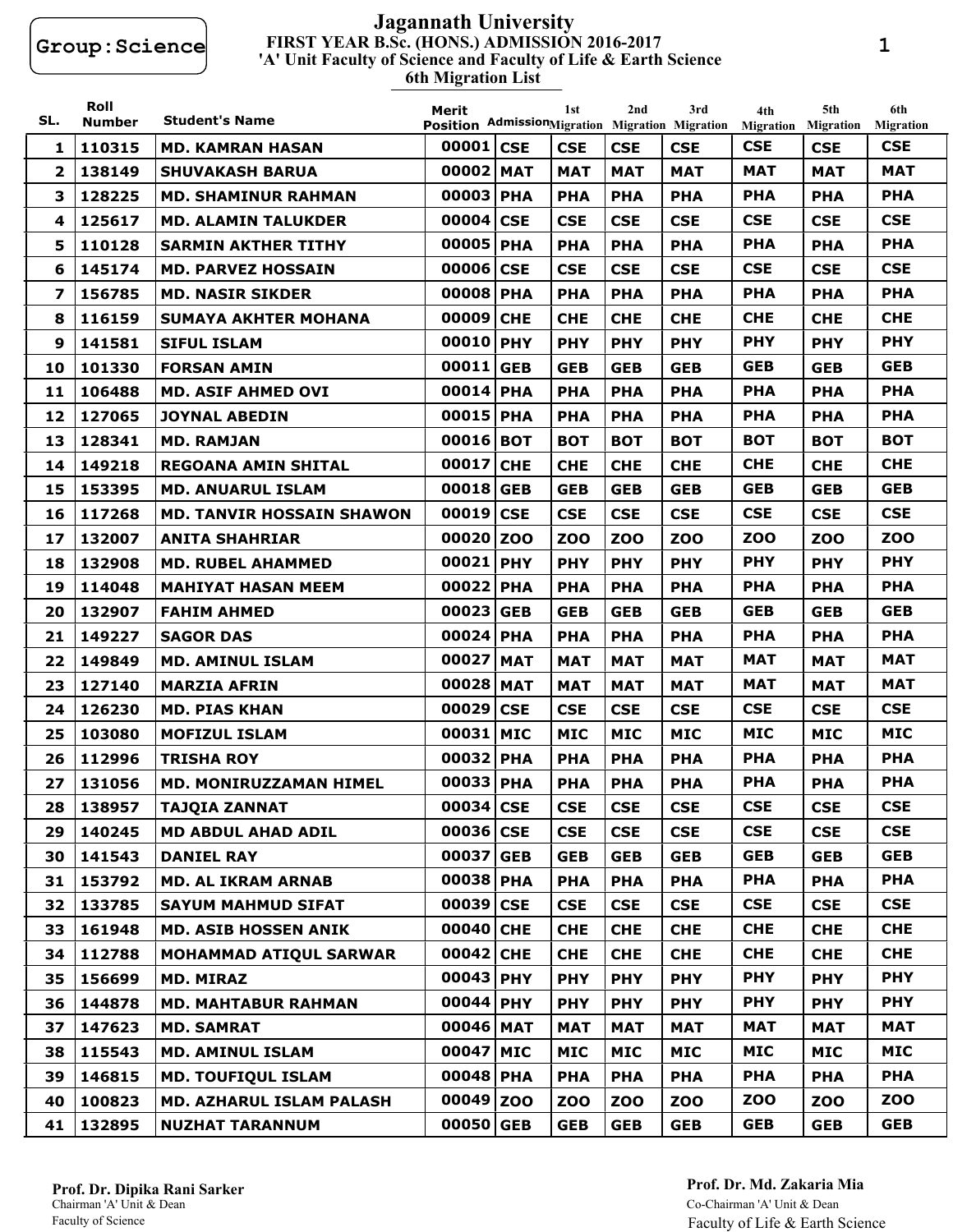#### **FIRST YEAR B.Sc. (HONS.) ADMISSION 2016-2017 6th Migration List 'A' Unit Faculty of Science and Faculty of Life & Earth Science Jagannath University**

| SL. | Roll<br><b>Number</b> | <b>Student's Name</b>             | Merit     | 1st        | 2nd        | 3rd<br>Position AdmissionMigration Migration Migration | 4th<br><b>Migration</b> | 5th<br><b>Migration</b> | 6th<br><b>Migration</b> |
|-----|-----------------------|-----------------------------------|-----------|------------|------------|--------------------------------------------------------|-------------------------|-------------------------|-------------------------|
| 42  | 104810                | <b>NAHID ZAMAN REDOY</b>          | 00051 GEB | <b>GEB</b> | <b>GEB</b> | <b>GEB</b>                                             | <b>GEB</b>              | <b>GEB</b>              | <b>GEB</b>              |
| 43  | 137828                | <b>KHADIJA AKHTER POLY</b>        | 00052 PHA | <b>PHA</b> | <b>PHA</b> | <b>PHA</b>                                             | <b>PHA</b>              | <b>PHA</b>              | <b>PHA</b>              |
| 44  | 148808                | <b>TASLIMA AKTER TAMME</b>        | 00053 ZOO | <b>ZOO</b> | <b>ZOO</b> | <b>ZOO</b>                                             | <b>ZOO</b>              | <b>ZOO</b>              | <b>ZOO</b>              |
| 45  | 160956                | <b>ASMA UL HUSNA HAPPY</b>        | 00054 PHY | <b>PHY</b> | <b>PHY</b> | <b>PHY</b>                                             | <b>PHY</b>              | <b>PHY</b>              | <b>PHY</b>              |
| 46  | 116699                | <b>MD. MOSARAF HOSSAIN</b>        | 00056 PHY | <b>PHY</b> | <b>PHY</b> | <b>PHY</b>                                             | <b>PHY</b>              | <b>PHY</b>              | <b>PHY</b>              |
| 47  | 151621                | <b>MD. ZISHAN HOSSAIN</b>         | 00057 CSE | <b>CSE</b> | <b>CSE</b> | <b>CSE</b>                                             | <b>CSE</b>              | <b>CSE</b>              | <b>CSE</b>              |
| 48  | 109786                | <b>MD. RIDOY HASAN</b>            | 00058 MAT | <b>MAT</b> | <b>MAT</b> | <b>MAT</b>                                             | <b>MAT</b>              | <b>MAT</b>              | <b>MAT</b>              |
| 49  | 154591                | <b>SAIF AHMED</b>                 | 00059 PHA | <b>PHA</b> | <b>PHA</b> | <b>PHA</b>                                             | <b>PHA</b>              | <b>PHA</b>              | <b>PHA</b>              |
| 50  | 106728                | <b>MD. SALIM MIA</b>              | 00060 CSE | <b>CSE</b> | <b>CSE</b> | <b>CSE</b>                                             | <b>CSE</b>              | <b>CSE</b>              | <b>CSE</b>              |
| 51  | 145951                | <b>SHAMIMA AKHTER</b>             | 00061 PHA | <b>PHA</b> | <b>PHA</b> | <b>PHA</b>                                             | <b>PHA</b>              | <b>PHA</b>              | <b>PHA</b>              |
| 52  | 149375                | MUHAMMAD ABDULLAH AL MOIN         | 00062 PHA | <b>PHA</b> | <b>PHA</b> | <b>PHA</b>                                             | <b>PHA</b>              | <b>PHA</b>              | <b>PHA</b>              |
| 53  | 101237                | <b>RUBAIYA-GULSHAN</b>            | 00063 MIC | <b>MIC</b> | <b>MIC</b> | <b>MIC</b>                                             | <b>MIC</b>              | <b>MIC</b>              | <b>MIC</b>              |
| 54  | 129261                | <b>MOHIUDDIN SAKIL</b>            | 00064 PHA | <b>PHA</b> | <b>PHA</b> | <b>PHA</b>                                             | <b>PHA</b>              | <b>PHA</b>              | <b>PHA</b>              |
| 55  | 143106                | <b>MD.ARIFUL ISLAM</b>            | 00066 CHE | <b>CHE</b> | <b>CHE</b> | <b>CHE</b>                                             | <b>CHE</b>              | <b>CHE</b>              | <b>CHE</b>              |
| 56  | 128659                | <b>ABU BAKAR SIDDIK</b>           | 00067 CHE | <b>CHE</b> | <b>CHE</b> | <b>CHE</b>                                             | <b>CHE</b>              | <b>CHE</b>              | <b>CHE</b>              |
| 57  | 136938                | <b>MD ANOWAR HOSEN RAZU</b>       | 00069 PHA | <b>PHA</b> | <b>PHA</b> | <b>PHA</b>                                             | <b>PHA</b>              | <b>PHA</b>              | <b>PHA</b>              |
| 58  | 118548                | <b>JANNAT AKTER SHATHI</b>        | 00071 GEB | <b>GEB</b> | <b>GEB</b> | <b>GEB</b>                                             | <b>GEB</b>              | <b>GEB</b>              | <b>GEB</b>              |
| 59  | 156344                | <b>MD. JULFIKER ALI</b>           | 00074 CSE | <b>CSE</b> | <b>CSE</b> | <b>CSE</b>                                             | <b>CSE</b>              | <b>CSE</b>              | <b>CSE</b>              |
| 60  | 148455                | <b>TAREQ.HASAN.RONY</b>           | 00075 PHA | <b>PHA</b> | <b>PHA</b> | <b>PHA</b>                                             | <b>PHA</b>              | <b>PHA</b>              | <b>PHA</b>              |
| 61  | 128285                | <b>AYESHA SIDDIQUA MIM</b>        | 00076 PHA | <b>PHA</b> | <b>PHA</b> | <b>PHA</b>                                             | <b>PHA</b>              | <b>PHA</b>              | <b>PHA</b>              |
| 62  | 159559                | <b>MD. KHAIRUL PASHA</b>          | 00077 PHY | <b>PHY</b> | <b>PHY</b> | <b>PHY</b>                                             | <b>PHY</b>              | <b>PHY</b>              | <b>PHY</b>              |
| 63  | 145221                | <b>MD SULAIMAN KABIR RAZU</b>     | 00078 CHE | <b>CHE</b> | <b>CHE</b> | <b>CHE</b>                                             | <b>CHE</b>              | <b>CHE</b>              | <b>CHE</b>              |
| 64  | 110672                | <b>LUTFOR RAYHAN TANIM</b>        | 00079 PHA | <b>PHA</b> | <b>PHA</b> | <b>PHA</b>                                             | <b>PHA</b>              | <b>PHA</b>              | <b>PHA</b>              |
| 65  | 111080                | <b>MD. KAMRUL HASAN ARNAB</b>     | 00080 PHA | <b>PHA</b> | <b>PHA</b> | <b>PHA</b>                                             | <b>PHA</b>              | <b>PHA</b>              | <b>PHA</b>              |
| 66  | 157303                | <b>MD.ARIF HOSSAIN</b>            | 00081 CSE | <b>CSE</b> | <b>CSE</b> | <b>CSE</b>                                             | <b>CSE</b>              | <b>CSE</b>              | <b>CSE</b>              |
| 67  | 152477                | <b>MUSTAFA SHAHRIAR</b>           | 00082 GEB | <b>GEB</b> | <b>GEB</b> | <b>GEB</b>                                             | <b>GEB</b>              | <b>GEB</b>              | <b>GEB</b>              |
| 68  | 120760                | <b>ABU JAFOR SHALAH MD. NOMAN</b> | 00083 PHY | <b>PHY</b> | <b>PHY</b> | <b>PHY</b>                                             | <b>PHY</b>              | <b>PHY</b>              | <b>PHY</b>              |
| 69  | 118077                | <b>MAHIMUN ISLAM ASHIK</b>        | 00084 CSE | <b>CSE</b> | <b>CSE</b> | <b>CSE</b>                                             | <b>CSE</b>              | <b>CSE</b>              | <b>CSE</b>              |
| 70  | 126958                | <b>MOHUA SARKER</b>               | 00085 GEB | <b>GEB</b> | <b>GEB</b> | <b>GEB</b>                                             | <b>GEB</b>              | <b>GEB</b>              | <b>GEB</b>              |
| 71  | 154948                | <b>FAHIM IFTY</b>                 | 00087 MAT | <b>MAT</b> | <b>MAT</b> | <b>MAT</b>                                             | <b>MAT</b>              | <b>MAT</b>              | <b>MAT</b>              |
| 72  | 139444                | <b>MAHBUB ALAM</b>                | 00088 CSE | <b>CSE</b> | <b>CSE</b> | <b>CSE</b>                                             | <b>CSE</b>              | <b>CSE</b>              | <b>CSE</b>              |
| 73  | 123652                | <b>IMTIAZ AHSAN</b>               | 00089 GEB | <b>GEB</b> | <b>GEB</b> | <b>GEB</b>                                             | <b>GEB</b>              | <b>GEB</b>              | <b>GEB</b>              |
| 74  | 162622                | <b>MD. MAKSUDUR RAHMAN</b>        | 00090 CSE | <b>CSE</b> | <b>CSE</b> | <b>CSE</b>                                             | <b>CSE</b>              | <b>CSE</b>              | <b>CSE</b>              |
| 75  | 144031                | <b>TAIRIN AKTER</b>               | 00091 PHA | <b>PHA</b> | <b>PHA</b> | <b>PHA</b>                                             | <b>PHA</b>              | <b>PHA</b>              | <b>PHA</b>              |
| 76  | 111950                | <b>NIPA NAZIM</b>                 | 00092 ZOO | <b>ZOO</b> | <b>ZOO</b> | <b>ZOO</b>                                             | <b>ZOO</b>              | <b>ZOO</b>              | <b>ZOO</b>              |
| 77  | 152303                | <b>MOHAMMAD MAHBUBUL HOQUE</b>    | 00093 PHA | <b>PHA</b> | <b>PHA</b> | <b>PHA</b>                                             | <b>PHA</b>              | <b>PHA</b>              | <b>PHA</b>              |
| 78  | 132384                | <b>MD.JULHASH MIA</b>             | 00094 PHY | <b>PHY</b> | <b>PHY</b> | <b>PHY</b>                                             | <b>PHY</b>              | <b>PHY</b>              | <b>PHY</b>              |
| 79  | 114802                | <b>MD. MAHMUDUL HASAN</b>         | 00095 PHA | <b>PHA</b> | <b>PHA</b> | <b>PHA</b>                                             | <b>PHA</b>              | <b>PHA</b>              | <b>PHA</b>              |
| 80  | 143615                | <b>FARHANA HAQUE</b>              | 00096 ZOO | <b>ZOO</b> | <b>ZOO</b> | <b>ZOO</b>                                             | <b>ZOO</b>              | <b>ZOO</b>              | <b>ZOO</b>              |
| 81  | 101462                | <b>SAURAV CHANDRA DAS</b>         | 00098 CSE | <b>CSE</b> | <b>CSE</b> | <b>CSE</b>                                             | <b>CSE</b>              | <b>CSE</b>              | <b>CSE</b>              |
| 82  | 150101                | <b>MD. BIPUL MIA</b>              | 00099 ZOO | <b>ZOO</b> | <b>ZOO</b> | <b>ZOO</b>                                             | <b>ZOO</b>              | <b>ZOO</b>              | <b>ZOO</b>              |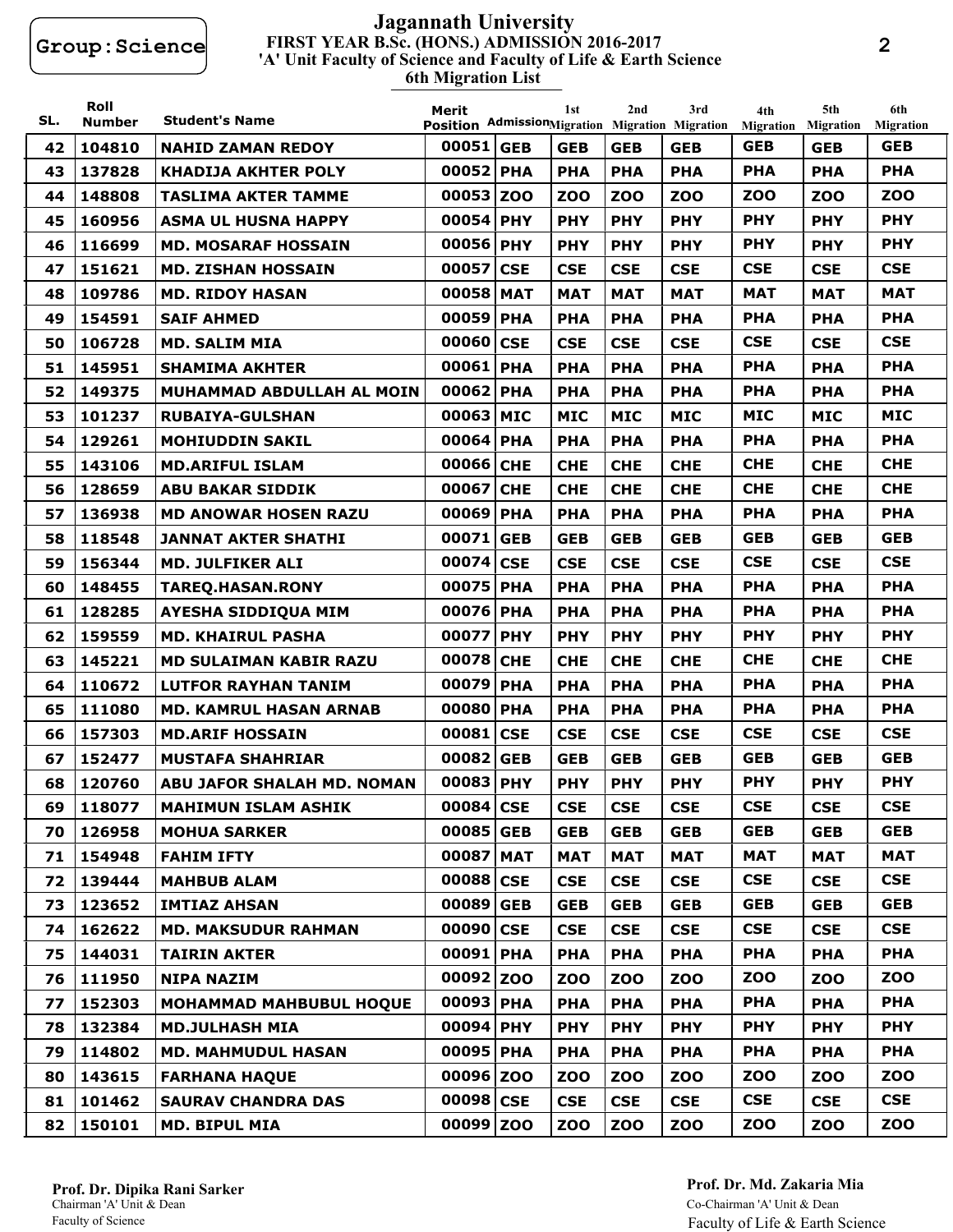#### **FIRST YEAR B.Sc. (HONS.) ADMISSION 2016-2017 6th Migration List 'A' Unit Faculty of Science and Faculty of Life & Earth Science Jagannath University**

| SL. | Roll<br><b>Number</b> | <b>Student's Name</b>          | Merit<br>Position AdmissionMigration Migration Migration | 1st        | 2nd        | 3rd        | 4th<br><b>Migration</b> | 5th<br><b>Migration</b> | 6th<br><b>Migration</b> |
|-----|-----------------------|--------------------------------|----------------------------------------------------------|------------|------------|------------|-------------------------|-------------------------|-------------------------|
| 83  | 137527                | MD. SAYED ALAHI ASIK           | 00104 PHY                                                | <b>PHY</b> | <b>PHY</b> | <b>PHY</b> | <b>PHY</b>              | <b>PHY</b>              | <b>PHY</b>              |
| 84  | 104525                | <b>MD. ARMANUR RAHMAN</b>      | 00105 PHA                                                | <b>PHA</b> | <b>PHA</b> | <b>PHA</b> | <b>PHA</b>              | <b>PHA</b>              | <b>PHA</b>              |
| 85  | 121025                | <b>SIDDHARTHA BARMAN JOY</b>   | 00107 CSE                                                | <b>CSE</b> | <b>CSE</b> | <b>CSE</b> | <b>CSE</b>              | <b>CSE</b>              | <b>CSE</b>              |
| 86  | 118134                | <b>KAWSER AHMMED</b>           | 00108 GEB                                                | <b>GEB</b> | <b>GEB</b> | <b>GEB</b> | <b>GEB</b>              | <b>GEB</b>              | <b>GEB</b>              |
| 87  | 157809                | <b>FOZLE RABBI</b>             | 00109 PHY                                                | <b>PHY</b> | <b>PHY</b> | <b>PHY</b> | <b>PHY</b>              | <b>PHY</b>              | <b>PHY</b>              |
| 88  | 151359                | <b>SHIHABUL ISLAM</b>          | 00110 PHA                                                | <b>PHA</b> | <b>PHA</b> | <b>PHA</b> | <b>PHA</b>              | <b>PHA</b>              | <b>PHA</b>              |
| 89  | 155397                | <b>PRANOY SAHA</b>             | 00111 PHA                                                | <b>PHA</b> | <b>PHA</b> | <b>PHA</b> | <b>PHA</b>              | <b>PHA</b>              | <b>PHA</b>              |
| 90  | 155306                | <b>MD. AFZAL HOSSAIN</b>       | 00112 PHY                                                | <b>PHY</b> | <b>PHY</b> | <b>PHY</b> | <b>PHY</b>              | <b>PHY</b>              | <b>PHY</b>              |
| 91  | 141076                | <b>MD HANNANUR RAHMAN</b>      | 00113 GEB                                                | <b>GEB</b> | <b>GEB</b> | <b>GEB</b> | <b>GEB</b>              | <b>GEB</b>              | <b>GEB</b>              |
| 92  | 130595                | <b>MAKSUDA AKTER</b>           | 00114 CSE                                                | <b>CSE</b> | <b>CSE</b> | <b>CSE</b> | <b>CSE</b>              | <b>CSE</b>              | <b>CSE</b>              |
| 93  | 126355                | MST. RIFA SAJIDA TASNIM        | 00116 PHY                                                | <b>PHY</b> | <b>PHY</b> | <b>PHY</b> | <b>PHY</b>              | <b>PHY</b>              | <b>PHY</b>              |
| 94  | 129911                | <b>MD.FARDIN EHSHAN</b>        | 00118 PHA                                                | <b>PHA</b> | <b>PHA</b> | <b>PHA</b> | <b>PHA</b>              | <b>PHA</b>              | <b>PHA</b>              |
| 95  | 105819                | <b>FATEMA TUZ ZOHERA</b>       | 00119 ZOO                                                | <b>ZOO</b> | <b>ZOO</b> | ZOO        | ZOO                     | <b>ZOO</b>              | <b>ZOO</b>              |
| 96  | 103111                | <b>TANVIR AHMED</b>            | 00120 GEB                                                | <b>PHA</b> | <b>PHA</b> | <b>PHA</b> | <b>PHA</b>              | <b>PHA</b>              | <b>PHA</b>              |
| 97  | 126601                | <b>MD. RAHAT HASAN</b>         | 00121 CSE                                                | <b>CSE</b> | <b>CSE</b> | <b>CSE</b> | <b>CSE</b>              | <b>CSE</b>              | <b>CSE</b>              |
| 98  | 159748                | <b>DARUS SALAM RAZON</b>       | 00122 MAT                                                | <b>MAT</b> | <b>MAT</b> | <b>MAT</b> | MAT                     | <b>MAT</b>              | <b>MAT</b>              |
| 99  | 142506                | <b>G.M. SHAHRIA</b>            | 00123 GEB                                                | <b>GEB</b> | <b>GEB</b> | <b>GEB</b> | <b>GEB</b>              | <b>GEB</b>              | <b>GEB</b>              |
| 100 | 118970                | <b>SHAIKH SIDDIKA</b>          | 00124 ZOO                                                | <b>PHA</b> | <b>PHA</b> | <b>PHA</b> | <b>PHA</b>              | <b>PHA</b>              | <b>PHA</b>              |
| 101 | 136581                | <b>FARHANA YESMIN FURTI</b>    | 00125 Z00                                                | <b>ZOO</b> | <b>ZOO</b> | zoo        | <b>ZOO</b>              | zoo                     | <b>ZOO</b>              |
| 102 | 113440                | <b>MD. TOFAYEL AHMED SAJIB</b> | 00126 CSE                                                | <b>CSE</b> | <b>CSE</b> | <b>CSE</b> | <b>CSE</b>              | <b>CSE</b>              | <b>CSE</b>              |
| 103 | 153165                | <b>TAZNOVA AKTER MUKTA</b>     | 00129 CSE                                                | <b>CSE</b> | <b>CSE</b> | <b>CSE</b> | <b>CSE</b>              | <b>CSE</b>              | <b>CSE</b>              |
| 104 | 161868                | <b>SHAGUR AHMED SHABUJ</b>     | 00130 PHY                                                | <b>PHY</b> | <b>PHY</b> | <b>PHY</b> | <b>PHY</b>              | <b>PHY</b>              | <b>PHY</b>              |
| 105 | 156182                | <b>NAEEM SHIKDER</b>           | 00131 PHY                                                | <b>PHY</b> | <b>PHY</b> | <b>PHY</b> | <b>PHY</b>              | <b>PHY</b>              | <b>PHY</b>              |
| 106 | 142109                | <b>TAIYEBA AKTAR MUKTI</b>     | 00132 MIC                                                | <b>PHA</b> | <b>PHA</b> | <b>PHA</b> | <b>PHA</b>              | <b>PHA</b>              | <b>PHA</b>              |
| 107 | 142519                | <b>MD. KHALED MAHMUD</b>       | 00133 PHY                                                | <b>PHY</b> | <b>PHY</b> | <b>PHY</b> | <b>PHY</b>              | <b>PHY</b>              | <b>PHY</b>              |
| 108 | 129064                | <b>MAISHA SUMAIYA</b>          | 00134 PSY                                                | <b>PSY</b> | <b>PSY</b> | <b>PSY</b> | <b>PSY</b>              | <b>PSY</b>              | <b>PSY</b>              |
| 109 | 124809                | <b>MD.HAFIZ AL ASAD</b>        | 00135 CHE                                                | <b>CHE</b> | <b>CHE</b> | <b>CHE</b> | <b>CHE</b>              | <b>CHE</b>              | <b>CHE</b>              |
| 110 | 113226                | <b>MD. NAEEM HOSSAIN</b>       | 00136 PHY                                                | <b>PHY</b> | <b>PHY</b> | <b>PHY</b> | <b>PHY</b>              | <b>PHY</b>              | <b>PHY</b>              |
| 111 | 107086                | <b>MD.BIPUL HOSAN</b>          | 00137 CHE                                                | <b>CHE</b> | <b>CHE</b> | <b>CHE</b> | <b>CHE</b>              | <b>CHE</b>              | <b>CHE</b>              |
| 112 | 146385                | <b>MD. SHAHINUR ISLAM</b>      | 00139 CSE                                                | <b>CSE</b> | <b>CSE</b> | <b>CSE</b> | <b>CSE</b>              | <b>CSE</b>              | <b>CSE</b>              |
| 113 | 150852                | <b>MD. MIZANUR RAHMAN</b>      | 00140 GEB                                                | <b>GEB</b> | <b>GEB</b> | <b>GEB</b> | <b>GEB</b>              | <b>GEB</b>              | <b>GEB</b>              |
| 114 | 106638                | <b>RIPON AHMED</b>             | 00143 CSE                                                | <b>CSE</b> | <b>CSE</b> | <b>CSE</b> | <b>CSE</b>              | <b>CSE</b>              | <b>CSE</b>              |
| 115 | 155286                | <b>MD. TANVIR HASAN</b>        | 00145 CHE                                                | <b>CHE</b> | <b>CHE</b> | <b>CHE</b> | <b>CHE</b>              | <b>CHE</b>              | <b>CHE</b>              |
| 116 | 151518                | <b>MD. HUMAYUN KABIR</b>       | 00146 PHY                                                | <b>PHY</b> | <b>PHY</b> | <b>PHY</b> | <b>PHY</b>              | <b>PHY</b>              | <b>PHY</b>              |
| 117 | 162528                | <b>MD. KHALID HASAN</b>        | 00147 MAT                                                | <b>MAT</b> | <b>MAT</b> | <b>MAT</b> | <b>MAT</b>              | <b>MAT</b>              | MAT                     |
| 118 | 121020                | <b>NURUL AMIN NAHID</b>        | 00148 CSE                                                | <b>CSE</b> | <b>CSE</b> | <b>CSE</b> | <b>CSE</b>              | <b>CSE</b>              | <b>CSE</b>              |
| 119 | 105134                | <b>MD. NAHIAN</b>              | 00149 MIC                                                | <b>MIC</b> | <b>MIC</b> | <b>MIC</b> | <b>MIC</b>              | <b>MIC</b>              | MIC                     |
| 120 | 120217                | <b>RABEYA ISLAM JUI</b>        | 00151 CHE                                                | <b>CHE</b> | <b>CHE</b> | <b>CHE</b> | <b>CHE</b>              | <b>CHE</b>              | <b>CHE</b>              |
| 121 | 101559                | MUHAMMAD SAJIB UZZAMAN         | 00153 CSE                                                | <b>CSE</b> | <b>CSE</b> | <b>CSE</b> | <b>CSE</b>              | <b>CSE</b>              | <b>CSE</b>              |
| 122 | 157559                | <b>SHAKIL AHMED</b>            | 00154 PHY                                                | <b>PHY</b> | <b>PHY</b> | <b>PHY</b> | <b>PHY</b>              | <b>PHY</b>              | <b>PHY</b>              |
| 123 | 159645                | <b>MD. SHAKIL MIAH</b>         | 00155 GEB                                                | <b>PHA</b> | <b>PHA</b> | <b>PHA</b> | <b>PHA</b>              | <b>PHA</b>              | <b>PHA</b>              |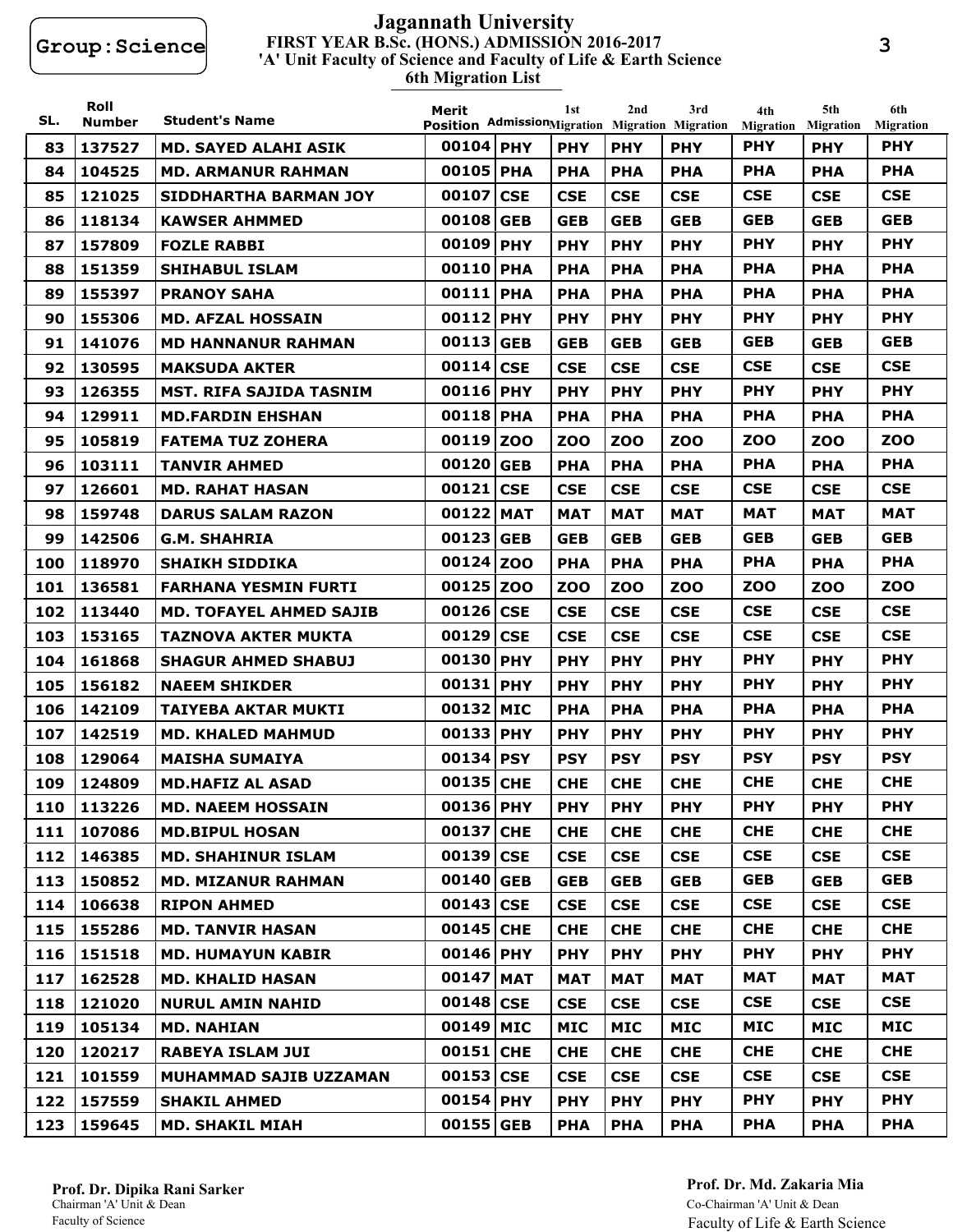#### **FIRST YEAR B.Sc. (HONS.) ADMISSION 2016-2017 6th Migration List 'A' Unit Faculty of Science and Faculty of Life & Earth Science Jagannath University**

| SL. | Roll<br><b>Number</b> | <b>Student's Name</b>            | Merit<br>Position AdmissionMigration Migration Migration |            | 1st        | 2nd        | 3rd        | 4th<br><b>Migration</b> | 5th<br><b>Migration</b> | 6th<br><b>Migration</b> |
|-----|-----------------------|----------------------------------|----------------------------------------------------------|------------|------------|------------|------------|-------------------------|-------------------------|-------------------------|
| 124 | 156199                | YELURA YEASMINN                  | 00156 MAT                                                |            | <b>MAT</b> | <b>MAT</b> | <b>MAT</b> | <b>MAT</b>              | <b>MAT</b>              | <b>MAT</b>              |
| 125 | 114479                | <b>MOST. TASMIYA YESMIN</b>      | 00157                                                    | <b>CHE</b> | <b>CHE</b> | <b>CHE</b> | <b>CHE</b> | <b>CHE</b>              | <b>CHE</b>              | <b>CHE</b>              |
| 126 | 108740                | <b>SHARMIN AHAMED</b>            | 00158                                                    | <b>ZOO</b> | <b>ZOO</b> | <b>ZOO</b> | <b>ZOO</b> | <b>ZOO</b>              | <b>ZOO</b>              | <b>ZOO</b>              |
| 127 | 139041                | <b>MUSFIRAT TANIA</b>            | 00159                                                    | <b>CSE</b> | <b>PHA</b> | <b>PHA</b> | <b>PHA</b> | <b>PHA</b>              | <b>PHA</b>              | <b>PHA</b>              |
| 128 | 102638                | <b>MD. NAIMUL PATHAN</b>         | 00161                                                    | <b>CSE</b> | <b>CSE</b> | <b>CSE</b> | <b>CSE</b> | <b>CSE</b>              | <b>CSE</b>              | <b>CSE</b>              |
| 129 | 108704                | <b>MST. RABEYA KHATUN</b>        | 00163                                                    | <b>BMB</b> | <b>PHA</b> | <b>PHA</b> | <b>PHA</b> | <b>PHA</b>              | <b>PHA</b>              | <b>PHA</b>              |
| 130 | 109283                | <b>SUDIPTA KUMAR MONDOL</b>      | 00164 CSE                                                |            | <b>CSE</b> | <b>CSE</b> | <b>CSE</b> | <b>CSE</b>              | <b>CSE</b>              | <b>CSE</b>              |
| 131 | 103031                | <b>MD.SHAKHAWAT HOSSEN SAZIN</b> | 00165                                                    | <b>CSE</b> | <b>CSE</b> | <b>CSE</b> | <b>CSE</b> | <b>CSE</b>              | <b>CSE</b>              | <b>CSE</b>              |
| 132 | 163193                | <b>MEHEDI HASAN JOY</b>          | 00166 MIC                                                |            | <b>PHA</b> | <b>PHA</b> | <b>PHA</b> | <b>PHA</b>              | <b>PHA</b>              | <b>PHA</b>              |
| 133 | 112919                | <b>MD. TAUFIKE RAHMAN</b>        | 00167                                                    | <b>CSE</b> | <b>CSE</b> | <b>CSE</b> | <b>CSE</b> | <b>CSE</b>              | <b>CSE</b>              | <b>CSE</b>              |
| 134 | 144930                | <b>SIMANTO CHANDRO ROY</b>       | 00168                                                    | <b>MIC</b> | <b>MIC</b> | <b>MIC</b> | <b>MIC</b> | <b>MIC</b>              | <b>MIC</b>              | <b>MIC</b>              |
| 135 | 121799                | <b>IQBAL HOSSAIN</b>             | 00169                                                    | <b>CSE</b> | <b>CSE</b> | <b>CSE</b> | <b>CSE</b> | <b>CSE</b>              | <b>CSE</b>              | <b>CSE</b>              |
| 136 | 115140                | <b>MD. SHUMON. PRAMANIK</b>      | 00170                                                    | <b>MIC</b> | <b>MIC</b> | <b>MIC</b> | <b>MIC</b> | <b>MIC</b>              | <b>MIC</b>              | <b>MIC</b>              |
| 137 | 105231                | <b>MD. ARIFUL ISLAM</b>          | 00171 PHY                                                |            | <b>PHY</b> | <b>PHY</b> | <b>PHY</b> | <b>PHY</b>              | <b>PHY</b>              | <b>PHY</b>              |
| 138 | 112815                | <b>MD. ZAHED IQBAL</b>           | 00172                                                    | <b>STA</b> | <b>STA</b> | <b>STA</b> | <b>STA</b> | <b>STA</b>              | <b>STA</b>              | <b>STA</b>              |
| 139 | 121167                | <b>BIPLOB BOSE</b>               | 00176                                                    | <b>GEB</b> | <b>GEB</b> | <b>GEB</b> | <b>GEB</b> | <b>GEB</b>              | <b>GEB</b>              | <b>GEB</b>              |
| 140 | 119509                | <b>MD. TANVIR IMAM MITUL</b>     | 00178                                                    | <b>GEB</b> | <b>GEB</b> | <b>GEB</b> | <b>GEB</b> | <b>GEB</b>              | <b>GEB</b>              | <b>GEB</b>              |
| 141 | 118158                | <b>MD. ARAFAT RAHMAN ANANDA</b>  | 00179 PHY                                                |            | <b>PHY</b> | <b>PHY</b> | <b>PHY</b> | <b>PHY</b>              | <b>PHY</b>              | <b>PHY</b>              |
| 142 | 129130                | <b>MD.ZIAUR RAHMAN</b>           | 00181                                                    | <b>CSE</b> | <b>CSE</b> | <b>CSE</b> | <b>CSE</b> | <b>CSE</b>              | <b>CSE</b>              | <b>CSE</b>              |
| 143 | 111997                | <b>MD.ASSAD</b>                  | 00182                                                    | <b>CHE</b> | <b>CHE</b> | <b>CHE</b> | <b>CHE</b> | <b>CHE</b>              | <b>CHE</b>              | <b>CHE</b>              |
| 144 | 130361                | <b>MAHMUDUL ISLAM SHOVON</b>     | 00183                                                    | <b>CSE</b> | <b>CSE</b> | <b>CSE</b> | <b>CSE</b> | <b>CSE</b>              | <b>CSE</b>              | <b>CSE</b>              |
| 145 | 105208                | <b>ANIK AREFIN</b>               | 00185                                                    | <b>CSE</b> | <b>CSE</b> | <b>CSE</b> | <b>CSE</b> | <b>CSE</b>              | <b>CSE</b>              | <b>CSE</b>              |
| 146 | 113685                | <b>FOUZIA AKTER</b>              | 00186 CSE                                                |            | <b>CSE</b> | <b>CSE</b> | <b>CSE</b> | <b>CSE</b>              | <b>CSE</b>              | <b>CSE</b>              |
| 147 | 109146                | <b>ASHIFUZZAMAN KHAN</b>         | 00187                                                    | <b>MAT</b> | <b>MAT</b> | <b>MAT</b> | <b>MAT</b> | <b>MAT</b>              | <b>MAT</b>              | <b>MAT</b>              |
| 148 | 102100                | <b>MD. SANOWAR HOSSEN</b>        | 00188                                                    | <b>MIC</b> | <b>MIC</b> | <b>MIC</b> | <b>MIC</b> | <b>MIC</b>              | <b>MIC</b>              | <b>MIC</b>              |
| 149 | 137804                | <b>SADIA SULTANA SHATU</b>       | 00189                                                    | <b>CHE</b> | <b>CHE</b> | <b>CHE</b> | <b>CHE</b> | <b>CHE</b>              | <b>CHE</b>              | <b>CHE</b>              |
| 150 | 114857                | <b>MD. REDWAN AHMED</b>          | 00190 CSE                                                |            | <b>CSE</b> | <b>CSE</b> | <b>CSE</b> | <b>CSE</b>              | <b>CSE</b>              | <b>CSE</b>              |
| 151 | 119871                | <b>TABASSUM MIM</b>              | 00191 PHY                                                |            | <b>PHY</b> | <b>PHY</b> | <b>PHY</b> | <b>PHY</b>              | <b>PHY</b>              | <b>PHY</b>              |
|     | 152 145012            | <b>TASFIA ORIN</b>               | 00192 GEB                                                |            | <b>GEB</b> | <b>GEB</b> | <b>GEB</b> | <b>GEB</b>              | <b>GEB</b>              | <b>GEB</b>              |
| 153 | 148093                | <b>MD. MAZHARUL ISLAM</b>        | 00193 BOT                                                |            | <b>BOT</b> | <b>BOT</b> | <b>BOT</b> | <b>BOT</b>              | <b>BOT</b>              | <b>BOT</b>              |
| 154 | 135442                | <b>SHUBHASHISH MONDAL</b>        | 00194 MAT                                                |            | <b>MAT</b> | <b>MAT</b> | <b>MAT</b> | <b>MAT</b>              | <b>MAT</b>              | <b>MAT</b>              |
| 155 | 157096                | <b>MOST. NILUFAR YEASMEN</b>     | 00195 PHY                                                |            | <b>PHY</b> | <b>PHY</b> | <b>PHY</b> | <b>PHY</b>              | <b>PHY</b>              | <b>PHY</b>              |
| 156 | 137404                | <b>NIRGAR ISLAM</b>              | 00197 MIC                                                |            | <b>MIC</b> | <b>MIC</b> | <b>MIC</b> | <b>MIC</b>              | <b>MIC</b>              | MIC                     |
| 157 | 118151                | <b>MD. ZAHIRUL ISLAM</b>         | 00198 GEB                                                |            | <b>GEB</b> | <b>GEB</b> | <b>GEB</b> | <b>GEB</b>              | <b>GEB</b>              | <b>GEB</b>              |
| 158 | 116070                | <b>MANSURA AKTER ENNI</b>        | 00200 BMB                                                |            | <b>GEB</b> | <b>GEB</b> | <b>GEB</b> | <b>GEB</b>              | <b>GEB</b>              | <b>GEB</b>              |
| 159 | 122345                | <b>MAISHA MUNTAHA</b>            | 00201 CSE                                                |            | <b>CSE</b> | <b>CSE</b> | <b>CSE</b> | <b>CSE</b>              | <b>CSE</b>              | <b>CSE</b>              |
| 160 | 130186                | <b>SANJIDA AKTHER DOLA</b>       | 00202 MIC                                                |            | <b>MIC</b> | <b>MIC</b> | <b>MIC</b> | <b>MIC</b>              | <b>MIC</b>              | <b>MIC</b>              |
| 161 | 140841                | <b>MD. TITU AHMED</b>            | 00205 PHY                                                |            | <b>PHY</b> | <b>PHY</b> | <b>PHY</b> | <b>PHY</b>              | <b>PHY</b>              | <b>PHY</b>              |
| 162 | 125827                | <b>MD. SHAIM UR RAHMAN</b>       | 00207 PSY                                                |            | <b>PSY</b> | <b>PSY</b> | <b>PSY</b> | <b>PSY</b>              | <b>PSY</b>              | <b>PSY</b>              |
| 163 | 140074                | <b>FUAD HASSAN</b>               | 00209 BMB                                                |            | <b>GEB</b> | <b>GEB</b> | <b>GEB</b> | <b>GEB</b>              | <b>GEB</b>              | <b>GEB</b>              |
| 164 | 147677                | <b>KHADIJA KHATUN</b>            | 00210 PHY                                                |            | <b>PHY</b> | <b>PHY</b> | <b>PHY</b> | <b>PHY</b>              | <b>PHY</b>              | <b>PHY</b>              |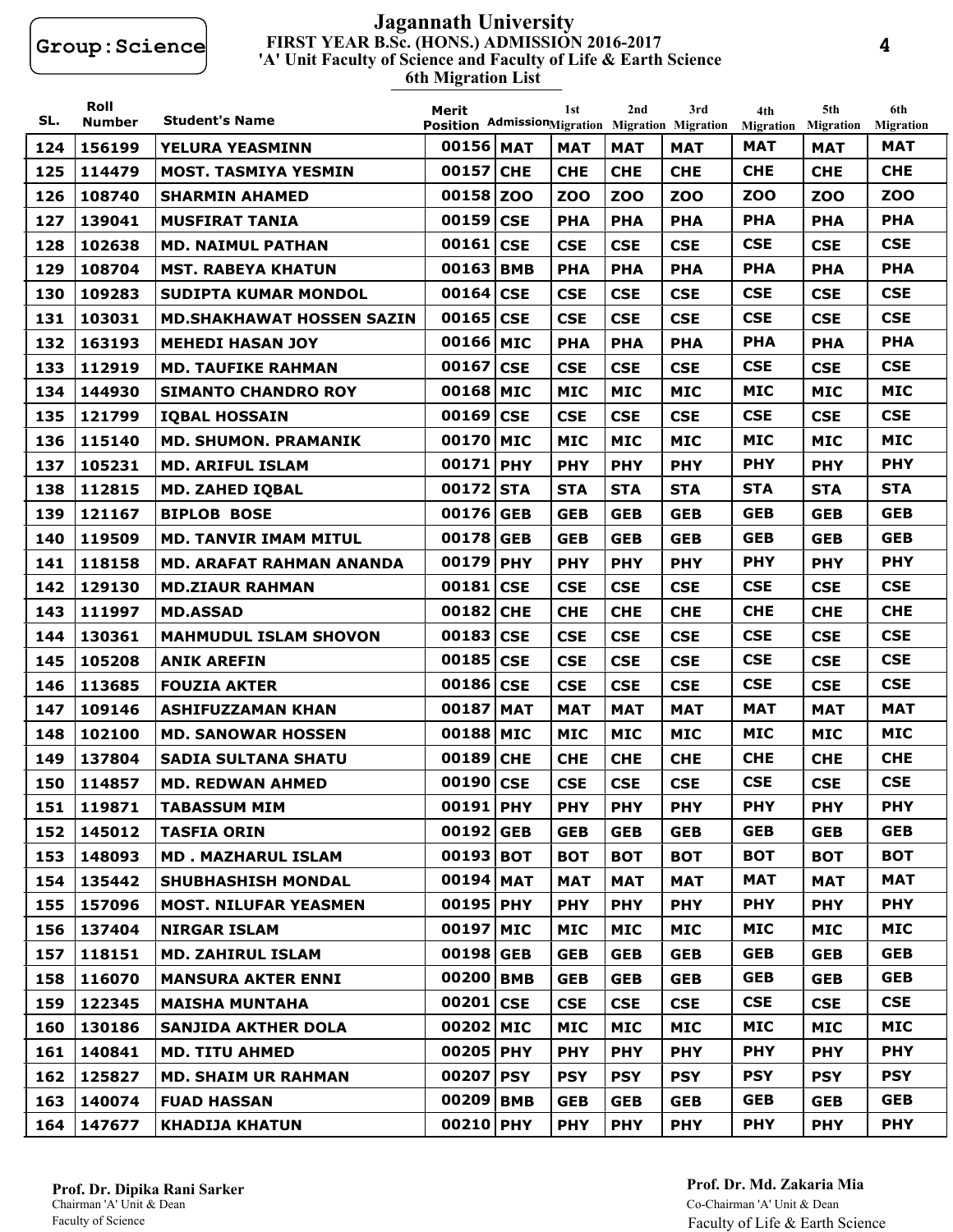#### **FIRST YEAR B.Sc. (HONS.) ADMISSION 2016-2017 6th Migration List 'A' Unit Faculty of Science and Faculty of Life & Earth Science Jagannath University**

| SL. | Roll<br><b>Number</b> | <b>Student's Name</b>         | Merit<br>Position AdmissionMigration Migration Migration |            | 1st        | 2nd        | 3rd        | 4th<br><b>Migration</b> | 5th<br><b>Migration</b> | 6th<br><b>Migration</b> |
|-----|-----------------------|-------------------------------|----------------------------------------------------------|------------|------------|------------|------------|-------------------------|-------------------------|-------------------------|
| 165 | 131700                | <b>ROQIBUL HASSAN</b>         | 00211 CHE                                                |            | <b>CHE</b> | <b>CHE</b> | <b>GEB</b> | <b>GEB</b>              | <b>GEB</b>              | <b>GEB</b>              |
| 166 | 155343                | <b>MASFIK KHAN ADOR</b>       | 00212                                                    | <b>CSE</b> | <b>CSE</b> | <b>CSE</b> | <b>CSE</b> | <b>CSE</b>              | <b>CSE</b>              | <b>CSE</b>              |
| 167 | 130232                | <b>SAKIB NUR SAYMON</b>       | 00213 STA                                                |            | <b>STA</b> | <b>STA</b> | <b>STA</b> | <b>STA</b>              | <b>STA</b>              | <b>STA</b>              |
| 168 | 130233                | <b>ANOY RUDRA</b>             | 00214 PHY                                                |            | <b>PHY</b> | <b>PHY</b> | <b>PHY</b> | <b>PHY</b>              | <b>PHY</b>              | <b>PHY</b>              |
| 169 | 146841                | <b>SABBIR AHMED</b>           | 00215 PHY                                                |            | <b>PHY</b> | <b>PHY</b> | <b>PHY</b> | <b>PHY</b>              | <b>PHY</b>              | <b>PHY</b>              |
| 170 | 139822                | <b>MD.ARIFUL ISLAM</b>        | 00216 BMB                                                |            | <b>BMB</b> | <b>BMB</b> | <b>BMB</b> | <b>BMB</b>              | <b>BMB</b>              | <b>BMB</b>              |
| 171 | 117698                | <b>TANJINA SULTANA</b>        | 00217 MIC                                                |            | <b>MIC</b> | <b>MIC</b> | <b>MIC</b> | <b>MIC</b>              | <b>MIC</b>              | <b>MIC</b>              |
| 172 | 145104                | <b>MD.JAHID HASAN DEWAN</b>   | 00218 MIC                                                |            | <b>MIC</b> | <b>MIC</b> | <b>MIC</b> | <b>MIC</b>              | <b>MIC</b>              | <b>MIC</b>              |
| 173 | 138281                | <b>MD.ASLAM HOSSAIN</b>       | 00219 MIC                                                |            | <b>CSE</b> | <b>CSE</b> | <b>CSE</b> | <b>CSE</b>              | <b>CSE</b>              | <b>CSE</b>              |
| 174 | 119985                | <b>MD. RAKIB HOSEN</b>        | 00220 MIC                                                |            | <b>GEB</b> | <b>GEB</b> | <b>GEB</b> | <b>GEB</b>              | <b>GEB</b>              | <b>GEB</b>              |
| 175 | 112021                | <b>MD. HAFIJUR RAHMAN</b>     | 00221                                                    | <b>MIC</b> | <b>MIC</b> | <b>MIC</b> | <b>MIC</b> | <b>MIC</b>              | <b>MIC</b>              | <b>MIC</b>              |
| 176 | 143628                | <b>TARIQUR RAHMAN</b>         | 00223 MIC                                                |            | <b>GEB</b> | <b>GEB</b> | <b>GEB</b> | <b>GEB</b>              | <b>GEB</b>              | <b>GEB</b>              |
| 177 | 116020                | <b>MD. RASADUL ISLAM</b>      | 00224 PHY                                                |            | <b>CSE</b> | <b>CSE</b> | <b>CSE</b> | <b>CSE</b>              | <b>CSE</b>              | <b>CSE</b>              |
| 178 | 137578                | <b>RABEA KHATUN</b>           | 00225 MIC                                                |            | <b>CSE</b> | <b>CSE</b> | <b>CSE</b> | <b>CSE</b>              | <b>CSE</b>              | <b>CSE</b>              |
| 179 | 127254                | <b>MD.SHANTO ISLAM DURJOY</b> | 00228 BMB                                                |            | <b>GEB</b> | <b>GEB</b> | <b>GEB</b> | <b>GEB</b>              | <b>GEB</b>              | <b>GEB</b>              |
| 180 | 110519                | <b>RAKIBUL HASAN</b>          | 00229 PHY                                                |            | <b>PHY</b> | <b>PHY</b> | <b>PHY</b> | <b>PHY</b>              | <b>PHY</b>              | <b>PHY</b>              |
| 181 | 148482                | <b>FAHIM FAISAL SOURAV</b>    | 00230 PHY                                                |            | <b>PHY</b> | <b>PHY</b> | <b>PHY</b> | <b>PHY</b>              | <b>PHY</b>              | <b>PHY</b>              |
| 182 | 154696                | <b>RAJUANUL HAQUE</b>         | 00231                                                    | <b>MIC</b> | <b>MIC</b> | <b>MIC</b> | <b>MIC</b> | <b>MIC</b>              | <b>MIC</b>              | <b>MIC</b>              |
| 183 | 111065                | <b>MUHAMMAD ASADUZZAMAN</b>   | 00232 MAT                                                |            | <b>MAT</b> | <b>MAT</b> | <b>MAT</b> | <b>MAT</b>              | <b>MAT</b>              | <b>MAT</b>              |
| 184 | 101127                | <b>KANIZ FATEMA LAIZO</b>     | 00234 PHY                                                |            | <b>PHY</b> | <b>PHY</b> | <b>PHY</b> | <b>PHY</b>              | <b>PHY</b>              | <b>PHY</b>              |
| 185 | 124123                | <b>MD. RIYADUS SALEIN</b>     | 00235 MIC                                                |            | <b>CSE</b> | <b>CSE</b> | <b>CSE</b> | <b>CSE</b>              | <b>CSE</b>              | <b>CSE</b>              |
| 186 | 120250                | <b>NURE ASMA LATA</b>         | 00236 BMB                                                |            | <b>GEB</b> | <b>GEB</b> | <b>GEB</b> | <b>GEB</b>              | <b>GEB</b>              | <b>GEB</b>              |
| 187 | 144505                | <b>MD. HASIB MEHBUB</b>       | 00237                                                    | <b>MIC</b> | <b>GEB</b> | <b>GEB</b> | <b>GEB</b> | <b>GEB</b>              | <b>GEB</b>              | <b>GEB</b>              |
| 188 | 156265                | K. B. M. KAMRUZZAMAN          | 00240 BMB                                                |            | <b>BMB</b> | <b>BMB</b> | <b>BMB</b> | <b>BMB</b>              | <b>BMB</b>              | <b>BMB</b>              |
| 189 | 160649                | <b>ANANNA ISLAM RIYA</b>      | 00241 MIC                                                |            | <b>GEB</b> | <b>GEB</b> | <b>GEB</b> | <b>GEB</b>              | <b>GEB</b>              | <b>GEB</b>              |
| 190 | 110089                | <b>MUSLIMA AKTER METRIKA</b>  | 00242 MIC                                                |            | <b>MIC</b> | <b>MIC</b> | <b>MIC</b> | <b>MIC</b>              | <b>MIC</b>              | <b>MIC</b>              |
| 191 | 128699                | <b>ANIKA ANJUM</b>            | 00243 BMB                                                |            | <b>GEB</b> | <b>GEB</b> | <b>GEB</b> | <b>GEB</b>              | <b>GEB</b>              | <b>GEB</b>              |
| 192 | 132017                | <b>RAJIB MIAH</b>             | 00244 PHY                                                |            | <b>PHY</b> | <b>PHY</b> | <b>PHY</b> | <b>PHY</b>              | <b>PHY</b>              | <b>PHY</b>              |
| 193 | 100807                | <b>SAMIRA MAHBUBA</b>         | 00245 MIC                                                |            | <b>MIC</b> | <b>MIC</b> | <b>MIC</b> | <b>MIC</b>              | <b>MIC</b>              | MIC                     |
| 194 | 100995                | <b>MAZBAUL HASAN</b>          | 00246 MIC                                                |            | <b>CSE</b> | <b>CSE</b> | <b>CSE</b> | <b>CSE</b>              | <b>CSE</b>              | <b>CSE</b>              |
| 195 | 126356                | <b>PROTHOM SARKER PARTHA</b>  | 00247 GEO                                                |            | <b>GEO</b> | <b>GEO</b> | <b>GEO</b> | <b>GEO</b>              | <b>GEO</b>              | <b>GEO</b>              |
| 196 | 127693                | <b>URME AKTAR</b>             | 00248 CHE                                                |            | <b>CHE</b> | <b>CHE</b> | <b>CHE</b> | <b>CHE</b>              | <b>CHE</b>              | <b>CHE</b>              |
| 197 | 135589                | <b>NABANEETA DEY</b>          | 00249 CHE                                                |            | <b>CHE</b> | <b>CHE</b> | <b>CHE</b> | <b>CHE</b>              | <b>CHE</b>              | <b>CHE</b>              |
| 198 | 140572                | <b>FATEMA AFRIN PINKY</b>     | 00250 PHY                                                |            | <b>PHY</b> | <b>PHY</b> | <b>PHY</b> | <b>PHY</b>              | <b>PHY</b>              | <b>PHY</b>              |
| 199 | 129967                | <b>MD. MOBIN MIAH</b>         | 00251 MIC                                                |            | <b>MIC</b> | <b>MIC</b> | <b>MIC</b> | <b>MIC</b>              | <b>MIC</b>              | MIC                     |
| 200 | 116823                | <b>HRITUPARNA DAS</b>         | 00252 PHY                                                |            | <b>PHY</b> | <b>PHY</b> | <b>PHY</b> | <b>PHY</b>              | <b>PHY</b>              | <b>PHY</b>              |
| 201 | 119321                | <b>RIVA AKTER</b>             | 00253 CHE                                                |            | <b>CHE</b> | <b>CHE</b> | <b>CHE</b> | <b>CHE</b>              | <b>CHE</b>              | <b>CHE</b>              |
| 202 | 145273                | <b>RIPON AL MAMUN</b>         | 00254 BMB                                                |            | <b>GEB</b> | <b>GEB</b> | <b>GEB</b> | <b>GEB</b>              | <b>GEB</b>              | <b>GEB</b>              |
| 203 | 102280                | <b>MD. NAIMUR RAHMAN</b>      | 00255 BMB                                                |            | <b>CSE</b> | <b>CSE</b> | <b>CSE</b> | <b>CSE</b>              | <b>CSE</b>              | <b>CSE</b>              |
| 204 | 132088                | <b>SADIA MADURI RASA</b>      | 00256 MAT                                                |            | <b>CSE</b> | <b>CSE</b> | <b>CSE</b> | <b>CSE</b>              | <b>CSE</b>              | <b>CSE</b>              |
| 205 | 101078                | <b>SUKANTO NANDI</b>          | 00258 BMB                                                |            | <b>CSE</b> | <b>CSE</b> | <b>CSE</b> | <b>CSE</b>              | <b>CSE</b>              | <b>CSE</b>              |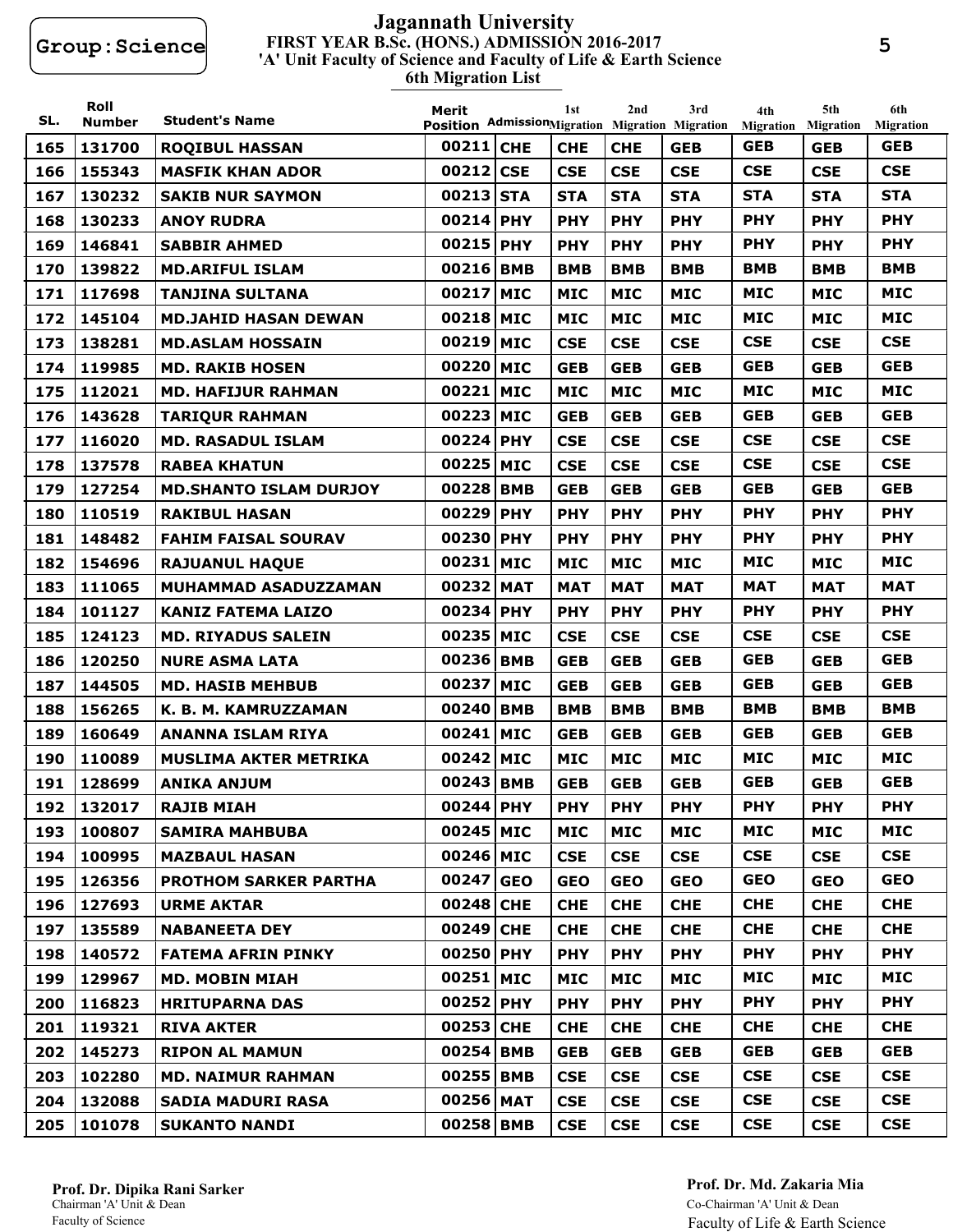#### **FIRST YEAR B.Sc. (HONS.) ADMISSION 2016-2017 6th Migration List 'A' Unit Faculty of Science and Faculty of Life & Earth Science Jagannath University**

| SL. | Roll<br><b>Number</b> | <b>Student's Name</b>            | Merit<br>Position AdmissionMigration Migration Migration |            | 1st        | 2nd        | 3rd        | 4th<br><b>Migration</b> | 5th<br><b>Migration</b> | 6th<br><b>Migration</b> |
|-----|-----------------------|----------------------------------|----------------------------------------------------------|------------|------------|------------|------------|-------------------------|-------------------------|-------------------------|
| 206 | 146051                | <b>SUMI AKTER</b>                | 00261 MAT                                                |            | <b>GEB</b> | <b>GEB</b> | <b>GEB</b> | <b>GEB</b>              | <b>GEB</b>              | <b>GEB</b>              |
| 207 | 138818                | <b>MD.SHARIF MIAH</b>            | 00262                                                    | <b>MIC</b> | <b>MIC</b> | <b>MIC</b> | <b>MIC</b> | <b>MIC</b>              | <b>MIC</b>              | <b>MIC</b>              |
| 208 | 103331                | <b>JAWAD AHAMMED FAIYAZ</b>      | 00263                                                    | <b>BMB</b> | <b>BMB</b> | <b>BMB</b> | <b>BMB</b> | <b>BMB</b>              | <b>BMB</b>              | <b>BMB</b>              |
| 209 | 142941                | <b>ASIK SIDDIOI</b>              | 00267                                                    | <b>PHY</b> | <b>CSE</b> | <b>CSE</b> | <b>CSE</b> | <b>CSE</b>              | <b>CSE</b>              | <b>CSE</b>              |
| 210 | 134352                | <b>FARHANA ALAM SRETY</b>        | 00268 MIC                                                |            | <b>MIC</b> | <b>MIC</b> | <b>MIC</b> | <b>MIC</b>              | <b>MIC</b>              | <b>MIC</b>              |
| 211 | 120854                | <b>MOTHAHARA TASNIM</b>          | 00269 PHY                                                |            | <b>PHY</b> | <b>PHY</b> | <b>PHY</b> | <b>PHY</b>              | <b>PHY</b>              | <b>PHY</b>              |
| 212 | 112503                | <b>MD. MOHSINUR RAHMAN MURAD</b> | 00270                                                    | <b>MIC</b> | <b>CSE</b> | <b>CSE</b> | <b>CSE</b> | <b>CSE</b>              | <b>CSE</b>              | <b>CSE</b>              |
| 213 | 132122                | <b>MD. MAHDI HASAN</b>           | 00271                                                    | <b>BMB</b> | <b>CSE</b> | <b>CSE</b> | <b>CSE</b> | <b>CSE</b>              | <b>CSE</b>              | <b>CSE</b>              |
| 214 | 105410                | <b>MD. ISRAFIL HOSSAIN</b>       | 00272 MIC                                                |            | <b>MIC</b> | <b>MIC</b> | <b>MIC</b> | <b>MIC</b>              | <b>MIC</b>              | <b>MIC</b>              |
| 215 | 107120                | <b>MORSHEDA AKTER MUNIA</b>      | 00276                                                    | <b>BMB</b> | <b>MIC</b> | <b>MIC</b> | <b>MIC</b> | <b>MIC</b>              | <b>MIC</b>              | <b>MIC</b>              |
| 216 | 104515                | <b>LINCON MAZUMDER</b>           | 00277                                                    | <b>BMB</b> | <b>MIC</b> | <b>MIC</b> | <b>MIC</b> | <b>MIC</b>              | <b>MIC</b>              | <b>MIC</b>              |
| 217 | 106249                | <b>MAMIN HOSSEN</b>              | 00278 BMB                                                |            | <b>CSE</b> | <b>CSE</b> | <b>CSE</b> | <b>CSE</b>              | <b>CSE</b>              | <b>CSE</b>              |
| 218 | 158517                | A. K. M. FAIZUL HOQUE            | 00279                                                    | <b>CHE</b> | <b>CHE</b> | <b>CHE</b> | <b>CHE</b> | <b>CHE</b>              | <b>CHE</b>              | <b>CHE</b>              |
| 219 | 157815                | <b>MD. TANVIR AHAMED</b>         | 00280                                                    | <b>BMB</b> | <b>MIC</b> | <b>MIC</b> | <b>MIC</b> | <b>MIC</b>              | <b>MIC</b>              | <b>MIC</b>              |
| 220 | 114079                | S. M. AFRAD                      | 00281                                                    | <b>GEO</b> | <b>CSE</b> | <b>CSE</b> | <b>CSE</b> | <b>CSE</b>              | <b>CSE</b>              | <b>CSE</b>              |
| 221 | 151231                | <b>MD. ASIKUR RAHMAN</b>         | 00282                                                    | <b>PHY</b> | <b>PHY</b> | <b>PHY</b> | <b>PHY</b> | <b>PHY</b>              | <b>PHY</b>              | <b>PHY</b>              |
| 222 | 158669                | <b>TANZINA AKTER</b>             | 00283 PHY                                                |            | <b>PHY</b> | <b>PHY</b> | <b>PHY</b> | <b>PHY</b>              | <b>PHY</b>              | <b>PHY</b>              |
| 223 | 158095                | <b>MD. SHAHIDUZZAMAN</b>         | 00284                                                    | <b>PHY</b> | <b>PHY</b> | <b>PHY</b> | <b>PHY</b> | <b>PHY</b>              | <b>PHY</b>              | <b>PHY</b>              |
| 224 | 104614                | <b>ABID ABDULLAH AKIB</b>        | 00285 PHY                                                |            | <b>PHY</b> | <b>PHY</b> | <b>PHY</b> | <b>PHY</b>              | <b>PHY</b>              | <b>PHY</b>              |
| 225 | 152900                | <b>ANWAR HOSSAIN</b>             | 00286 PHY                                                |            | <b>PHY</b> | <b>PHY</b> | <b>PHY</b> | <b>PHY</b>              | <b>PHY</b>              | <b>PHY</b>              |
| 226 | 131038                | <b>MST. SHANTONA AKTER</b>       | 00292 BMB                                                |            | <b>BMB</b> | <b>BMB</b> | <b>BMB</b> | <b>BMB</b>              | <b>BMB</b>              | <b>BMB</b>              |
| 227 | 106477                | <b>MD ARIFUL ISLAM</b>           | 00295 BMB                                                |            | <b>MIC</b> | <b>MIC</b> | <b>MIC</b> | <b>MIC</b>              | <b>MIC</b>              | <b>MIC</b>              |
| 228 | 135851                | <b>SAMIHA HOSSAIN</b>            | 00296                                                    | <b>BMB</b> | <b>BMB</b> | <b>BMB</b> | <b>BMB</b> | <b>BMB</b>              | <b>BMB</b>              | <b>BMB</b>              |
| 229 | 121788                | <b>AHASANUL HAQUE HASIB</b>      | 00299                                                    | <b>CHE</b> | <b>CHE</b> | <b>CHE</b> | <b>CHE</b> | <b>CHE</b>              | <b>CHE</b>              | <b>CHE</b>              |
| 230 | 115762                | <b>MD.SHAKIL AHAMED</b>          | 00300                                                    | <b>BMB</b> | <b>BMB</b> | <b>BMB</b> | <b>BMB</b> | <b>BMB</b>              | <b>BMB</b>              | <b>BMB</b>              |
| 231 | 119035                | <b>MAMUN HASAN</b>               | 00301                                                    | <b>PHY</b> | <b>PHY</b> | <b>PHY</b> | <b>PHY</b> | <b>PHY</b>              | <b>PHY</b>              | <b>PHY</b>              |
| 232 | 123428                | <b>DEBSSHREE ROY TITHI</b>       | 00302 PHY                                                |            | <b>PHY</b> | <b>PHY</b> | <b>PHY</b> | <b>PHY</b>              | <b>PHY</b>              | <b>PHY</b>              |
|     | 233 141782            | <b>MD.SHAHARIAR MAHMUD</b>       | 00303 CHE                                                |            | <b>CHE</b> | <b>CHE</b> | <b>CHE</b> | <b>CHE</b>              | <b>CHE</b>              | <b>CHE</b>              |
| 234 | 126821                | <b>MD. REJOUN AHMED</b>          | 00304 STA                                                |            | <b>STA</b> | <b>STA</b> | <b>STA</b> | <b>STA</b>              | <b>STA</b>              | <b>STA</b>              |
| 235 | 120581                | <b>NAHID HASAN</b>               | 00305 MAT                                                |            | <b>MAT</b> | <b>MAT</b> | <b>MAT</b> | <b>MAT</b>              | <b>MAT</b>              | MAT                     |
| 236 | 108429                | <b>TASNIM JAHAN</b>              | 00306 CHE                                                |            | <b>CHE</b> | <b>CHE</b> | <b>CHE</b> | <b>CHE</b>              | <b>CHE</b>              | <b>CHE</b>              |
| 237 | 151144                | <b>FAHIM SHAHRIAR</b>            | 00307 CHE                                                |            | <b>CHE</b> | <b>CHE</b> | <b>CHE</b> | <b>CHE</b>              | <b>CHE</b>              | <b>CHE</b>              |
| 238 | 109649                | <b>SHARMIN SHARKAR RIMA</b>      | 00308 PSY                                                |            | <b>PSY</b> | <b>PSY</b> | <b>PSY</b> | <b>PSY</b>              | <b>PSY</b>              | <b>PSY</b>              |
| 239 | 121598                | <b>MD. AL-AMIN</b>               | 00309 GEO                                                |            | <b>GEO</b> | <b>GEO</b> | <b>GEO</b> | <b>GEO</b>              | <b>GEO</b>              | <b>GEO</b>              |
| 240 | 110760                | <b>SAFAYET SIKDER</b>            | 00310 BMB                                                |            | <b>MIC</b> | <b>MIC</b> | <b>MIC</b> | <b>MIC</b>              | <b>MIC</b>              | MIC                     |
| 241 | 162983                | <b>MST. NIGAR SULTANA</b>        | 00311 BMB                                                |            | <b>BMB</b> | <b>BMB</b> | <b>BMB</b> | <b>BMB</b>              | <b>BMB</b>              | <b>BMB</b>              |
| 242 | 128705                | <b>SABUJ SAHA STAR</b>           | 00313 BMB                                                |            | <b>BMB</b> | <b>BMB</b> | <b>BMB</b> | <b>BMB</b>              | <b>BMB</b>              | BMB                     |
| 243 | 142859                | <b>MD.BASHIR AHMED TAMIM</b>     | 00315 MAT                                                |            | <b>MAT</b> | <b>MAT</b> | <b>MAT</b> | <b>MAT</b>              | <b>MAT</b>              | <b>MAT</b>              |
| 244 | 159098                | <b>ADITI BANERJEE</b>            | 00316 PHY                                                |            | <b>PHY</b> | <b>PHY</b> | <b>PHY</b> | <b>PHY</b>              | <b>PHY</b>              | <b>PHY</b>              |
| 245 | 129392                | <b>RUMA AKTER SHAMIMA</b>        | 00317 PSY                                                |            | <b>MIC</b> | MIC        | <b>MIC</b> | <b>MIC</b>              | <b>MIC</b>              | MIC                     |
| 246 | 134922                | <b>MOHASINA TASNIM</b>           | 00319 MAT                                                |            | <b>MAT</b> | <b>MAT</b> | <b>MAT</b> | <b>MAT</b>              | <b>MAT</b>              | MAT                     |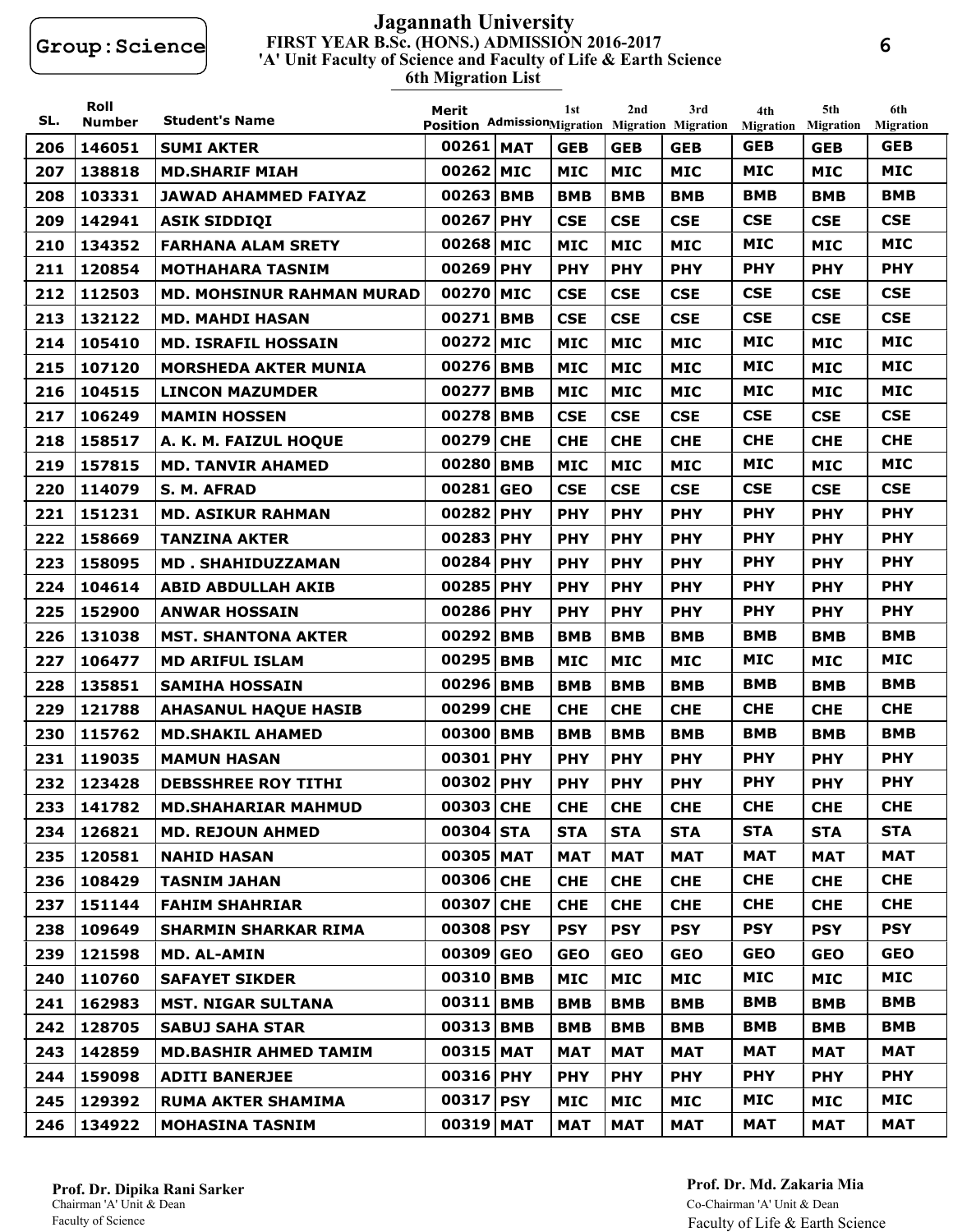#### **FIRST YEAR B.Sc. (HONS.) ADMISSION 2016-2017 6th Migration List 'A' Unit Faculty of Science and Faculty of Life & Earth Science Jagannath University**

| SL. | Roll<br><b>Number</b> | <b>Student's Name</b>           | Merit<br>Position AdmissionMigration Migration Migration |            | 1st        | 2nd        | 3rd        | 4th<br>Migration | 5th<br><b>Migration</b> | 6th<br><b>Migration</b> |
|-----|-----------------------|---------------------------------|----------------------------------------------------------|------------|------------|------------|------------|------------------|-------------------------|-------------------------|
| 247 | 133427                | <b>IFTY ARA HAQUE</b>           | 00320 PHY                                                |            | <b>PHY</b> | <b>PHY</b> | <b>PHY</b> | <b>PHY</b>       | <b>PHY</b>              | <b>PHY</b>              |
| 248 | 161249                | <b>FARHANA KASHEM MITA</b>      | 00321 CHE                                                |            | <b>MIC</b> | <b>MIC</b> | <b>MIC</b> | <b>MIC</b>       | <b>MIC</b>              | <b>MIC</b>              |
| 249 | 137721                | <b>HUMAIRA SULTANA</b>          | 00323 CHE                                                |            | <b>CHE</b> | <b>CHE</b> | <b>CHE</b> | <b>CHE</b>       | <b>CHE</b>              | <b>CHE</b>              |
| 250 | 121439                | <b>MD. RAKIB MIA</b>            | 00326 BMB                                                |            | <b>MIC</b> | <b>MIC</b> | <b>MIC</b> | <b>MIC</b>       | <b>MIC</b>              | <b>MIC</b>              |
| 251 | 156555                | <b>NADIM HASAN</b>              | 00327 PHY                                                |            | <b>MIC</b> | <b>MIC</b> | <b>MIC</b> | <b>MIC</b>       | <b>MIC</b>              | <b>MIC</b>              |
| 252 | 106913                | <b>RAHUL ROY</b>                | 00330 STA                                                |            | <b>MIC</b> | <b>MIC</b> | <b>MIC</b> | <b>MIC</b>       | <b>MIC</b>              | <b>MIC</b>              |
| 253 | 149701                | <b>APON GHOSH</b>               | 00332 CHE                                                |            | <b>CHE</b> | <b>CHE</b> | <b>CHE</b> | <b>CHE</b>       | <b>CHE</b>              | <b>CHE</b>              |
| 254 | 153696                | <b>MEHEDI HASAN</b>             | 00334 MAT                                                |            | <b>MAT</b> | <b>MAT</b> | <b>MAT</b> | <b>MAT</b>       | <b>MAT</b>              | <b>MAT</b>              |
| 255 | 111973                | <b>MD. RASEL MIA</b>            | 00335 MAT                                                |            | <b>MAT</b> | <b>MAT</b> | <b>MAT</b> | <b>MAT</b>       | <b>MAT</b>              | <b>MAT</b>              |
| 256 | 147639                | <b>PROSENJEET KUMAR BISWAS</b>  | 00336 CHE                                                |            | <b>CHE</b> | <b>CHE</b> | <b>CHE</b> | <b>CHE</b>       | <b>CHE</b>              | <b>CHE</b>              |
| 257 | 116861                | <b>SUSRITI SARKER</b>           | 00337 PHY                                                |            | <b>PHY</b> | <b>PHY</b> | <b>PHY</b> | <b>PHY</b>       | <b>PHY</b>              | <b>PHY</b>              |
| 258 | 137821                | <b>MOSTARI RAHMAN BRISTI</b>    | 00338 PHY                                                |            | <b>PHY</b> | <b>PHY</b> | <b>PHY</b> | <b>PHY</b>       | <b>PHY</b>              | <b>PHY</b>              |
| 259 | 106328                | <b>SUMAIYA AKTER MUKTA</b>      | 00339                                                    | <b>CHE</b> | <b>MIC</b> | <b>MIC</b> | <b>MIC</b> | <b>MIC</b>       | <b>MIC</b>              | <b>MIC</b>              |
| 260 | 144677                | <b>TABASSUM BASHER</b>          | 00340 ZOO                                                |            | <b>MIC</b> | <b>MIC</b> | <b>MIC</b> | <b>MIC</b>       | <b>MIC</b>              | <b>MIC</b>              |
| 261 | 106290                | <b>MD. FAHIM SHARIAR</b>        | 00341 CHE                                                |            | <b>BMB</b> | <b>BMB</b> | <b>BMB</b> | <b>BMB</b>       | <b>BMB</b>              | <b>BMB</b>              |
| 262 | 154230                | <b>MD.ABDUR RASHED RANA</b>     | 00342 CHE                                                |            | <b>MIC</b> | <b>MIC</b> | <b>MIC</b> | <b>MIC</b>       | <b>MIC</b>              | <b>MIC</b>              |
| 263 | 157398                | <b>TRIPTY SULTANA</b>           | 00343 ZOO                                                |            | <b>BMB</b> | <b>BMB</b> | <b>BMB</b> | <b>BMB</b>       | <b>BMB</b>              | <b>BMB</b>              |
| 264 | 102684                | <b>TIAZUDDIN</b>                | 00344 PHY                                                |            | <b>PHY</b> | <b>PHY</b> | <b>PHY</b> | <b>PHY</b>       | <b>PHY</b>              | <b>PHY</b>              |
| 265 | 137994                | <b>MEHEDI HASSAN</b>            | 00346 CHE                                                |            | <b>CHE</b> | <b>CHE</b> | <b>CHE</b> | <b>CHE</b>       | <b>CHE</b>              | <b>CHE</b>              |
| 266 | 148468                | <b>MAZHARUL ISLAM</b>           | 00347 STA                                                |            | <b>MIC</b> | <b>MIC</b> | <b>MIC</b> | <b>MIC</b>       | <b>MIC</b>              | <b>MIC</b>              |
| 267 | 157383                | <b>NOWSHIN SHARMILE</b>         | 00348 GEO                                                |            | <b>MIC</b> | <b>MIC</b> | <b>MIC</b> | <b>MIC</b>       | <b>MIC</b>              | <b>MIC</b>              |
| 268 | 157393                | <b>MD. HOSSAIN SWAPNIL</b>      | 00349 PHY                                                |            | <b>PHY</b> | <b>PHY</b> | <b>PHY</b> | <b>PHY</b>       | <b>PHY</b>              | <b>PHY</b>              |
| 269 | 142704                | <b>MESBA UDDIN PIAS</b>         | 00350 PHY                                                |            | <b>PHY</b> | <b>PHY</b> | <b>PHY</b> | <b>PHY</b>       | <b>PHY</b>              | <b>PHY</b>              |
| 270 | 129469                | <b>MEHJABEN SULTANA NUPUR</b>   | 00351 CHE                                                |            | <b>BMB</b> | <b>BMB</b> | <b>BMB</b> | <b>BMB</b>       | <b>BMB</b>              | <b>BMB</b>              |
| 271 | 118984                | <b>MD. RAFIQUL ISLAM</b>        | 00352 CHE                                                |            | <b>CHE</b> | <b>CHE</b> | <b>CHE</b> | <b>CHE</b>       | <b>CHE</b>              | <b>CHE</b>              |
| 272 | 101130                | <b>EMON KHAN</b>                | 00353 BOT                                                |            | <b>BOT</b> | <b>BOT</b> | <b>BOT</b> | <b>BOT</b>       | <b>BOT</b>              | <b>BOT</b>              |
| 273 | 131128                | <b>SHARIF MIA</b>               | 00354 PHY                                                |            | <b>PHY</b> | <b>PHY</b> | <b>PHY</b> | <b>PHY</b>       | <b>PHY</b>              | <b>PHY</b>              |
| 274 | 127381                | <b>MD. BURHAN UDDIN SHOURAV</b> | 00355 CHE                                                |            | <b>BMB</b> | <b>BMB</b> | <b>BMB</b> | <b>BMB</b>       | <b>BMB</b>              | <b>BMB</b>              |
| 275 | 158485                | <b>MD. SABBIR HOSSAIN OVY</b>   | 00357 CHE                                                |            | <b>PHY</b> | <b>PHY</b> | <b>PHY</b> | <b>PHY</b>       | <b>PHY</b>              | <b>PHY</b>              |
| 276 | 107771                | <b>MR. JAFAR IMAM</b>           | 00359 CHE                                                |            | <b>BMB</b> | <b>BMB</b> | <b>BMB</b> | <b>BMB</b>       | <b>BMB</b>              | <b>BMB</b>              |
| 277 | 114440                | <b>KHADIJA BENTA MOHIVE</b>     | 00362 CHE                                                |            | <b>CHE</b> | <b>CHE</b> | <b>CHE</b> | <b>CHE</b>       | <b>CHE</b>              | <b>CHE</b>              |
| 278 | 120254                | <b>TASKIA HAMIM</b>             | 00363 CHE                                                |            | <b>PHY</b> | <b>PHY</b> | <b>PHY</b> | <b>PHY</b>       | <b>PHY</b>              | <b>PHY</b>              |
| 279 | 109326                | <b>FABIHA-RAHMAN</b>            | 00368 MAT                                                |            | <b>MIC</b> | <b>MIC</b> | <b>MIC</b> | <b>MIC</b>       | <b>MIC</b>              | <b>MIC</b>              |
| 280 | 152038                | <b>HOSSAIN MOHAMMED NAYEEM</b>  | 00369 MAT                                                |            | <b>BMB</b> | <b>BMB</b> | <b>BMB</b> | <b>BMB</b>       | <b>BMB</b>              | <b>BMB</b>              |
| 281 | 126867                | <b>PUSPEN SARKER BAPON</b>      | 00372 CHE                                                |            | <b>MIC</b> | <b>MIC</b> | <b>MIC</b> | <b>MIC</b>       | <b>MIC</b>              | <b>MIC</b>              |
| 282 | 159663                | <b>ATIQUR RAHMAN SHIMANTO</b>   | 00373 CHE                                                |            | <b>PHY</b> | <b>PHY</b> | <b>PHY</b> | <b>PHY</b>       | <b>PHY</b>              | <b>PHY</b>              |
| 283 | 127606                | <b>MD. SHAPAN MIAH</b>          | 00374 CHE                                                |            | <b>PHY</b> | <b>PHY</b> | <b>PHY</b> | <b>PHY</b>       | <b>PHY</b>              | <b>PHY</b>              |
| 284 | 127103                | <b>MD. IMRAN HOSSAIN</b>        | 00375 MAT                                                |            | <b>MAT</b> | <b>MAT</b> | <b>MAT</b> | <b>MAT</b>       | <b>MAT</b>              | <b>MAT</b>              |
| 285 | 132967                | <b>S.M.RASEL</b>                | 00376 CHE                                                |            | <b>PHY</b> | <b>PHY</b> | <b>PHY</b> | <b>PHY</b>       | <b>PHY</b>              | <b>PHY</b>              |
| 286 | 148294                | <b>SONIA AKTER</b>              | 00377 MAT                                                |            | <b>MAT</b> | MAT        | MAT        | <b>MAT</b>       | <b>MAT</b>              | MAT                     |
| 287 | 121147                | <b>HASAN AL-MAHMUD</b>          | 00378 CHE                                                |            | <b>PHY</b> | <b>PHY</b> | <b>PHY</b> | <b>PHY</b>       | <b>PHY</b>              | <b>PHY</b>              |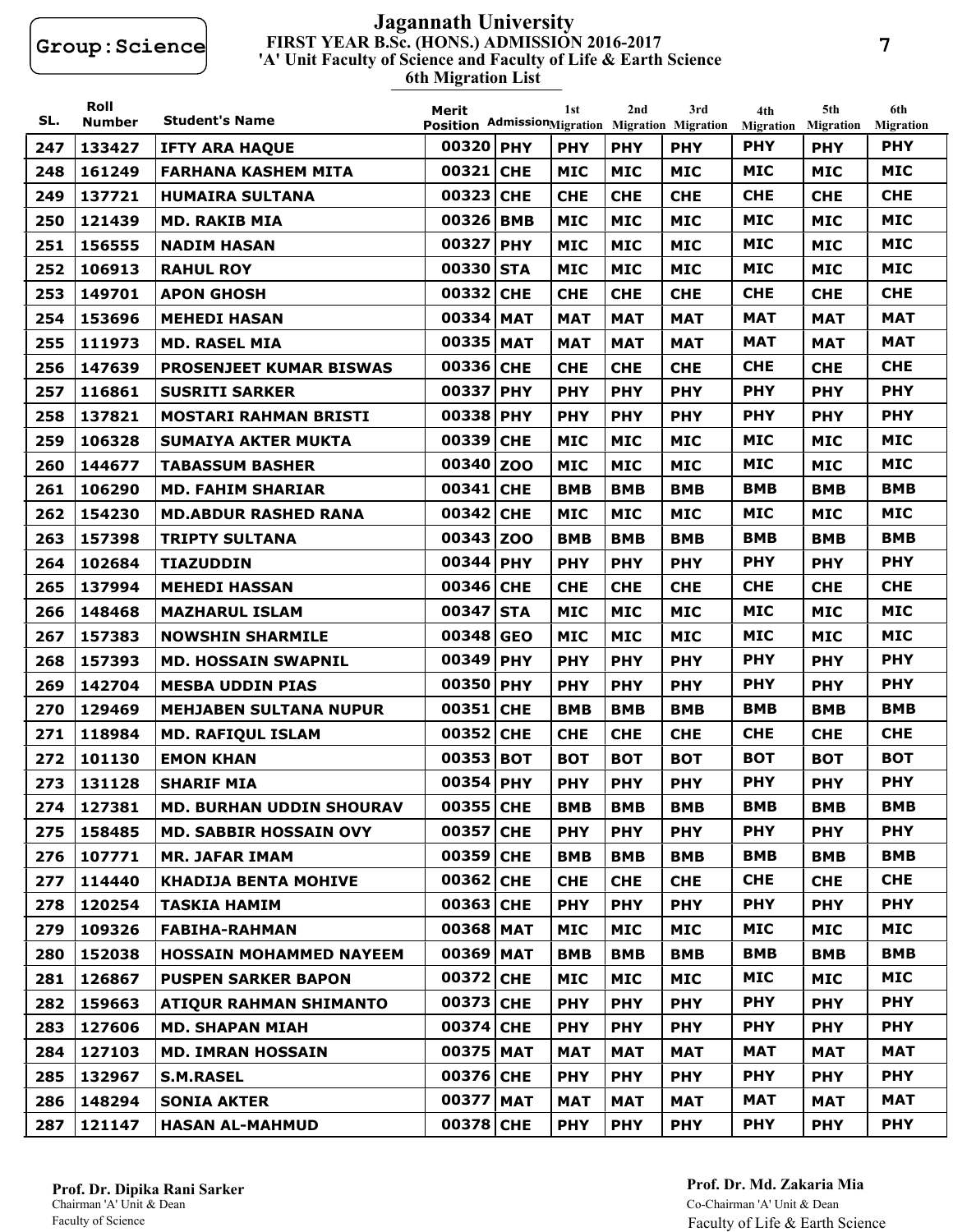#### **FIRST YEAR B.Sc. (HONS.) ADMISSION 2016-2017 6th Migration List 'A' Unit Faculty of Science and Faculty of Life & Earth Science Jagannath University**

| SL. | Roll<br><b>Number</b> | <b>Student's Name</b>             | Merit<br>Position AdmissionMigration Migration Migration |            | 1st        | 2nd        | 3rd        | 4th<br><b>Migration</b> | 5th<br><b>Migration</b> | 6th<br><b>Migration</b> |
|-----|-----------------------|-----------------------------------|----------------------------------------------------------|------------|------------|------------|------------|-------------------------|-------------------------|-------------------------|
| 288 | 154078                | <b>MST. SANJIDA KHANOM</b>        | 00379 CHE                                                |            | <b>CHE</b> | <b>CHE</b> | <b>CHE</b> | <b>CHE</b>              | <b>CHE</b>              | <b>CHE</b>              |
| 289 | 142057                | <b>MD. SYFULLAH</b>               | 00380                                                    | <b>CHE</b> | <b>CHE</b> | <b>CHE</b> | <b>CHE</b> | <b>CHE</b>              | <b>CHE</b>              | <b>CHE</b>              |
| 290 | 145379                | <b>SHOHANUL ISLAM SHUVO</b>       | 00381 CHE                                                |            | <b>BMB</b> | <b>BMB</b> | <b>BMB</b> | <b>BMB</b>              | <b>BMB</b>              | <b>BMB</b>              |
| 291 | 115300                | <b>MD. ASHIQUE AHMED</b>          | 00382 CHE                                                |            | <b>PHY</b> | <b>PHY</b> | <b>PHY</b> | <b>PHY</b>              | <b>PHY</b>              | <b>PHY</b>              |
| 292 | 120413                | <b>MD. SHAHIN ALOM</b>            | 00383 CHE                                                |            | <b>PHY</b> | <b>PHY</b> | <b>PHY</b> | <b>PHY</b>              | <b>PHY</b>              | <b>PHY</b>              |
| 293 | 145254                | <b>SHAHOL EBN RAHMAN</b>          | 00384 CHE                                                |            | <b>MIC</b> | <b>MIC</b> | <b>MIC</b> | <b>MIC</b>              | <b>MIC</b>              | <b>MIC</b>              |
| 294 | 113975                | <b>MASHIUR RAHMAN ADITTA</b>      | 00385                                                    | <b>CHE</b> | <b>PHY</b> | <b>PHY</b> | <b>PHY</b> | <b>PHY</b>              | <b>PHY</b>              | <b>PHY</b>              |
| 295 | 113529                | <b>AFRINA KADIR</b>               | 00388 CHE                                                |            | <b>BMB</b> | <b>BMB</b> | <b>BMB</b> | BMB                     | <b>BMB</b>              | <b>BMB</b>              |
| 296 | 127001                | <b>MD. RAJIBUL HASAN BHUIYAN</b>  | 00390 CHE                                                |            | <b>PHY</b> | <b>PHY</b> | <b>PHY</b> | <b>PHY</b>              | <b>PHY</b>              | <b>PHY</b>              |
| 297 | 145842                | <b>MD. SHAKRUL ALAM</b>           | 00391 MAT                                                |            | <b>MIC</b> | <b>MIC</b> | <b>MIC</b> | <b>MIC</b>              | <b>MIC</b>              | MIC                     |
| 298 | 112637                | <b>MD. SAIFULLAH</b>              | 00395 STA                                                |            | <b>BMB</b> | <b>BMB</b> | <b>BMB</b> | <b>BMB</b>              | <b>BMB</b>              | <b>BMB</b>              |
| 299 | 159481                | <b>MUFRAT IBNE MIZAN AULVE</b>    | 00396 CHE                                                |            | <b>PHY</b> | <b>PHY</b> | <b>PHY</b> | <b>PHY</b>              | <b>PHY</b>              | <b>PHY</b>              |
| 300 | 120583                | <b>MD. RAKIBUL HASAN</b>          | 00397 CHE                                                |            | <b>MIC</b> | <b>MIC</b> | <b>MIC</b> | <b>MIC</b>              | <b>MIC</b>              | MIC                     |
| 301 | 149978                | AATIA ANAN ANANNA                 | 00403 CHE                                                |            | <b>BMB</b> | <b>BMB</b> | <b>BMB</b> | <b>BMB</b>              | <b>BMB</b>              | <b>BMB</b>              |
| 302 | 137811                | <b>PUNAM ROY</b>                  | 00404                                                    | <b>CHE</b> | <b>PHY</b> | <b>PHY</b> | <b>PHY</b> | <b>PHY</b>              | <b>PHY</b>              | <b>PHY</b>              |
| 303 | 149176                | <b>HABIBUR RAHMAN</b>             | 00405 CHE                                                |            | <b>BMB</b> | <b>BMB</b> | BMB        | BMB                     | <b>BMB</b>              | <b>BMB</b>              |
| 304 | 101258                | JAHID HASAN RIFAT                 | 00406 CHE                                                |            | <b>BMB</b> | <b>BMB</b> | <b>BMB</b> | <b>BMB</b>              | <b>BMB</b>              | <b>BMB</b>              |
| 305 | 146225                | <b>AFSANA PARVIN</b>              | 00407 STA                                                |            | <b>BMB</b> | <b>MIC</b> | <b>MIC</b> | <b>MIC</b>              | <b>MIC</b>              | <b>MIC</b>              |
| 306 | 105097                | <b>MD.HALIM SARKER</b>            | 00409 CHE                                                |            | <b>BMB</b> | <b>BMB</b> | <b>BMB</b> | <b>BMB</b>              | <b>BMB</b>              | <b>BMB</b>              |
| 307 | 121032                | <b>MD. SHOHAG MOLLA</b>           | 00410 CHE                                                |            | <b>CHE</b> | <b>CHE</b> | <b>CHE</b> | <b>CHE</b>              | <b>CHE</b>              | <b>CHE</b>              |
| 308 | 123423                | <b>LABONI AKTER</b>               | 00411 PSY                                                |            | <b>PSY</b> | <b>PSY</b> | <b>PSY</b> | <b>PSY</b>              | <b>PSY</b>              | <b>PSY</b>              |
| 309 | 138171                | <b>MD. NADIM MAHMUD</b>           | 00412 CHE                                                |            | <b>PHY</b> | <b>PHY</b> | <b>PHY</b> | <b>PHY</b>              | <b>PHY</b>              | <b>PHY</b>              |
| 310 | 102997                | <b>TAYEBUR RAHMAN</b>             | 00413 ZOO                                                |            | <b>PHY</b> | <b>PHY</b> | <b>PHY</b> | <b>PHY</b>              | <b>PHY</b>              | <b>PHY</b>              |
| 311 | 108411                | <b>AKRAM HOSSAIN ZULKARNINE</b>   | 00414 MAT                                                |            | <b>PHY</b> | <b>PHY</b> | <b>PHY</b> | <b>PHY</b>              | <b>PHY</b>              | <b>PHY</b>              |
| 312 | 148472                | <b>AHMMED RABBI</b>               | 00416 MAT                                                |            | <b>CHE</b> | <b>CHE</b> | <b>CHE</b> | <b>CHE</b>              | <b>CHE</b>              | <b>CHE</b>              |
| 313 | 123392                | <b>EARIN JAHAN BRISTY</b>         | 00417                                                    | <b>MAT</b> | <b>PHY</b> | <b>PHY</b> | <b>PHY</b> | <b>PHY</b>              | <b>PHY</b>              | <b>PHY</b>              |
| 314 | 130068                | <b>ANIK SARKER</b>                | 00418 MAT                                                |            | <b>PHY</b> | <b>PHY</b> | <b>PHY</b> | <b>PHY</b>              | <b>PHY</b>              | <b>PHY</b>              |
| 315 | 145084                | ABU FARHAD MD. SELIM REZA         | 00421 MAT                                                |            | <b>BMB</b> | <b>BMB</b> | <b>BMB</b> | <b>BMB</b>              | <b>BMB</b>              | <b>BMB</b>              |
| 316 | 116123                | <b>S. M. EFTEKHAR RASUL SHEFA</b> | 00423 MAT                                                |            | <b>PHY</b> | <b>PHY</b> | <b>PHY</b> | <b>PHY</b>              | <b>PHY</b>              | <b>PHY</b>              |
| 317 | 150772                | <b>MD.FOISAL BAPARI</b>           | 00424 BOT                                                |            | <b>CHE</b> | <b>CHE</b> | <b>CHE</b> | <b>CHE</b>              | <b>CHE</b>              | <b>CHE</b>              |
| 318 | 138647                | <b>AMIR HOSSAIN</b>               | 00426 MAT                                                |            | <b>PHY</b> | <b>PHY</b> | <b>PHY</b> | <b>PHY</b>              | <b>PHY</b>              | <b>PHY</b>              |
| 319 | 130314                | <b>MST. AFSANA MIMI</b>           | 00427 MAT                                                |            | <b>PHY</b> | <b>PHY</b> | <b>PHY</b> | <b>PHY</b>              | <b>PHY</b>              | <b>PHY</b>              |
| 320 | 160486                | <b>ISHMAM RAHMAN EBON</b>         | 00428 MAT                                                |            | <b>BMB</b> | <b>BMB</b> | <b>BMB</b> | <b>BMB</b>              | <b>BMB</b>              | <b>BMB</b>              |
| 321 | 139470                | <b>NUSRAT JAHAN NITU</b>          | 00429 ZOO                                                |            | <b>BMB</b> | <b>BMB</b> | <b>BMB</b> | <b>BMB</b>              | <b>BMB</b>              | <b>BMB</b>              |
| 322 | 120337                | <b>ADILA TAN-IM AVI</b>           | 00430 MAT                                                |            | <b>BMB</b> | <b>BMB</b> | <b>BMB</b> | <b>BMB</b>              | <b>BMB</b>              | <b>BMB</b>              |
| 323 | 126513                | <b>DIPTO GHOSH JOY</b>            | 00432 STA                                                |            | <b>STA</b> | <b>STA</b> | <b>STA</b> | <b>STA</b>              | <b>STA</b>              | <b>STA</b>              |
| 324 | 126707                | <b>SYAD MUMINUL ISLAM</b>         | 00438 MAT                                                |            | <b>PHY</b> | <b>PHY</b> | <b>PHY</b> | <b>PHY</b>              | <b>PHY</b>              | <b>PHY</b>              |
| 325 | 126483                | <b>MST. NAIMUN NAHAR NISHITA</b>  | 00440 MAT                                                |            | <b>MAT</b> | <b>MAT</b> | <b>MAT</b> | <b>MAT</b>              | <b>MAT</b>              | <b>MAT</b>              |
| 326 | 110251                | AL MOMINUL AL HAY TARON           | 00442 MAT                                                |            | <b>CHE</b> | <b>CHE</b> | <b>CHE</b> | <b>CHE</b>              | <b>CHE</b>              | <b>CHE</b>              |
| 327 | 149989                | <b>SHEKH MD. JAYEDUL HAQUE</b>    | 00444 MAT                                                |            | <b>CHE</b> | <b>CHE</b> | <b>CHE</b> | <b>CHE</b>              | <b>CHE</b>              | <b>CHE</b>              |
| 328 | 111773                | <b>MD. JAHID HOSSAIN</b>          | 00446 MAT                                                |            | <b>BMB</b> | <b>BMB</b> | <b>BMB</b> | <b>BMB</b>              | <b>BMB</b>              | <b>BMB</b>              |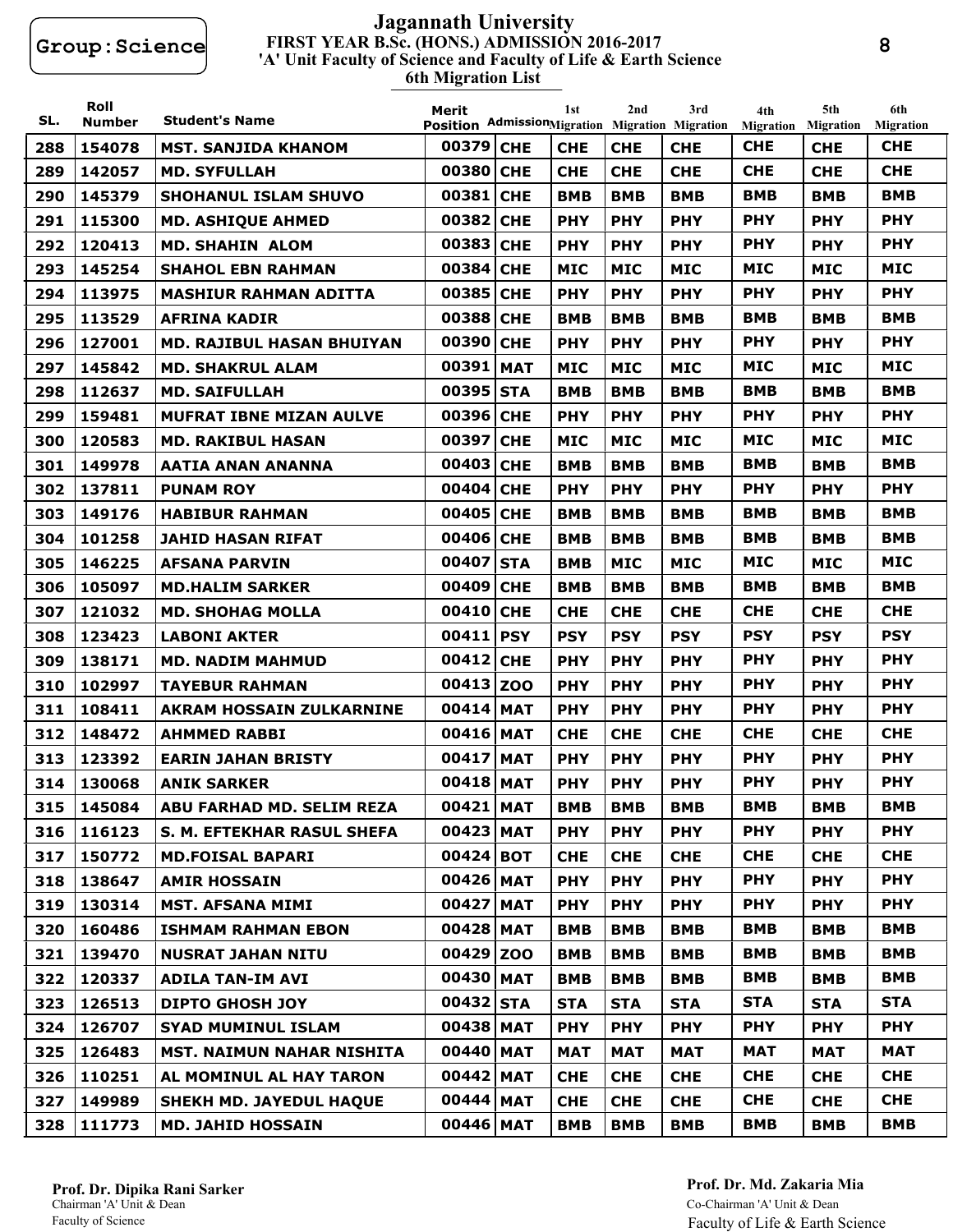#### **FIRST YEAR B.Sc. (HONS.) ADMISSION 2016-2017 6th Migration List 'A' Unit Faculty of Science and Faculty of Life & Earth Science Jagannath University**

| SL. | Roll<br><b>Number</b> | <b>Student's Name</b>          | Merit<br>Position AdmissionMigration Migration Migration |            | 1st        | 2nd        | 3rd        | 4th<br><b>Migration</b> | 5th<br><b>Migration</b> | 6th<br><b>Migration</b> |
|-----|-----------------------|--------------------------------|----------------------------------------------------------|------------|------------|------------|------------|-------------------------|-------------------------|-------------------------|
| 329 | 144782                | <b>TANBI RANI SARKER</b>       | 00448 MAT                                                |            | <b>BMB</b> | <b>BMB</b> | <b>BMB</b> | <b>BMB</b>              | <b>BMB</b>              | <b>BMB</b>              |
| 330 | 101682                | <b>SHAMVIL AHMED CHOWDHURY</b> | 00450 MAT                                                |            | <b>BMB</b> | <b>BMB</b> | <b>BMB</b> | <b>BMB</b>              | <b>BMB</b>              | <b>BMB</b>              |
| 331 | 150023                | <b>ARAFAT CHOWDHURY</b>        | 00451                                                    | <b>MAT</b> | <b>PHY</b> | <b>PHY</b> | <b>PHY</b> | <b>PHY</b>              | <b>PHY</b>              | <b>PHY</b>              |
| 332 | 133946                | <b>MD. NABIL HASAN</b>         | 00452                                                    | <b>ZOO</b> | <b>PHY</b> | <b>BMB</b> | <b>BMB</b> | <b>BMB</b>              | <b>BMB</b>              | <b>BMB</b>              |
| 333 | 149723                | <b>MD. SHEMUL MIA</b>          | 00453                                                    | <b>MAT</b> | <b>PHY</b> | <b>PHY</b> | <b>PHY</b> | <b>PHY</b>              | <b>PHY</b>              | <b>PHY</b>              |
| 334 | 109710                | <b>RAYAN TABASSUM MIMLA</b>    | 00454 STA                                                |            | <b>CHE</b> | <b>BMB</b> | <b>BMB</b> | BMB                     | <b>BMB</b>              | <b>BMB</b>              |
| 335 | 115935                | <b>MD. KAWSAR MOJUMDER</b>     | 00458 MAT                                                |            | <b>PHY</b> | <b>PHY</b> | <b>PHY</b> | <b>PHY</b>              | <b>PHY</b>              | <b>PHY</b>              |
| 336 | 151729                | <b>SUMAIYA AKTER LUBNA</b>     | 00460 MAT                                                |            | <b>CHE</b> | <b>CHE</b> | <b>CHE</b> | <b>CHE</b>              | <b>CHE</b>              | <b>CHE</b>              |
| 337 | 138160                | <b>MD. SARWAR HOSSAIN</b>      | 00463                                                    | <b>BOT</b> | <b>CHE</b> | <b>CHE</b> | <b>CHE</b> | <b>CHE</b>              | <b>CHE</b>              | <b>CHE</b>              |
| 338 | 116839                | <b>MD. AL IMRAN</b>            | 00464                                                    | <b>MAT</b> | <b>PHY</b> | <b>PHY</b> | <b>PHY</b> | <b>PHY</b>              | <b>PHY</b>              | <b>PHY</b>              |
| 339 | 122410                | <b>TOUSIB MAHMUD</b>           | 00465                                                    | <b>MAT</b> | <b>CHE</b> | <b>PHY</b> | <b>PHY</b> | <b>PHY</b>              | <b>PHY</b>              | <b>PHY</b>              |
| 340 | 119525                | <b>NAZMUL ISLAM SAKIB</b>      | 00466 MAT                                                |            | <b>CHE</b> | <b>CHE</b> | <b>CHE</b> | <b>CHE</b>              | <b>PHY</b>              | <b>PHY</b>              |
| 341 | 113154                | <b>FAWZIYAH RAHMAN</b>         | 00467                                                    | <b>ZOO</b> | <b>ZOO</b> | <b>ZOO</b> | ZOO        | <b>ZOO</b>              | <b>ZOO</b>              | <b>ZOO</b>              |
| 342 | 134694                | <b>TARIKUL ISLAM</b>           | 00468 ZOO                                                |            | <b>CHE</b> | <b>CHE</b> | <b>CHE</b> | <b>CHE</b>              | <b>PHY</b>              | <b>PHY</b>              |
| 343 | 125471                | <b>SK.SOLAIMAN</b>             | 00469                                                    | <b>MAT</b> | <b>CHE</b> | <b>CHE</b> | <b>CHE</b> | <b>CHE</b>              | <b>PHY</b>              | <b>PHY</b>              |
| 344 | 109546                | <b>MD. MAIDUL ISLAM</b>        | 00470                                                    | <b>MAT</b> | <b>MAT</b> | <b>MAT</b> | <b>MAT</b> | <b>MAT</b>              | <b>PHY</b>              | <b>PHY</b>              |
| 345 | 140692                | <b>MD. BODRUZZMAN BADHON</b>   | 00471                                                    | <b>MAT</b> | <b>CHE</b> | <b>CHE</b> | <b>CHE</b> | <b>CHE</b>              | <b>CHE</b>              | <b>PHY</b>              |
| 346 | 137309                | <b>MD.SAFAT ISLAM</b>          | 00472 MAT                                                |            | <b>MAT</b> | <b>MAT</b> | <b>MAT</b> | <b>MAT</b>              | <b>MAT</b>              | <b>MAT</b>              |
| 347 | 130760                | <b>MD. SAFIUL ALAM</b>         | 00473                                                    | <b>MAT</b> | <b>CHE</b> | <b>CHE</b> | <b>CHE</b> | <b>CHE</b>              | <b>CHE</b>              | <b>CHE</b>              |
| 348 | 158284                | <b>FARJANA JAMAN</b>           | 00474                                                    | <b>ZOO</b> | <b>CHE</b> | <b>CHE</b> | <b>CHE</b> | <b>CHE</b>              | <b>CHE</b>              | <b>CHE</b>              |
| 349 | 128620                | <b>MST. DALIA SULTANA</b>      | 00475                                                    | <b>MAT</b> | <b>MAT</b> | <b>MAT</b> | <b>MAT</b> | <b>MAT</b>              | <b>MAT</b>              | <b>MAT</b>              |
| 350 | 139344                | MD. HOSSAINUZZAMAN             | 00477                                                    | <b>MAT</b> | <b>CHE</b> | <b>CHE</b> | <b>CHE</b> | <b>CHE</b>              | <b>CHE</b>              | <b>CHE</b>              |
| 351 | 119151                | <b>NASRIN JAHAN</b>            | 00479                                                    | <b>GEO</b> | <b>CHE</b> | <b>CHE</b> | <b>CHE</b> | <b>CHE</b>              | <b>CHE</b>              | <b>CHE</b>              |
| 352 | 115727                | <b>IFFAT JAHAN</b>             | 00481                                                    | <b>ZOO</b> | <b>CHE</b> | <b>CHE</b> | <b>CHE</b> | <b>CHE</b>              | <b>CHE</b>              | <b>CHE</b>              |
| 353 | 129340                | FARZANA YASMIN MOURI           | 00482                                                    | <b>STA</b> | <b>CHE</b> | <b>CHE</b> | <b>CHE</b> | <b>CHE</b>              | <b>CHE</b>              | <b>CHE</b>              |
| 354 | 147281                | <b>MD. SHAHRIAR AZAD MASUM</b> | 00485 STA                                                |            | <b>CHE</b> | <b>CHE</b> | <b>CHE</b> | <b>CHE</b>              | <b>CHE</b>              | <b>CHE</b>              |
| 355 | 157545                | <b>MOHAMMAD NASIM UDDIN</b>    | 00487 STA                                                |            | <b>CHE</b> | <b>CHE</b> | <b>CHE</b> | <b>CHE</b>              | <b>CHE</b>              | <b>CHE</b>              |
| 356 | 149514                | <b>MOHAMMAD MEHEDI HASAN</b>   | 00489 ZOO                                                |            | <b>MAT</b> | <b>MAT</b> | <b>MAT</b> | <b>MAT</b>              | <b>MAT</b>              | <b>MAT</b>              |
| 357 | 157621                | <b>MD SAJEB BUIA</b>           | 00495 GEO                                                |            | <b>MAT</b> | <b>MAT</b> | <b>MAT</b> | <b>MAT</b>              | <b>MAT</b>              | <b>MAT</b>              |
| 358 | 147758                | <b>MUFTI MEFTAUR RAHMAN</b>    | 00498 STA                                                |            | <b>STA</b> | <b>STA</b> | <b>STA</b> | <b>STA</b>              | <b>STA</b>              | <b>STA</b>              |
| 359 | 107436                | <b>MD. NURUL QUADIR RIYADH</b> | 00499 BOT                                                |            | <b>BOT</b> | <b>BOT</b> | <b>BOT</b> | <b>BOT</b>              | <b>BOT</b>              | <b>BOT</b>              |
| 360 | 112920                | <b>SYED RIFAT MOSLEM</b>       | 00500 ZOO                                                |            | <b>CHE</b> | <b>CHE</b> | <b>CHE</b> | <b>CHE</b>              | <b>CHE</b>              | <b>CHE</b>              |
| 361 | 151962                | <b>SHAHIN ALAM</b>             | 00501 ZOO                                                |            | <b>MAT</b> | <b>MAT</b> | <b>MAT</b> | <b>MAT</b>              | <b>MAT</b>              | <b>MAT</b>              |
|     | 362 120225            | <b>DOLA MONDAL</b>             | 00502 STA                                                |            | <b>CHE</b> | <b>CHE</b> | <b>CHE</b> | <b>CHE</b>              | <b>CHE</b>              | <b>CHE</b>              |
| 363 | 147727                | <b>MEJBAH UDDIN MISHAN</b>     | 00503 STA                                                |            | <b>MAT</b> | <b>MAT</b> | <b>MAT</b> | <b>MAT</b>              | <b>MAT</b>              | <b>MAT</b>              |
| 364 | 129400                | <b>MD. MIRAZ HOSSAIN</b>       | 00504 ZOO                                                |            | <b>CHE</b> | <b>CHE</b> | <b>CHE</b> | <b>CHE</b>              | <b>CHE</b>              | <b>CHE</b>              |
| 365 | 103991                | <b>ABUL HOSSAIN DISHAN</b>     | 00505 BOT                                                |            | <b>CHE</b> | <b>CHE</b> | <b>CHE</b> | <b>CHE</b>              | <b>CHE</b>              | <b>CHE</b>              |
| 366 | 142355                | <b>MST. SADIA AKTAR SHIMU</b>  | 00506 STA                                                |            | <b>CHE</b> | <b>CHE</b> | <b>CHE</b> | <b>CHE</b>              | <b>CHE</b>              | <b>CHE</b>              |
| 367 | 145471                | <b>SHAHIDA SULTANA</b>         | 00507 ZOO                                                |            | <b>ZOO</b> | <b>ZOO</b> | <b>ZOO</b> | <b>ZOO</b>              | <b>ZOO</b>              | <b>ZOO</b>              |
| 368 | 132823                | <b>TAHMINAAKTER</b>            | 00508 STA                                                |            | <b>MAT</b> | <b>MAT</b> | <b>MAT</b> | <b>MAT</b>              | <b>MAT</b>              | MAT                     |
| 369 | 135471                | <b>MD. ABDUL KABIR HOSSAIN</b> | 00510 STA                                                |            | <b>CHE</b> | <b>CHE</b> | <b>CHE</b> | <b>CHE</b>              | <b>CHE</b>              | <b>CHE</b>              |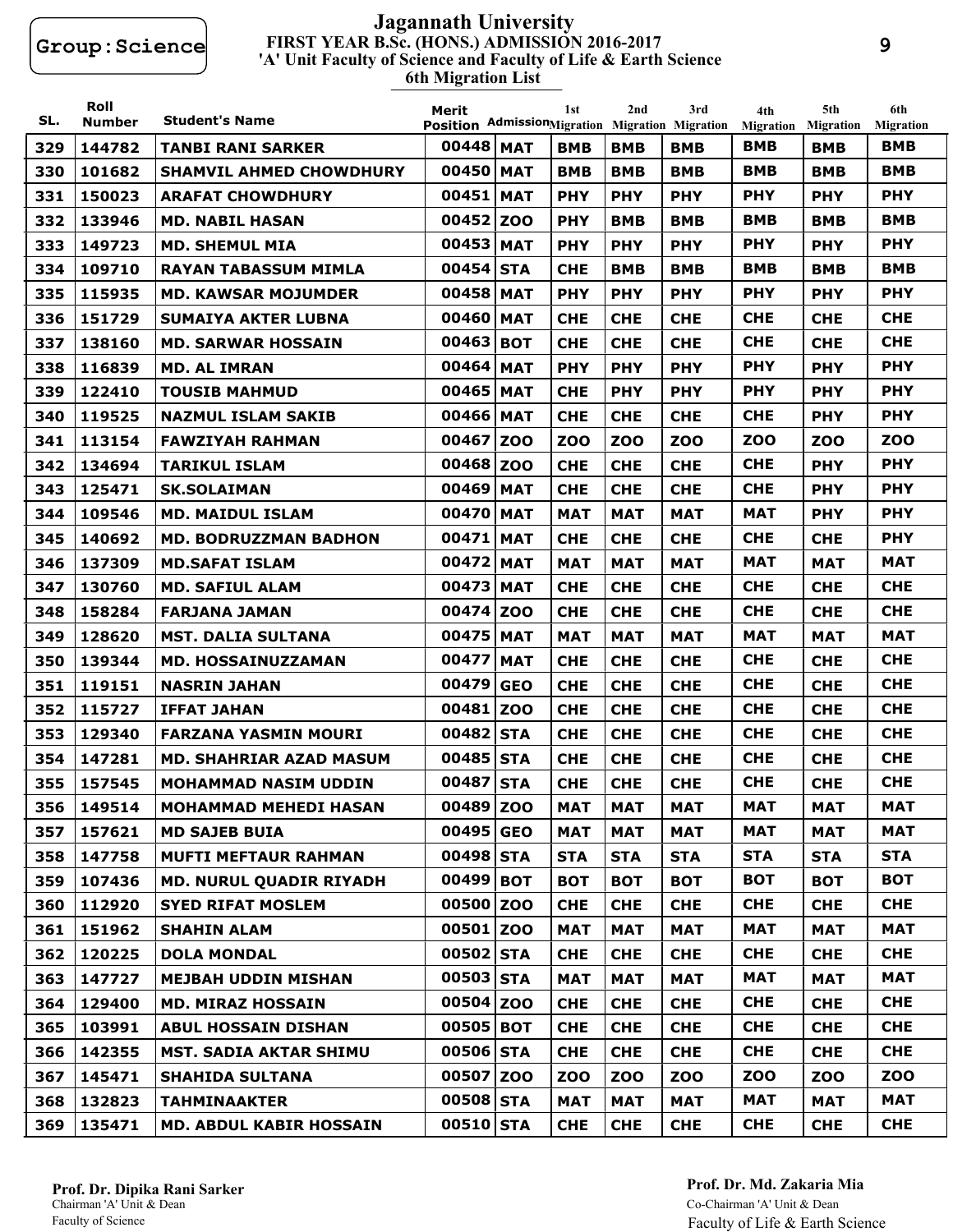#### **FIRST YEAR B.Sc. (HONS.) ADMISSION 2016-2017 6th Migration List 'A' Unit Faculty of Science and Faculty of Life & Earth Science Jagannath University**

| SL. | Roll<br><b>Number</b> | <b>Student's Name</b>            | Merit<br>Position AdmissionMigration Migration Migration |            | 1st        | 2 <sub>nd</sub> | 3rd        | 4th<br>Migration | 5th<br><b>Migration</b> | 6th<br><b>Migration</b> |
|-----|-----------------------|----------------------------------|----------------------------------------------------------|------------|------------|-----------------|------------|------------------|-------------------------|-------------------------|
| 370 | 139946                | <b>NAIMA ISLAM</b>               | 00511 Z00                                                |            | <b>CHE</b> | <b>CHE</b>      | <b>CHE</b> | <b>CHE</b>       | <b>CHE</b>              | <b>CHE</b>              |
| 371 | 133797                | <b>ASIBUR RAHMAN</b>             | 00512                                                    | <b>GEO</b> | <b>MAT</b> | <b>MAT</b>      | <b>MAT</b> | <b>MAT</b>       | <b>MAT</b>              | <b>MAT</b>              |
| 372 | 106295                | <b>SAGAR CHANDRA DAS</b>         | 00513                                                    | <b>PSY</b> | <b>CHE</b> | <b>CHE</b>      | <b>CHE</b> | <b>CHE</b>       | <b>CHE</b>              | <b>CHE</b>              |
| 373 | 106380                | <b>MD. HASAN ROCKY</b>           | 00514 STA                                                |            | <b>CHE</b> | <b>CHE</b>      | <b>CHE</b> | <b>CHE</b>       | <b>CHE</b>              | <b>CHE</b>              |
| 374 | 101668                | <b>AYANTI DAS</b>                | 00515                                                    | <b>ZOO</b> | <b>ZOO</b> | <b>ZOO</b>      | <b>ZOO</b> | <b>ZOO</b>       | <b>ZOO</b>              | <b>ZOO</b>              |
| 375 | 158783                | <b>SHAIKH.SHIHAB UDDIN</b>       | 00519                                                    | <b>BOT</b> | <b>CHE</b> | <b>CHE</b>      | <b>CHE</b> | <b>CHE</b>       | <b>CHE</b>              | <b>CHE</b>              |
| 376 | 150591                | <b>MD. ANONNO PROTIC PROTOIY</b> | 00520                                                    | <b>STA</b> | <b>MAT</b> | <b>MAT</b>      | <b>MAT</b> | <b>MAT</b>       | <b>MAT</b>              | <b>MAT</b>              |
| 377 | 104610                | MD. IBRAHIM KHALIL RIFAT         | 00521 PSY                                                |            | <b>CHE</b> | <b>CHE</b>      | <b>CHE</b> | <b>CHE</b>       | <b>CHE</b>              | <b>CHE</b>              |
| 378 | 129434                | <b>MOHAMMAD JOWEL</b>            | 00523                                                    | <b>STA</b> | <b>STA</b> | <b>STA</b>      | <b>STA</b> | <b>STA</b>       | <b>STA</b>              | <b>STA</b>              |
| 379 | 155648                | <b>RAJAT CHAKRABORTY</b>         | 00524                                                    | <b>STA</b> | <b>CHE</b> | <b>CHE</b>      | <b>CHE</b> | <b>CHE</b>       | <b>CHE</b>              | <b>CHE</b>              |
| 380 | 150592                | <b>MD. SHAJIB SHAHAREAR</b>      | 00525                                                    | <b>GEO</b> | <b>CHE</b> | <b>CHE</b>      | <b>CHE</b> | <b>CHE</b>       | <b>CHE</b>              | <b>CHE</b>              |
| 381 | 148010                | <b>MAHADI HASAN</b>              | 00526 ZOO                                                |            | <b>ZOO</b> | <b>ZOO</b>      | <b>ZOO</b> | <b>ZOO</b>       | <b>ZOO</b>              | <b>ZOO</b>              |
| 382 | 116698                | <b>MD. ROBIUL ISLAM</b>          | 00529                                                    | <b>PSY</b> | <b>CHE</b> | <b>CHE</b>      | <b>CHE</b> | <b>CHE</b>       | <b>CHE</b>              | <b>CHE</b>              |
| 383 | 155962                | <b>ATIAR RAHMAN</b>              | 00531                                                    | <b>ZOO</b> | <b>CHE</b> | <b>CHE</b>      | <b>CHE</b> | <b>CHE</b>       | <b>CHE</b>              | <b>CHE</b>              |
| 384 | 131355                | <b>ARMAN AHMED</b>               | 00532                                                    | <b>ZOO</b> | <b>MAT</b> | <b>MAT</b>      | <b>MAT</b> | <b>MAT</b>       | <b>MAT</b>              | <b>MAT</b>              |
| 385 | 118874                | <b>MEZBAHUL ISLAM FAISAL</b>     | 00533                                                    | <b>PSY</b> | <b>MAT</b> | <b>MAT</b>      | <b>MAT</b> | <b>MAT</b>       | <b>MAT</b>              | <b>MAT</b>              |
| 386 | 130923                | <b>MOST. EFAT JAHAN MONJU</b>    | 00534 BOT                                                |            | <b>BOT</b> | <b>BOT</b>      | <b>BOT</b> | <b>BOT</b>       | <b>BOT</b>              | <b>BOT</b>              |
| 387 | 144311                | <b>MD. RASHEDUL ISLAM</b>        | 00535                                                    | <b>ZOO</b> | <b>ZOO</b> | <b>ZOO</b>      | <b>ZOO</b> | <b>ZOO</b>       | <b>ZOO</b>              | <b>ZOO</b>              |
| 388 | 138316                | <b>SHAHIN ALOM</b>               | 00536 ZOO                                                |            | <b>CHE</b> | <b>CHE</b>      | <b>CHE</b> | <b>CHE</b>       | <b>CHE</b>              | <b>CHE</b>              |
| 389 | 156853                | <b>MST. REZOANA AREFIN</b>       | 00537                                                    | <b>ZOO</b> | <b>ZOO</b> | <b>ZOO</b>      | <b>ZOO</b> | <b>ZOO</b>       | <b>ZOO</b>              | <b>ZOO</b>              |
| 390 | 115031                | <b>NAHIN HOQUE</b>               | 00538 STA                                                |            | <b>STA</b> | <b>STA</b>      | <b>STA</b> | <b>STA</b>       | <b>STA</b>              | <b>STA</b>              |
| 391 | 111639                | <b>ABU SAYED MD. SAYEM</b>       | 00543 ZOO                                                |            | <b>ZOO</b> | <b>ZOO</b>      | <b>ZOO</b> | <b>ZOO</b>       | <b>ZOO</b>              | <b>ZOO</b>              |
| 392 | 149884                | <b>FAHIMA FERDAUS</b>            | 00544                                                    | <b>STA</b> | <b>CHE</b> | <b>CHE</b>      | <b>CHE</b> | <b>CHE</b>       | <b>CHE</b>              | <b>CHE</b>              |
| 393 | 108706                | <b>MD ABDUR RAHIM</b>            | 00547                                                    | <b>ZOO</b> | <b>ZOO</b> | <b>ZOO</b>      | <b>ZOO</b> | <b>ZOO</b>       | <b>ZOO</b>              | <b>ZOO</b>              |
| 394 | 131885                | <b>ABDULLAH- AL- NOMAN</b>       | 00551 STA                                                |            | <b>CHE</b> | <b>CHE</b>      | <b>CHE</b> | <b>CHE</b>       | <b>CHE</b>              | <b>CHE</b>              |
| 395 | 141047                | <b>RAYHAN MIA</b>                | 00552 PSY                                                |            | <b>CHE</b> | <b>CHE</b>      | <b>CHE</b> | <b>CHE</b>       | <b>CHE</b>              | <b>CHE</b>              |
| 396 | 150880                | <b>MST. SUMI AKTHER</b>          | 00553 ZOO                                                |            | <b>MAT</b> | <b>MAT</b>      | <b>MAT</b> | <b>MAT</b>       | <b>MAT</b>              | <b>MAT</b>              |
| 397 | 118296                | <b>NOSHIN TASNIA</b>             | 00557 STA                                                |            | <b>CHE</b> | <b>CHE</b>      | <b>CHE</b> | <b>CHE</b>       | <b>CHE</b>              | <b>CHE</b>              |
| 398 | 139277                | <b>TANVIR HOSSAIN</b>            | 00558 ZOO                                                |            | <b>CHE</b> | <b>CHE</b>      | <b>CHE</b> | <b>CHE</b>       | <b>CHE</b>              | <b>CHE</b>              |
| 399 | 117151                | <b>MD. FAHIM SHARYAR RIDOY</b>   | 00560 ZOO                                                |            | <b>ZOO</b> | <b>ZOO</b>      | <b>ZOO</b> | <b>ZOO</b>       | <b>ZOO</b>              | <b>ZOO</b>              |
| 400 | 102492                | <b>ADIBA TASNIM ANI</b>          | 00563 STA                                                |            | <b>CHE</b> | <b>CHE</b>      | <b>CHE</b> | <b>CHE</b>       | <b>CHE</b>              | <b>CHE</b>              |
| 401 | 104607                | <b>HABIBA JANNAT KONAMONI</b>    | 00565 ZOO                                                |            | <b>ZOO</b> | <b>ZOO</b>      | ZOO        | <b>ZOO</b>       | <b>ZOO</b>              | <b>ZOO</b>              |
| 402 | 109561                | <b>MD. SUZON MIAH</b>            | 00566 STA                                                |            | <b>CHE</b> | <b>CHE</b>      | <b>CHE</b> | <b>CHE</b>       | <b>CHE</b>              | <b>CHE</b>              |
| 403 | 128074                | <b>MD. NURE ALAM NAHID</b>       | 00567 STA                                                |            | <b>CHE</b> | <b>CHE</b>      | <b>CHE</b> | <b>CHE</b>       | <b>CHE</b>              | <b>CHE</b>              |
| 404 | 122368                | <b>MD. SELIM REZA</b>            | 00570 ZOO                                                |            | <b>MAT</b> | <b>MAT</b>      | <b>MAT</b> | <b>MAT</b>       | <b>MAT</b>              | MAT                     |
| 405 | 132307                | <b>BISHAJIT PAL</b>              | 00572 ZOO                                                |            | <b>CHE</b> | <b>CHE</b>      | <b>CHE</b> | <b>CHE</b>       | <b>CHE</b>              | <b>CHE</b>              |
| 406 | 145632                | <b>MD.ANISUR RAHMAN</b>          | 00573 STA                                                |            | <b>MAT</b> | <b>CHE</b>      | <b>CHE</b> | <b>CHE</b>       | <b>CHE</b>              | <b>CHE</b>              |
| 407 | 156165                | <b>MD BORHAN UDDIN MAZBAH</b>    | 00574 BOT                                                |            | <b>MAT</b> | <b>CHE</b>      | <b>CHE</b> | <b>CHE</b>       | <b>CHE</b>              | <b>CHE</b>              |
| 408 | 151055                | <b>MD. ABU SAEED</b>             | 00575 STA                                                |            | <b>MAT</b> | <b>MAT</b>      | <b>MAT</b> | <b>MAT</b>       | <b>MAT</b>              | MAT                     |
| 409 | 146779                | <b>MAHAMUDUL HASSAN ABID</b>     | 00576 PSY                                                |            | <b>PSY</b> | <b>PSY</b>      | <b>PSY</b> | <b>PSY</b>       | <b>PSY</b>              | <b>PSY</b>              |
| 410 | 118763                | <b>MD. SHOHEL RANA</b>           | 00577 ZOO                                                |            | <b>MAT</b> | <b>MAT</b>      | <b>MAT</b> | <b>MAT</b>       | <b>MAT</b>              | <b>MAT</b>              |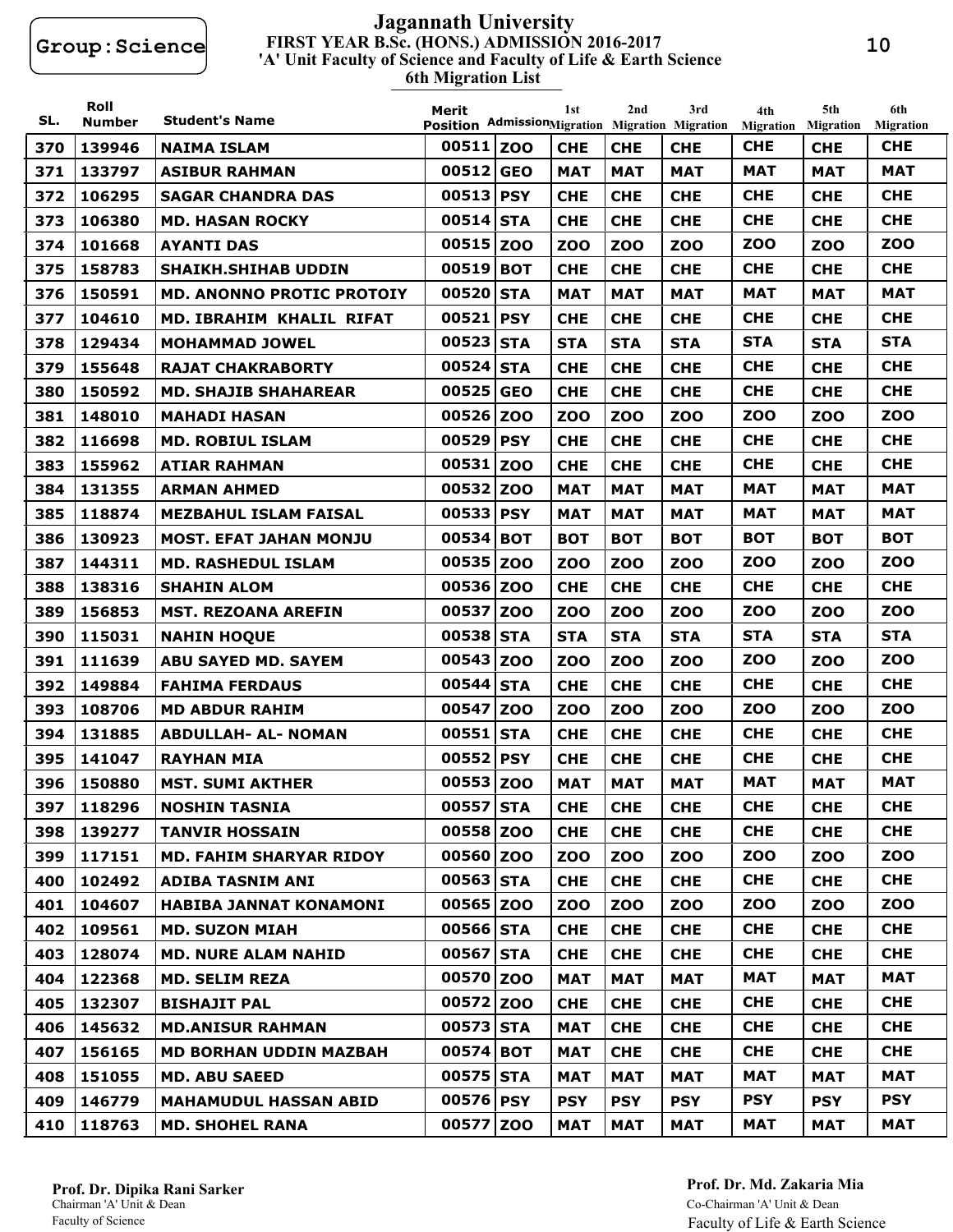#### **FIRST YEAR B.Sc. (HONS.) ADMISSION 2016-2017 6th Migration List 'A' Unit Faculty of Science and Faculty of Life & Earth Science Jagannath University**

| SL. | Roll<br><b>Number</b> | <b>Student's Name</b>          | Merit<br>Position AdmissionMigration Migration Migration |            | 1st        | 2nd        | 3rd        | 4th<br>Migration | 5th<br><b>Migration</b> | 6th<br><b>Migration</b> |
|-----|-----------------------|--------------------------------|----------------------------------------------------------|------------|------------|------------|------------|------------------|-------------------------|-------------------------|
| 411 | 100191                | <b>ATANDRA DAS</b>             | 00578 STA                                                |            | MAT        | <b>MAT</b> | <b>MAT</b> | MAT              | <b>MAT</b>              | <b>MAT</b>              |
| 412 | 154836                | <b>SAURAV SARKER</b>           | 00579 PSY                                                |            | <b>PSY</b> | <b>PSY</b> | <b>CHE</b> | <b>CHE</b>       | <b>CHE</b>              | <b>CHE</b>              |
| 413 | 155939                | <b>JAHANARA AKTER JUTHI</b>    | 00580 STA                                                |            | <b>STA</b> | <b>STA</b> | <b>STA</b> | <b>STA</b>       | <b>STA</b>              | <b>STA</b>              |
| 414 | 141599                | <b>MD. JIAD HOSSEN</b>         | 00581                                                    | <b>ZOO</b> | <b>ZOO</b> | <b>ZOO</b> | <b>ZOO</b> | <b>ZOO</b>       | <b>CHE</b>              | <b>CHE</b>              |
| 415 | 132103                | <b>SHARIA HASAN SHAMIM</b>     | 00582 BOT                                                |            | <b>BOT</b> | <b>BOT</b> | <b>BOT</b> | <b>BOT</b>       | <b>CHE</b>              | <b>CHE</b>              |
| 416 | 146118                | <b>PROTITY SAHA</b>            | 00583 ZOO                                                |            | <b>ZOO</b> | ZOO        | zoo        | <b>ZOO</b>       | <b>CHE</b>              | <b>CHE</b>              |
| 417 | 124901                | <b>MAHDI ISLAM PRANTO</b>      | 00584 BOT                                                |            | <b>MAT</b> | <b>MAT</b> | <b>MAT</b> | <b>MAT</b>       | <b>MAT</b>              | <b>MAT</b>              |
| 418 | 134532                | <b>TASMINA AKTER MITU</b>      | 00587                                                    | <b>BOT</b> | <b>MAT</b> | <b>MAT</b> | MAT        | <b>MAT</b>       | <b>CHE</b>              | <b>CHE</b>              |
| 419 | 162586                | <b>MD. LALON MIA</b>           | 00588                                                    | <b>STA</b> | MAT        | MAT        | MAT        | MAT              | <b>CHE</b>              | <b>CHE</b>              |
| 420 | 158015                | <b>RUBEL MAL</b>               | 00590                                                    | <b>ZOO</b> | MAT        | <b>MAT</b> | <b>MAT</b> | <b>MAT</b>       | <b>MAT</b>              | <b>CHE</b>              |
| 421 | 118112                | <b>SEAM AHMED</b>              | 00591 STA                                                |            | MAT        | <b>MAT</b> | MAT        | <b>MAT</b>       | <b>MAT</b>              | <b>MAT</b>              |
| 422 | 105176                | <b>JANNATUL TAZRIN</b>         | 00594                                                    | <b>ZOO</b> | <b>MAT</b> | <b>MAT</b> | <b>MAT</b> | <b>MAT</b>       | <b>MAT</b>              | <b>CHE</b>              |
| 423 | 147935                | <b>SUSMITA ROY</b>             | 00595                                                    | <b>BOT</b> | <b>BOT</b> | <b>BOT</b> | <b>BOT</b> | <b>BOT</b>       | <b>BOT</b>              | <b>BOT</b>              |
| 424 | 129326                | <b>AESA NURAEA TOMA</b>        | 00597 STA                                                |            | <b>STA</b> | <b>STA</b> | <b>STA</b> | <b>STA</b>       | <b>STA</b>              | <b>STA</b>              |
| 425 | 106067                | <b>NAYMUR RAHMAN</b>           | 00598 ZOO                                                |            | <b>ZOO</b> | <b>ZOO</b> | <b>ZOO</b> | <b>ZOO</b>       | <b>ZOO</b>              | <b>ZOO</b>              |
| 426 | 114679                | <b>SYED SHOAIB IBRAHIM</b>     | 00599                                                    | <b>STA</b> | <b>STA</b> | <b>STA</b> | <b>STA</b> | <b>STA</b>       | <b>STA</b>              | <b>STA</b>              |
| 427 | 158236                | <b>MD. MOTINUR RAHMAN</b>      | 00601                                                    | <b>STA</b> | <b>MAT</b> | <b>MAT</b> | <b>MAT</b> | <b>MAT</b>       | <b>MAT</b>              | <b>MAT</b>              |
| 428 | 134333                | <b>MEHEDI HASAN RUMAN</b>      | 00602 ZOO                                                |            | MAT        | <b>MAT</b> | <b>MAT</b> | MAT              | <b>MAT</b>              | <b>MAT</b>              |
| 429 | 108217                | <b>RABBIK HASAN MON</b>        | 00603 STA                                                |            | MAT        | <b>MAT</b> | MAT        | MAT              | <b>MAT</b>              | <b>MAT</b>              |
| 430 | 130430                | <b>MD. AMANULLA AMAN</b>       | 00605 STA                                                |            | <b>MAT</b> | <b>MAT</b> | <b>MAT</b> | <b>MAT</b>       | <b>MAT</b>              | <b>MAT</b>              |
| 431 | 111725                | <b>JANNATUL FERDOUS TANIYA</b> | 00607                                                    | <b>STA</b> | <b>MAT</b> | <b>MAT</b> | <b>MAT</b> | <b>MAT</b>       | <b>MAT</b>              | <b>MAT</b>              |
| 432 | 150718                | <b>MD. AL SHAFI</b>            | 00609                                                    | <b>STA</b> | <b>MAT</b> | <b>MAT</b> | MAT        | MAT              | <b>MAT</b>              | <b>MAT</b>              |
| 433 | 155399                | AISHA SIDDIKA                  | 00611 STA                                                |            | MAT        | <b>MAT</b> | MAT        | <b>MAT</b>       | <b>MAT</b>              | <b>MAT</b>              |
| 434 | 146506                | <b>NURSHAD JAHAN MIM</b>       | 00612 STA                                                |            | <b>MAT</b> | <b>MAT</b> | <b>MAT</b> | MAT              | <b>MAT</b>              | <b>MAT</b>              |
| 435 | 153657                | <b>SABIKUNNAHER MIM</b>        | 00614 BOT                                                |            | вот        | <b>BOT</b> | вот        | <b>BOT</b>       | <b>BOT</b>              | <b>BOT</b>              |
| 436 | 120714                | <b>ABU HASANAT TUSHAR</b>      | 00615                                                    | <b>STA</b> | <b>MAT</b> | <b>MAT</b> | <b>MAT</b> | <b>MAT</b>       | <b>MAT</b>              | <b>MAT</b>              |
| 437 | 122985                | <b>S. M. SHARIFUL ISLAM</b>    | 00616 ZOO                                                |            | MAT        | <b>MAT</b> | <b>MAT</b> | <b>MAT</b>       | <b>MAT</b>              | <b>MAT</b>              |
| 438 | 137869                | <b>MEHZEBIN TAMANNA</b>        | 00617 BOT                                                |            | <b>BOT</b> | <b>BOT</b> | <b>BOT</b> | <b>BOT</b>       | <b>BOT</b>              | <b>BOT</b>              |
| 439 | 140268                | <b>MD AMDADUL HOQUE RABIN</b>  | 00618 STA                                                |            | <b>MAT</b> | <b>MAT</b> | <b>MAT</b> | <b>MAT</b>       | <b>MAT</b>              | <b>MAT</b>              |
| 440 | 107113                | MUHAMMAD NAZMUL HOSSAIN        | 00619 ZOO                                                |            | <b>MAT</b> | <b>MAT</b> | <b>MAT</b> | <b>MAT</b>       | <b>MAT</b>              | MAT                     |
| 441 | 153917                | <b>MD. SAIFUL ISLAM</b>        | 00620 STA                                                |            | <b>MAT</b> | <b>MAT</b> | <b>MAT</b> | <b>MAT</b>       | <b>MAT</b>              | MAT                     |
| 442 | 155158                | <b>MOHAMMAD MEHEDI HASAN</b>   | 00622 ZOO                                                |            | <b>MAT</b> | <b>MAT</b> | <b>MAT</b> | <b>MAT</b>       | <b>MAT</b>              | <b>MAT</b>              |
| 443 | 135076                | <b>MD. NURUZZAMAN RINGCO</b>   | 00623 ZOO                                                |            | <b>ZOO</b> | <b>ZOO</b> | ZOO        | <b>ZOO</b>       | <b>ZOO</b>              | <b>ZOO</b>              |
| 444 | 109512                | <b>MAHMUDA MAINUDDIN ARABA</b> | 00628 STA                                                |            | <b>MAT</b> | <b>MAT</b> | <b>MAT</b> | <b>MAT</b>       | <b>MAT</b>              | <b>MAT</b>              |
| 445 | 133178                | <b>NOWSHIN SALSABIL</b>        | 00630 ZOO                                                |            | <b>MAT</b> | <b>MAT</b> | <b>MAT</b> | <b>MAT</b>       | <b>MAT</b>              | MAT                     |
| 446 | 123501                | <b>MD.ROBIUL ISLAM RAYHAN</b>  | 00631 STA                                                |            | <b>STA</b> | <b>STA</b> | <b>STA</b> | <b>STA</b>       | <b>STA</b>              | <b>STA</b>              |
| 447 | 132480                | <b>AL-SABAB</b>                | 00633 ZOO                                                |            | <b>ZOO</b> | <b>ZOO</b> | ZOO        | <b>ZOO</b>       | <b>ZOO</b>              | ZOO                     |
| 448 | 152934                | <b>REZWANA BINTE SHEHAB</b>    | 00635 BOT                                                |            | <b>BOT</b> | <b>BOT</b> | <b>BOT</b> | <b>BOT</b>       | <b>BOT</b>              | <b>BOT</b>              |
| 449 | 106250                | <b>MD. ROMEN ALMAS SWAZAN</b>  | 00636 STA                                                |            | <b>STA</b> | <b>STA</b> | <b>STA</b> | <b>STA</b>       | <b>STA</b>              | <b>STA</b>              |
| 450 | 107561                | <b>MD. SHARIFUL ISLAM</b>      | 00637 BOT                                                |            | <b>ZOO</b> | <b>ZOO</b> | <b>ZOO</b> | <b>ZOO</b>       | <b>ZOO</b>              | <b>ZOO</b>              |
| 451 | 126655                | <b>MD. TASFIKUL</b>            | 00642 BOT                                                |            | <b>ZOO</b> | <b>ZOO</b> | <b>ZOO</b> | <b>ZOO</b>       | <b>ZOO</b>              | <b>ZOO</b>              |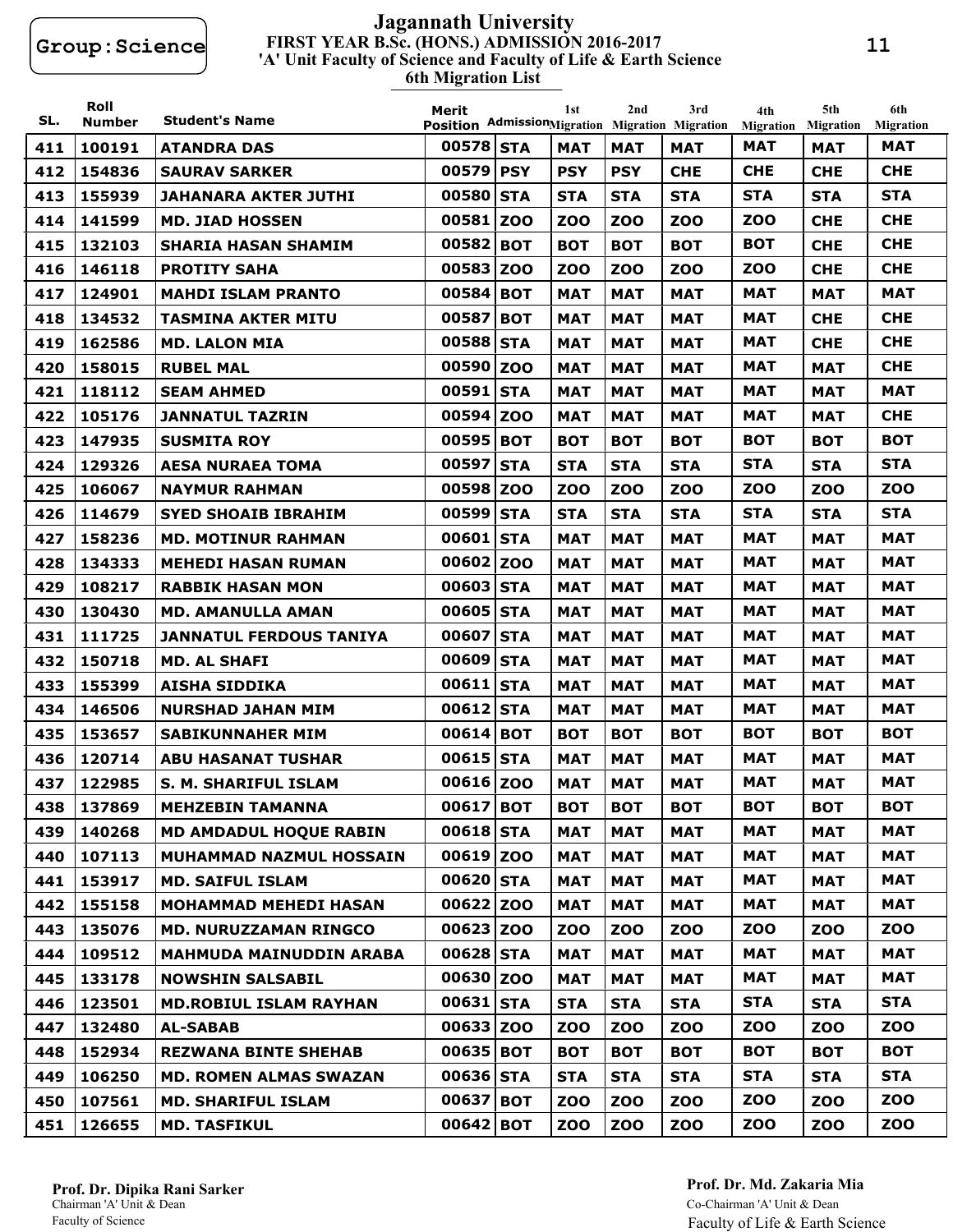#### **FIRST YEAR B.Sc. (HONS.) ADMISSION 2016-2017 6th Migration List 'A' Unit Faculty of Science and Faculty of Life & Earth Science Jagannath University**

| SL. | Roll<br><b>Number</b> | <b>Student's Name</b>            | Merit<br>Position AdmissionMigration Migration Migration |            | 1st        | 2nd        | 3rd        | 4th<br><b>Migration</b> | 5th<br><b>Migration</b> | 6th<br><b>Migration</b> |
|-----|-----------------------|----------------------------------|----------------------------------------------------------|------------|------------|------------|------------|-------------------------|-------------------------|-------------------------|
| 452 | 117503                | EAIRFANA AKTER KONA              | 00643 GEO                                                |            | MAT        | <b>MAT</b> | MAT        | <b>MAT</b>              | <b>MAT</b>              | <b>MAT</b>              |
| 453 | 101329                | <b>ASIFUR RAHMAN</b>             | 00644 GEO                                                |            | GEO        | <b>GEO</b> | <b>GEO</b> | <b>GEO</b>              | <b>GEO</b>              | <b>GEO</b>              |
| 454 | 151385                | <b>MD. AMIT HASSAN</b>           | 00645                                                    | <b>BOT</b> | MAT        | <b>MAT</b> | <b>MAT</b> | <b>MAT</b>              | <b>MAT</b>              | <b>MAT</b>              |
| 455 | 109665                | <b>MD. ZAKIR HOSSAIN</b>         | 00647                                                    | <b>BOT</b> | <b>MAT</b> | <b>MAT</b> | MAT        | <b>MAT</b>              | <b>MAT</b>              | <b>MAT</b>              |
| 456 | 103749                | <b>MD. MURAD HOSSAIN SUNNY</b>   | 00648 BOT                                                |            | zoo        | <b>ZOO</b> | <b>ZOO</b> | <b>ZOO</b>              | <b>ZOO</b>              | <b>ZOO</b>              |
| 457 | 101187                | <b>RAYHAN BAHADUR</b>            | 00649                                                    | <b>BOT</b> | <b>MAT</b> | <b>MAT</b> | <b>MAT</b> | MAT                     | <b>MAT</b>              | <b>MAT</b>              |
| 458 | 100282                | <b>SOJIB RANA</b>                | 00651                                                    | <b>BOT</b> | <b>STA</b> | <b>STA</b> | <b>STA</b> | <b>STA</b>              | <b>STA</b>              | <b>STA</b>              |
| 459 | 135233                | <b>MOIN FIYAZ</b>                | 00652                                                    | <b>BOT</b> | <b>MAT</b> | <b>MAT</b> | <b>MAT</b> | <b>MAT</b>              | <b>MAT</b>              | <b>MAT</b>              |
| 460 | 114455                | <b>MD. KAMRUL HASAN</b>          | 00653                                                    | <b>PSY</b> | <b>PSY</b> | <b>PSY</b> | <b>PSY</b> | <b>PSY</b>              | <b>PSY</b>              | <b>PSY</b>              |
| 461 | 162677                | <b>MD.SUMON TALUKDER</b>         | 00654 BOT                                                |            | <b>MAT</b> | <b>MAT</b> | MAT        | <b>MAT</b>              | <b>MAT</b>              | <b>MAT</b>              |
| 462 | 102677                | <b>SHIHAB SAHARIAR SAIKAT</b>    | 00655                                                    | <b>GEO</b> | <b>STA</b> | <b>STA</b> | <b>STA</b> | <b>STA</b>              | <b>STA</b>              | <b>STA</b>              |
| 463 | 115742                | <b>IVNA RATUL HASSAN</b>         | 00656 BOT                                                |            | <b>MAT</b> | <b>MAT</b> | <b>MAT</b> | MAT                     | <b>MAT</b>              | <b>MAT</b>              |
| 464 | 140613                | <b>MD. MAHMUDUL HASAN</b>        | 00658 BOT                                                |            | <b>MAT</b> | <b>MAT</b> | <b>MAT</b> | <b>MAT</b>              | <b>MAT</b>              | <b>MAT</b>              |
| 465 | 103535                | <b>JANNATUL FARDOUS</b>          | 00660 BOT                                                |            | zoo        | <b>ZOO</b> | zoo        | <b>ZOO</b>              | zoo                     | <b>ZOO</b>              |
| 466 | 149053                | <b>SHUVONGKAR SARKAR</b>         | 00661                                                    | <b>BOT</b> | <b>STA</b> | <b>STA</b> | <b>STA</b> | <b>STA</b>              | <b>STA</b>              | <b>STA</b>              |
| 467 | 113382                | <b>ZARIN</b>                     | 00663                                                    | <b>GEO</b> | <b>MAT</b> | <b>MAT</b> | MAT        | <b>MAT</b>              | <b>MAT</b>              | <b>MAT</b>              |
| 468 | 152798                | <b>NURJAHAN RAHMAN SNIGDHA</b>   | 00664                                                    | <b>PSY</b> | <b>ZOO</b> | <b>ZOO</b> | <b>ZOO</b> | <b>ZOO</b>              | <b>ZOO</b>              | <b>ZOO</b>              |
| 469 | 143721                | <b>MAHEDI HASAN TONMOY</b>       | 00667                                                    | <b>GEO</b> | zoo        | <b>ZOO</b> | <b>ZOO</b> | <b>ZOO</b>              | <b>ZOO</b>              | <b>ZOO</b>              |
| 470 | 154189                | <b>ABDULLAH AL NAHID</b>         | 00669                                                    | <b>BOT</b> | <b>MAT</b> | <b>MAT</b> | <b>MAT</b> | <b>MAT</b>              | <b>MAT</b>              | <b>MAT</b>              |
| 471 | 121280                | <b>SUMAIYA ISLAM</b>             | 00671                                                    | <b>BOT</b> | <b>ZOO</b> | <b>ZOO</b> | <b>ZOO</b> | <b>ZOO</b>              | <b>ZOO</b>              | <b>ZOO</b>              |
| 472 | 127927                | <b>MAHEDEEEHASAN SHISHIR</b>     | 00673                                                    | <b>BOT</b> | MAT        | <b>MAT</b> | <b>MAT</b> | <b>MAT</b>              | <b>MAT</b>              | <b>MAT</b>              |
| 473 | 155497                | <b>MD. KANON AL MOZADID</b>      | 00675                                                    | <b>BOT</b> | MAT        | <b>MAT</b> | MAT        | MAT                     | <b>MAT</b>              | <b>MAT</b>              |
| 474 | 118481                | <b>MST. RAHAMUNA AFRIN SIFAT</b> | 00676 BOT                                                |            | <b>MAT</b> | <b>MAT</b> | <b>MAT</b> | <b>MAT</b>              | <b>MAT</b>              | <b>MAT</b>              |
| 475 | 107376                | <b>MD. SAJJAD HOSSAIN</b>        | 00679                                                    | <b>BOT</b> | <b>MAT</b> | <b>MAT</b> | <b>MAT</b> | <b>MAT</b>              | <b>MAT</b>              | <b>MAT</b>              |
| 476 | 156085                | MD WAHIDUZZAMAN HRIDAY           | 00680                                                    | <b>GEO</b> | MAT        | <b>MAT</b> | MAT        | MAT                     | <b>MAT</b>              | MAT                     |
| 477 | 146500                | <b>MD JOBAER HOSSAIN</b>         | 00687                                                    | <b>BOT</b> | MAT        | <b>MAT</b> | MAT        | <b>MAT</b>              | <b>MAT</b>              | <b>MAT</b>              |
| 478 | 153435                | <b>FARJANA AHMED</b>             | 00688 BOT                                                |            | <b>ZOO</b> | <b>ZOO</b> | <b>ZOO</b> | zoo                     | <b>ZOO</b>              | <b>ZOO</b>              |
| 479 | 146038                | <b>MARIA AFRIN SADIA</b>         | 00690 BOT                                                |            | <b>MAT</b> | <b>MAT</b> | <b>MAT</b> | <b>MAT</b>              | <b>MAT</b>              | <b>MAT</b>              |
| 480 | 138639                | <b>HABIBA AKTER SADIA</b>        | 00691 BOT                                                |            | <b>STA</b> | <b>STA</b> | <b>STA</b> | <b>STA</b>              | <b>STA</b>              | <b>STA</b>              |
| 481 | 146653                | <b>MD. SAIFUL ISLAM</b>          | 00693 BOT                                                |            | MAT        | <b>MAT</b> | <b>MAT</b> | <b>MAT</b>              | <b>MAT</b>              | <b>MAT</b>              |
| 482 | 139052                | <b>KAWSAR MAHMUD SHANTA</b>      | 00694 BOT                                                |            | <b>STA</b> | <b>MAT</b> | <b>MAT</b> | <b>MAT</b>              | <b>MAT</b>              | <b>MAT</b>              |
| 483 | 119304                | <b>TASNIA ROCHITA CHAITY</b>     | 00695 BOT                                                |            | <b>STA</b> | <b>MAT</b> | <b>MAT</b> | <b>MAT</b>              | <b>MAT</b>              | <b>MAT</b>              |
| 484 | 116768                | <b>MD.TAUHIDUL ISLAM</b>         | 00696 BOT                                                |            | <b>BOT</b> | <b>BOT</b> | <b>BOT</b> | <b>BOT</b>              | <b>BOT</b>              | <b>BOT</b>              |
| 485 | 126703                | <b>MARJAN MARIA MON</b>          | 00697 BOT                                                |            | <b>ZOO</b> | <b>ZOO</b> | <b>ZOO</b> | <b>ZOO</b>              | <b>ZOO</b>              | <b>ZOO</b>              |
| 486 | 113648                | <b>MD. KABBA MAHMUD</b>          | 00698 PSY                                                |            | <b>PSY</b> | <b>PSY</b> | <b>PSY</b> | <b>PSY</b>              | <b>PSY</b>              | <b>PSY</b>              |
| 487 | 106490                | <b>RAJ NAHAR AKTER SHIRIN</b>    | 00699 BOT                                                |            | <b>BOT</b> | <b>MAT</b> | <b>MAT</b> | <b>MAT</b>              | <b>MAT</b>              | <b>MAT</b>              |
| 488 | 118807                | <b>MD. TAMIM</b>                 | 00700 PSY                                                |            | <b>PSY</b> | <b>PSY</b> | <b>PSY</b> | <b>PSY</b>              | <b>PSY</b>              | <b>PSY</b>              |
| 489 | 158208                | <b>NAZNEEN AKTER TULI</b>        | 00701 BOT                                                |            | <b>ZOO</b> | <b>ZOO</b> | <b>ZOO</b> | <b>ZOO</b>              | <b>ZOO</b>              | <b>ZOO</b>              |
| 490 | 125393                | <b>SABRINA GULBAHAR ZARIN</b>    | 00702 BOT                                                |            | <b>BOT</b> | <b>BOT</b> | <b>BOT</b> | <b>BOT</b>              | <b>BOT</b>              | <b>BOT</b>              |
| 491 | 131220                | <b>MD. SHARIFUL ISLAM</b>        | 00703 BOT                                                |            | <b>STA</b> | <b>STA</b> | <b>STA</b> | <b>STA</b>              | <b>MAT</b>              | MAT                     |
| 492 | 144417                | <b>MD. AKASH MIAH</b>            | 00704 PSY                                                |            | <b>PSY</b> | <b>PSY</b> | <b>PSY</b> | <b>PSY</b>              | <b>MAT</b>              | <b>MAT</b>              |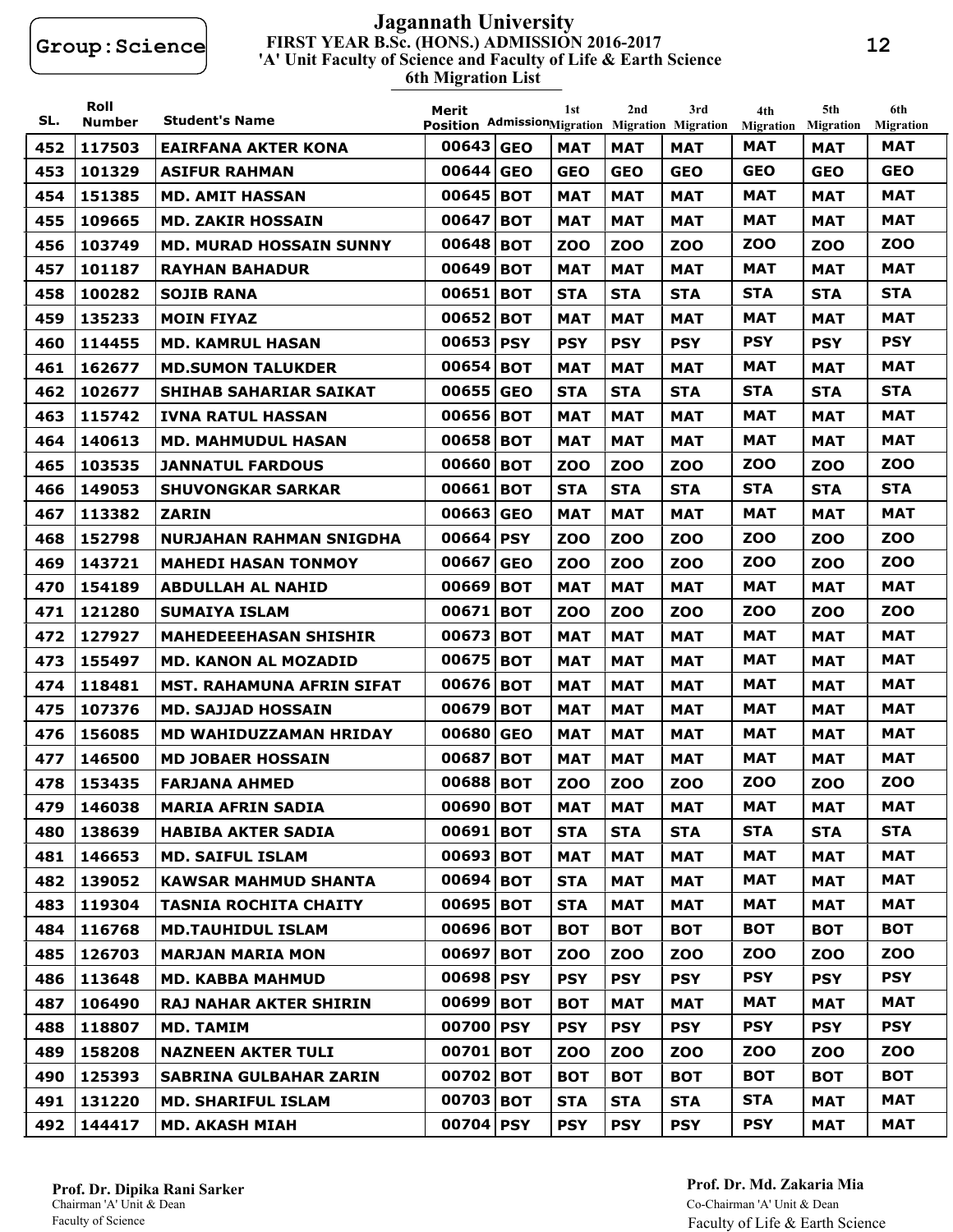#### **FIRST YEAR B.Sc. (HONS.) ADMISSION 2016-2017 6th Migration List 'A' Unit Faculty of Science and Faculty of Life & Earth Science Jagannath University**

| SL. | Roll<br><b>Number</b> | <b>Student's Name</b>           | Merit<br>Position AdmissionMigration Migration Migration |            | 1st        | 2nd        | 3rd        | 4th<br><b>Migration</b> | 5th<br><b>Migration</b> | 6th<br><b>Migration</b> |
|-----|-----------------------|---------------------------------|----------------------------------------------------------|------------|------------|------------|------------|-------------------------|-------------------------|-------------------------|
| 493 | 148640                | <b>TANZINA</b>                  | 00705 BOT                                                |            | <b>ZOO</b> | <b>ZOO</b> | <b>ZOO</b> | <b>ZOO</b>              | <b>ZOO</b>              | <b>ZOO</b>              |
| 494 | 125919                | <b>OSMAN GONI</b>               | 00709 BOT                                                |            | <b>STA</b> | <b>STA</b> | <b>STA</b> | <b>STA</b>              | <b>MAT</b>              | <b>MAT</b>              |
| 495 | 149271                | <b>MD. FAHIM FAISAL KHAN</b>    | 00711                                                    | <b>BOT</b> | <b>STA</b> | <b>STA</b> | <b>STA</b> | <b>STA</b>              | <b>STA</b>              | <b>MAT</b>              |
| 496 | 108399                | <b>MD. ISHRAK HOSSAIN</b>       | 00713 PSY                                                |            | <b>STA</b> | <b>STA</b> | <b>STA</b> | <b>STA</b>              | <b>STA</b>              | <b>MAT</b>              |
| 497 | 122694                | <b>MD. TANVIR ISLAM</b>         | 00715                                                    | <b>GEO</b> | <b>ZOO</b> | <b>ZOO</b> | <b>ZOO</b> | <b>ZOO</b>              | <b>ZOO</b>              | <b>ZOO</b>              |
| 498 | 110409                | <b>ZUBAYDA JAYED</b>            | 00717                                                    | <b>PSY</b> | <b>ZOO</b> | <b>ZOO</b> | <b>ZOO</b> | <b>ZOO</b>              | <b>ZOO</b>              | <b>ZOO</b>              |
| 499 | 162133                | <b>SOURAV DAS</b>               | 00720 PSY                                                |            | <b>BOT</b> | <b>BOT</b> | <b>BOT</b> | <b>BOT</b>              | <b>BOT</b>              | <b>BOT</b>              |
| 500 | 149316                | <b>SHAHANAZ ZAMAN</b>           | 00723 GEO                                                |            | <b>ZOO</b> | <b>ZOO</b> | <b>ZOO</b> | <b>ZOO</b>              | <b>ZOO</b>              | <b>ZOO</b>              |
| 501 | 103315                | <b>SADIA AKTER</b>              | 00726 GEO                                                |            | <b>ZOO</b> | <b>ZOO</b> | <b>ZOO</b> | <b>ZOO</b>              | <b>ZOO</b>              | <b>ZOO</b>              |
| 502 | 105630                | <b>AHMED KHALED</b>             | 00728 PSY                                                |            | <b>PSY</b> | <b>PSY</b> | <b>PSY</b> | <b>PSY</b>              | <b>PSY</b>              | <b>PSY</b>              |
| 503 | 103810                | <b>AVISHEK KUMAR BISWAS</b>     | 00732 GEO                                                |            | <b>STA</b> | <b>STA</b> | <b>STA</b> | <b>STA</b>              | <b>STA</b>              | <b>STA</b>              |
| 504 | 118600                | <b>MD. ABDULLAH AL MUKTADIR</b> | 00737 GEO                                                |            | <b>STA</b> | <b>STA</b> | <b>STA</b> | <b>STA</b>              | <b>STA</b>              | <b>STA</b>              |
| 505 | 101488                | <b>IMTIAZ AHMMED</b>            | 00738 PSY                                                |            | <b>ZOO</b> | <b>ZOO</b> | <b>ZOO</b> | <b>ZOO</b>              | <b>ZOO</b>              | <b>ZOO</b>              |
| 506 | 115654                | <b>S. M. TANVIR AHMED</b>       | 00742 PSY                                                |            | <b>PSY</b> | <b>PSY</b> | <b>PSY</b> | <b>PSY</b>              | <b>PSY</b>              | <b>PSY</b>              |
| 507 | 141576                | <b>MEHNAZ AFROZ SUHANI</b>      | 00743 GEO                                                |            | <b>ZOO</b> | <b>ZOO</b> | <b>ZOO</b> | <b>ZOO</b>              | <b>ZOO</b>              | <b>ZOO</b>              |
| 508 | 141108                | <b>MD. SAIDUR RAHMAN</b>        | 00746 GEO                                                |            | <b>ZOO</b> | <b>ZOO</b> | <b>ZOO</b> | <b>ZOO</b>              | <b>ZOO</b>              | <b>ZOO</b>              |
| 509 | 156634                | <b>MD. OLIOLLAH KHAN RONY</b>   | 00747 GEO                                                |            | <b>ZOO</b> | <b>ZOO</b> | <b>ZOO</b> | <b>ZOO</b>              | <b>ZOO</b>              | <b>ZOO</b>              |
| 510 | 144637                | <b>TANJUM AKTER</b>             | 00748 GEO                                                |            | <b>BOT</b> | <b>BOT</b> | <b>BOT</b> | <b>BOT</b>              | <b>BOT</b>              | <b>BOT</b>              |
| 511 | 101171                | <b>SHARMIN AKTAR LAIZU</b>      | 00750 GEO                                                |            | <b>STA</b> | <b>STA</b> | <b>STA</b> | <b>STA</b>              | <b>STA</b>              | <b>STA</b>              |
| 512 | 131666                | <b>KHADIZATUN NAHAR</b>         | 00752 GEO                                                |            | <b>ZOO</b> | <b>ZOO</b> | <b>ZOO</b> | <b>ZOO</b>              | <b>ZOO</b>              | <b>ZOO</b>              |
| 513 | 117457                | <b>HAMIDUL HAQUE</b>            | 00753 GEO                                                |            | <b>BOT</b> | <b>BOT</b> | <b>BOT</b> | <b>BOT</b>              | <b>BOT</b>              | <b>BOT</b>              |
| 514 | 141137                | <b>MD. SAMRAT AKBAR</b>         | 00754 GEO                                                |            | <b>ZOO</b> | <b>ZOO</b> | <b>ZOO</b> | <b>ZOO</b>              | <b>ZOO</b>              | <b>ZOO</b>              |
| 515 | 108717                | <b>MOSHIUR RAHMAN MIRON</b>     | 00755 GEO                                                |            | <b>ZOO</b> | <b>ZOO</b> | <b>ZOO</b> | <b>ZOO</b>              | <b>ZOO</b>              | <b>ZOO</b>              |
| 516 | 156911                | <b>AFRIN AKTER PIAL</b>         | 00756 GEO                                                |            | <b>STA</b> | <b>STA</b> | <b>STA</b> | <b>STA</b>              | <b>STA</b>              | <b>STA</b>              |
| 517 | 118372                | <b>ASHRAFUL ISLAM AZAD</b>      | 00757 PSY                                                |            | <b>STA</b> | <b>STA</b> | <b>STA</b> | <b>STA</b>              | <b>STA</b>              | <b>STA</b>              |
| 518 | 138361                | <b>TANHA AKTHER TITHY</b>       | 00758 PSY                                                |            | <b>STA</b> | <b>STA</b> | <b>STA</b> | <b>STA</b>              | <b>STA</b>              | <b>STA</b>              |
| 519 | 140177                | <b>MST. SONCHITA HOSSAIN</b>    | 00759 PSY                                                |            | <b>ZOO</b> | <b>ZOO</b> | <b>ZOO</b> | <b>ZOO</b>              | <b>ZOO</b>              | <b>ZOO</b>              |
| 520 | 130172                | <b>MD. ISRAK ZAHIN</b>          | 00761 GEO                                                |            | <b>STA</b> | <b>STA</b> | <b>STA</b> | <b>STA</b>              | <b>STA</b>              | <b>STA</b>              |
| 521 | 103251                | <b>SYED ABU SAYEED</b>          | 00762 PSY                                                |            | <b>ZOO</b> | <b>ZOO</b> | <b>ZOO</b> | <b>ZOO</b>              | <b>ZOO</b>              | <b>ZOO</b>              |
| 522 | 153452                | <b>MD RAHIMUL ISLAM</b>         | 00763 GEO                                                |            | <b>STA</b> | <b>STA</b> | <b>STA</b> | <b>STA</b>              | <b>STA</b>              | <b>STA</b>              |
| 523 | 114492                | <b>MD SHARIER HASAN TANVIR</b>  | 00767 GEO                                                |            | <b>STA</b> | <b>STA</b> | <b>STA</b> | <b>STA</b>              | <b>STA</b>              | <b>STA</b>              |
| 524 | 127235                | <b>MST. JANNATUL FERDOUS</b>    | 00768 GEO                                                |            | <b>ZOO</b> | <b>ZOO</b> | <b>ZOO</b> | <b>ZOO</b>              | <b>ZOO</b>              | <b>ZOO</b>              |
| 525 | 145302                | <b>JANNATUL FERDOUS</b>         | 00770 PSY                                                |            | <b>PSY</b> | <b>PSY</b> | <b>PSY</b> | <b>PSY</b>              | <b>PSY</b>              | <b>PSY</b>              |
| 526 | 127180                | <b>SAJIB BISWAS</b>             | 00772 PSY                                                |            | <b>ZOO</b> | <b>ZOO</b> | <b>ZOO</b> | <b>ZOO</b>              | <b>ZOO</b>              | <b>ZOO</b>              |
| 527 | 136249                | <b>MOST. FAHMIDA SULTANA</b>    | 00774 GEO                                                |            | <b>ZOO</b> | <b>ZOO</b> | <b>ZOO</b> | <b>ZOO</b>              | <b>ZOO</b>              | <b>ZOO</b>              |
| 528 | 159638                | <b>RAISHUL ISLAM RIMON</b>      | 00775 PSY                                                |            | <b>STA</b> | <b>STA</b> | <b>STA</b> | <b>STA</b>              | <b>STA</b>              | <b>STA</b>              |
| 529 | 129954                | <b>HASIBUR RAHMAN</b>           | 00779 GEO                                                |            | <b>GEO</b> | <b>GEO</b> | <b>GEO</b> | <b>GEO</b>              | <b>GEO</b>              | <b>GEO</b>              |
| 530 | 106469                | <b>SHAMIMUR RAHMAN</b>          | 00786 GEO                                                |            | <b>ZOO</b> | <b>ZOO</b> | <b>ZOO</b> | <b>ZOO</b>              | <b>ZOO</b>              | <b>ZOO</b>              |
| 531 | 135422                | <b>MD. ABDULLAHA ALL-MAMUN</b>  | 00789 PSY                                                |            | <b>STA</b> | <b>STA</b> | <b>STA</b> | <b>STA</b>              | <b>STA</b>              | <b>STA</b>              |
| 532 | 132647                | <b>M.H HUMAYUN KABIR</b>        | 00792 PSY                                                |            | <b>ZOO</b> | <b>ZOO</b> | <b>ZOO</b> | <b>ZOO</b>              | <b>ZOO</b>              | <b>ZOO</b>              |
| 533 | 110066                | S. M. AKHTARUZZAMAN             | 00793 PSY                                                |            | <b>BOT</b> | <b>BOT</b> | <b>BOT</b> | <b>BOT</b>              | <b>BOT</b>              | <b>BOT</b>              |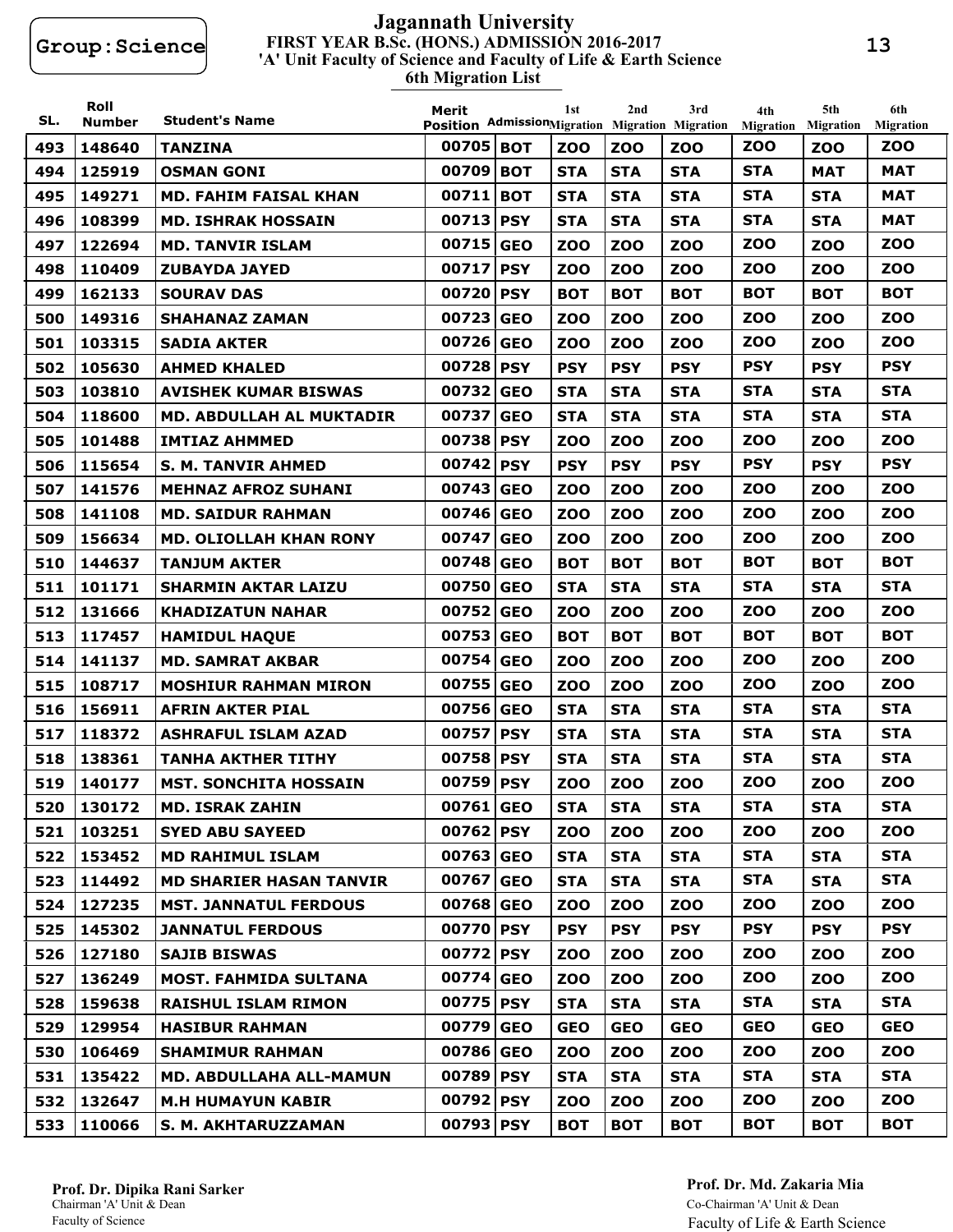#### **FIRST YEAR B.Sc. (HONS.) ADMISSION 2016-2017 6th Migration List 'A' Unit Faculty of Science and Faculty of Life & Earth Science Jagannath University**

| SL. | Roll<br><b>Number</b> | <b>Student's Name</b>             | Merit<br>Position AdmissionMigration Migration Migration | 1st        | 2nd        | 3rd        | 4th<br>Migration | 5th<br><b>Migration</b> | 6th<br><b>Migration</b> |
|-----|-----------------------|-----------------------------------|----------------------------------------------------------|------------|------------|------------|------------------|-------------------------|-------------------------|
| 534 | 144538                | <b>ABDULLAH-AL NOMAN</b>          | 00795 PSY                                                | <b>GEO</b> | <b>GEO</b> | <b>GEO</b> | <b>GEO</b>       | <b>GEO</b>              | <b>GEO</b>              |
| 535 | 105635                | <b>ZANNAT FOUJIA</b>              | 00796 PSY                                                | <b>STA</b> | <b>STA</b> | <b>STA</b> | <b>STA</b>       | <b>STA</b>              | <b>STA</b>              |
| 536 | 122774                | <b>RONOK MAHAMUD</b>              | 00797 PSY                                                | <b>ZOO</b> | <b>ZOO</b> | <b>ZOO</b> | <b>ZOO</b>       | <b>ZOO</b>              | ZOO                     |
| 537 | 110278                | SENTHIYA AKTER SAFA               | 00798                                                    | <b>ZOO</b> | <b>ZOO</b> | ZOO        | <b>ZOO</b>       | <b>ZOO</b>              | <b>ZOO</b>              |
| 538 | 126027                | <b>SRABONE SARKAR</b>             | 00799                                                    | <b>ZOO</b> | <b>ZOO</b> | <b>ZOO</b> | <b>ZOO</b>       | <b>ZOO</b>              | <b>ZOO</b>              |
| 539 | 127881                | MD. AL AMIN HOSSAIN               | 00800                                                    | <b>STA</b> | <b>STA</b> | <b>STA</b> | <b>STA</b>       | <b>STA</b>              | <b>STA</b>              |
| 540 | 123658                | <b>SAFAKAT AHMED</b>              | 00801                                                    | <b>BOT</b> | <b>BOT</b> | <b>BOT</b> | <b>BOT</b>       | <b>BOT</b>              | <b>BOT</b>              |
| 541 | 137566                | <b>MD. ABU BAKKAR SIDDIK</b>      | 00802                                                    | <b>STA</b> | <b>STA</b> | <b>STA</b> | <b>STA</b>       | <b>STA</b>              | <b>STA</b>              |
| 542 | 135279                | <b>MD. ASRAFUL ISLAM</b>          | 00803                                                    | <b>ZOO</b> | <b>ZOO</b> | <b>ZOO</b> | <b>ZOO</b>       | <b>ZOO</b>              | <b>ZOO</b>              |
| 543 | 158587                | <b>TANGINA</b>                    | 00804                                                    | <b>BOT</b> | <b>BOT</b> | <b>BOT</b> | <b>BOT</b>       | <b>BOT</b>              | <b>BOT</b>              |
| 544 | 111730                | <b>SHABNAM BASHIR EKA</b>         | 00807                                                    | <b>STA</b> | <b>STA</b> | <b>STA</b> | <b>STA</b>       | <b>STA</b>              | <b>STA</b>              |
| 545 | 161824                | <b>ZAHID HASAN</b>                | 00809                                                    | <b>BOT</b> | <b>BOT</b> | <b>BOT</b> | <b>BOT</b>       | <b>BOT</b>              | <b>BOT</b>              |
| 546 | 128814                | <b>FAHMIDA YASMIN DIBA</b>        | 00810                                                    | <b>BOT</b> | <b>BOT</b> | <b>BOT</b> | <b>BOT</b>       | <b>BOT</b>              | <b>BOT</b>              |
| 547 | 150039                | <b>MD. MAHAMUDUL HASAN</b>        | 00813                                                    | <b>ZOO</b> | <b>ZOO</b> | <b>ZOO</b> | <b>ZOO</b>       | <b>ZOO</b>              | <b>ZOO</b>              |
| 548 | 162257                | <b>HUMAYRA KABIR</b>              | 00818                                                    | <b>ZOO</b> | <b>ZOO</b> | ZOO        | <b>ZOO</b>       | <b>ZOO</b>              | <b>ZOO</b>              |
| 549 | 109882                | <b>SHEIKH TANVIR HASAN SOURAV</b> | 00819                                                    | <b>BOT</b> | <b>BOT</b> | <b>BOT</b> | <b>BOT</b>       | <b>BOT</b>              | <b>BOT</b>              |
| 550 | 135898                | <b>MD. ABDUL HAKIM</b>            | 00822                                                    | <b>STA</b> | <b>STA</b> | <b>STA</b> | <b>STA</b>       | <b>STA</b>              | <b>STA</b>              |
| 551 | 153841                | <b>KHADIZA SULTANA RASNA</b>      | 00824                                                    | <b>ZOO</b> | <b>ZOO</b> | <b>ZOO</b> | <b>ZOO</b>       | <b>ZOO</b>              | <b>ZOO</b>              |
| 552 | 110302                | <b>MD.SAIFULLAH</b>               | 00831                                                    | <b>ZOO</b> | <b>ZOO</b> | <b>ZOO</b> | <b>ZOO</b>       | <b>ZOO</b>              | <b>ZOO</b>              |
| 553 | 113942                | <b>MD. RAJU AHMED</b>             | 00832                                                    | <b>GEO</b> | <b>GEO</b> | <b>GEO</b> | <b>GEO</b>       | <b>GEO</b>              | <b>GEO</b>              |
| 554 | 101210                | <b>MD.NURUZ ZAMAN</b>             | 00833                                                    | <b>STA</b> | <b>STA</b> | <b>STA</b> | <b>STA</b>       | <b>STA</b>              | <b>STA</b>              |
| 555 | 127542                | <b>SULTAN AHMED</b>               | 00834                                                    | <b>STA</b> | <b>STA</b> | <b>STA</b> | <b>STA</b>       | <b>STA</b>              | <b>STA</b>              |
| 556 | 134438                | <b>HASIBUR RAHMAN</b>             | 00835                                                    | <b>GEO</b> | <b>GEO</b> | <b>GEO</b> | <b>GEO</b>       | <b>GEO</b>              | <b>GEO</b>              |
| 557 | 133095                | <b>MEHERAJUL HOQUE</b>            | 00837                                                    | <b>ZOO</b> | <b>ZOO</b> | <b>ZOO</b> | <b>ZOO</b>       | <b>ZOO</b>              | <b>ZOO</b>              |
| 558 | 161253                | <b>JAHIDUL ISLAM</b>              | 00838                                                    | <b>ZOO</b> | <b>ZOO</b> | ZOO        | <b>ZOO</b>       | <b>ZOO</b>              | <b>ZOO</b>              |
| 559 | 120856                | SADIKUL WAD AISHORJO              | 00839                                                    | <b>STA</b> | <b>STA</b> | <b>STA</b> | <b>STA</b>       | <b>STA</b>              | <b>STA</b>              |
| 560 | 121528                | <b>MOST. MAHIA TASNIM</b>         | 00840                                                    | <b>ZOO</b> | <b>ZOO</b> | <b>ZOO</b> | <b>ZOO</b>       | <b>ZOO</b>              | <b>ZOO</b>              |
|     | 561 134300            | A. K. M. SADIK POLOCK             | 00841                                                    | <b>STA</b> | <b>STA</b> | <b>STA</b> | <b>STA</b>       | <b>STA</b>              | <b>STA</b>              |
| 562 | 161714                | <b>BADRUL ALAM FAHIM</b>          | 00842                                                    | <b>GEO</b> | <b>GEO</b> | <b>GEO</b> | <b>GEO</b>       | <b>GEO</b>              | <b>GEO</b>              |
| 563 | 126983                | <b>SHOEBISLAM NOMAN</b>           | 00843                                                    | <b>ZOO</b> | <b>ZOO</b> | <b>ZOO</b> | <b>ZOO</b>       | <b>ZOO</b>              | <b>ZOO</b>              |
| 564 | 106482                | <b>MD. SHAHARIAR NAFIZ</b>        | 00844                                                    | <b>STA</b> | <b>STA</b> | <b>STA</b> | <b>STA</b>       | <b>STA</b>              | <b>STA</b>              |
| 565 | 124472                | <b>BABURAM SINGHA</b>             | 00845                                                    | <b>STA</b> | <b>STA</b> | <b>STA</b> | <b>STA</b>       | <b>STA</b>              | <b>STA</b>              |
| 566 | 160472                | <b>NILOY BISWAS</b>               | 00846                                                    | <b>STA</b> | <b>STA</b> | <b>STA</b> | <b>STA</b>       | <b>STA</b>              | <b>STA</b>              |
| 567 | 163314                | <b>IRIN HOSSAIN ANNY</b>          | 00847                                                    | <b>BOT</b> | <b>BOT</b> | <b>BOT</b> | <b>BOT</b>       | <b>BOT</b>              | <b>BOT</b>              |
| 568 | 125889                | <b>MD. AZIM UDDIN MOLLIK</b>      | 00848                                                    | <b>STA</b> | <b>STA</b> | <b>STA</b> | <b>STA</b>       | <b>STA</b>              | <b>STA</b>              |
| 569 | 107448                | <b>AYNAL HAQUE RISHAD</b>         | 00849                                                    | <b>PSY</b> | <b>PSY</b> | <b>PSY</b> | <b>PSY</b>       | <b>PSY</b>              | <b>PSY</b>              |
| 570 | 140479                | <b>TASFIA TANJIM ISLAM</b>        | 00850                                                    | <b>ZOO</b> | <b>ZOO</b> | <b>ZOO</b> | <b>ZOO</b>       | <b>ZOO</b>              | <b>ZOO</b>              |
| 571 | 133633                | <b>TASNIM AZAM MIM</b>            | 00854                                                    | <b>ZOO</b> | <b>ZOO</b> | <b>ZOO</b> | <b>ZOO</b>       | <b>ZOO</b>              | <b>ZOO</b>              |
| 572 | 139774                | <b>SHAFIN AHMED</b>               | 00857                                                    | <b>STA</b> | <b>STA</b> | <b>STA</b> | <b>STA</b>       | <b>STA</b>              | <b>STA</b>              |
| 573 | 150780                | <b>AYEASA JARIN</b>               | 00859                                                    | <b>STA</b> | <b>STA</b> | <b>STA</b> | <b>STA</b>       | <b>STA</b>              | <b>STA</b>              |
| 574 | 118857                | <b>ABDULLAH AL MAMUN</b>          | 00861                                                    | <b>BOT</b> | <b>ZOO</b> | <b>ZOO</b> | <b>ZOO</b>       | <b>ZOO</b>              | <b>ZOO</b>              |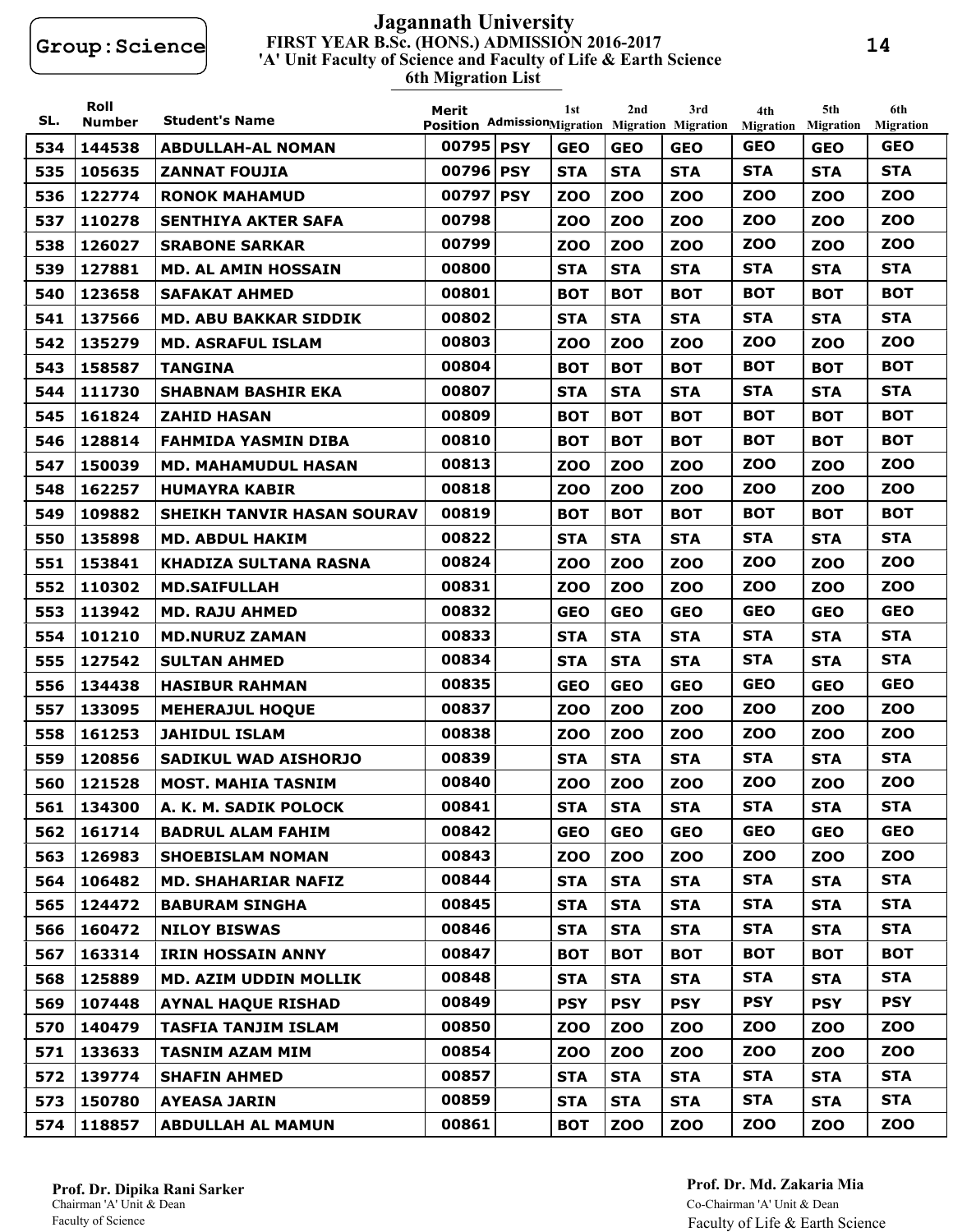#### **FIRST YEAR B.Sc. (HONS.) ADMISSION 2016-2017 6th Migration List 'A' Unit Faculty of Science and Faculty of Life & Earth Science Jagannath University**

| SL. | Roll<br><b>Number</b> | <b>Student's Name</b>          | Merit<br>Position AdmissionMigration Migration Migration | 1st        | 2nd        | 3rd        | 4th<br>Migration | 5th<br><b>Migration</b> | 6th<br><b>Migration</b> |
|-----|-----------------------|--------------------------------|----------------------------------------------------------|------------|------------|------------|------------------|-------------------------|-------------------------|
| 575 | 160766                | <b>K.M. RAYHAN ISLAM</b>       | 00862                                                    | <b>STA</b> | <b>STA</b> | <b>STA</b> | <b>STA</b>       | <b>STA</b>              | <b>STA</b>              |
| 576 | 160798                | <b>SHOHEL ARMAN</b>            | 00865                                                    | <b>BOT</b> | <b>ZOO</b> | <b>ZOO</b> | <b>ZOO</b>       | <b>ZOO</b>              | <b>ZOO</b>              |
| 577 | 142802                | <b>MD. SHOVO RAYHAN</b>        | 00869                                                    | <b>BOT</b> | <b>ZOO</b> | <b>ZOO</b> | <b>ZOO</b>       | <b>ZOO</b>              | ZOO                     |
| 578 | 157688                | <b>SAJJAD HOSEN</b>            | 00874                                                    | <b>BOT</b> | <b>ZOO</b> | ZOO        | <b>ZOO</b>       | <b>ZOO</b>              | <b>ZOO</b>              |
| 579 | 142060                | <b>MOHAMMAD MAHBUBUR</b>       | 00875                                                    | <b>STA</b> | <b>STA</b> | <b>STA</b> | <b>STA</b>       | <b>STA</b>              | <b>STA</b>              |
| 580 | 112035                | <b>SULTANA PARVIN SWEETY</b>   | 00880                                                    | <b>BOT</b> | <b>BOT</b> | <b>BOT</b> | <b>BOT</b>       | <b>BOT</b>              | <b>BOT</b>              |
| 581 | 134927                | <b>MD. ASHIQUL ISLAM RATUL</b> | 00882                                                    | <b>BOT</b> | <b>ZOO</b> | <b>ZOO</b> | <b>ZOO</b>       | <b>ZOO</b>              | <b>ZOO</b>              |
| 582 | 119654                | <b>AFRIN SULTANA</b>           | 00884                                                    | <b>GEO</b> | <b>GEO</b> | <b>GEO</b> | <b>GEO</b>       | <b>GEO</b>              | <b>GEO</b>              |
| 583 | 105406                | <b>TANJILA AKTER MONY</b>      | 00885                                                    | <b>STA</b> | <b>STA</b> | <b>STA</b> | <b>STA</b>       | <b>STA</b>              | <b>STA</b>              |
| 584 | 103397                | <b>APURBO MANIK DEY</b>        | 00887                                                    | <b>BOT</b> | <b>ZOO</b> | <b>ZOO</b> | <b>ZOO</b>       | <b>ZOO</b>              | <b>ZOO</b>              |
| 585 | 113442                | <b>MD FAISAL MAHMUD</b>        | 00888                                                    | <b>BOT</b> | <b>ZOO</b> | <b>ZOO</b> | <b>ZOO</b>       | <b>ZOO</b>              | <b>ZOO</b>              |
| 586 | 122005                | <b>SHOUMITRA SAHA</b>          | 00889                                                    | <b>STA</b> | <b>STA</b> | <b>STA</b> | <b>STA</b>       | <b>STA</b>              | <b>STA</b>              |
| 587 | 135667                | <b>MOHAMMAD NAIMUL RAHMAN</b>  | 00890                                                    | <b>PSY</b> | <b>PSY</b> | <b>PSY</b> | <b>PSY</b>       | <b>PSY</b>              | <b>PSY</b>              |
| 588 | 124005                | <b>MD. FARIDUL ISLAM</b>       | 00891                                                    | <b>BOT</b> | <b>ZOO</b> | <b>ZOO</b> | <b>ZOO</b>       | <b>ZOO</b>              | <b>ZOO</b>              |
| 589 | 151325                | <b>KEYA ISRAT</b>              | 00892                                                    | <b>STA</b> | <b>STA</b> | <b>STA</b> | <b>STA</b>       | <b>STA</b>              | <b>STA</b>              |
| 590 | 126168                | <b>MD SUHAG MIA</b>            | 00894                                                    | <b>BOT</b> | <b>ZOO</b> | <b>ZOO</b> | <b>ZOO</b>       | ZOO                     | <b>ZOO</b>              |
| 591 | 114575                | <b>ABDULLAH AL MARUF</b>       | 00895                                                    | <b>BOT</b> | <b>BOT</b> | ZOO        | <b>ZOO</b>       | <b>ZOO</b>              | <b>ZOO</b>              |
| 592 | 107085                | <b>MISKAT JERIN</b>            | 00896                                                    | <b>STA</b> | <b>STA</b> | ZOO        | <b>ZOO</b>       | <b>ZOO</b>              | <b>ZOO</b>              |
| 593 | 102155                | <b>MAHFUJUR RAHMAN</b>         | 00897                                                    | <b>PSY</b> | <b>PSY</b> | <b>PSY</b> | <b>PSY</b>       | <b>PSY</b>              | <b>PSY</b>              |
| 594 | 102076                | <b>MD. SHOHAD MAZUMDER</b>     | 00898                                                    | <b>PSY</b> | <b>PSY</b> | <b>PSY</b> | <b>PSY</b>       | <b>ZOO</b>              | <b>ZOO</b>              |
| 595 | 155213                | <b>MD. AL-AMIN</b>             | 00899                                                    | <b>PSY</b> | <b>PSY</b> | <b>PSY</b> | <b>PSY</b>       | <b>ZOO</b>              | <b>ZOO</b>              |
| 596 | 149239                | <b>MD.MEHEDI SAROWER</b>       | 00900                                                    | <b>STA</b> | <b>STA</b> | <b>STA</b> | <b>STA</b>       | <b>ZOO</b>              | <b>ZOO</b>              |
| 597 | 160625                | <b>MD. SABBIR HOSSAIN</b>      | 00901                                                    | <b>BOT</b> | <b>BOT</b> | <b>BOT</b> | <b>BOT</b>       | <b>BOT</b>              | <b>ZOO</b>              |
| 598 | 102954                | <b>MD RIAD MULLAH</b>          | 00902                                                    | <b>BOT</b> | <b>STA</b> | <b>STA</b> | <b>STA</b>       | <b>STA</b>              | <b>STA</b>              |
| 599 | 119978                | <b>MST. TANAZZUM AKTER</b>     | 00903                                                    | <b>BOT</b> | <b>STA</b> | <b>STA</b> | <b>STA</b>       | <b>STA</b>              | <b>STA</b>              |
| 600 | 104690                | <b>MD. EUSUF SOTON</b>         | 00904                                                    | <b>PSY</b> | <b>STA</b> | <b>STA</b> | <b>STA</b>       | <b>STA</b>              | <b>STA</b>              |
| 601 | 135646                | <b>ANINDYA SEN</b>             | 00905                                                    | <b>PSY</b> | <b>PSY</b> | <b>PSY</b> | <b>PSY</b>       | <b>PSY</b>              | <b>PSY</b>              |
|     | 602 145253            | <b>ASHRAFUL JAMAN EMON</b>     | 00907                                                    | <b>BOT</b> | <b>BOT</b> | <b>BOT</b> | <b>BOT</b>       | <b>BOT</b>              | <b>BOT</b>              |
| 603 | 101156                | <b>SAIFUL ISLAM SAYEM</b>      | 00908                                                    | <b>BOT</b> | <b>BOT</b> | <b>BOT</b> | <b>BOT</b>       | <b>BOT</b>              | <b>BOT</b>              |
| 604 | 122147                | <b>MD. MEHEDI HASAN RUBEL</b>  | 00909                                                    | <b>BOT</b> | <b>STA</b> | <b>STA</b> | <b>STA</b>       | <b>STA</b>              | <b>STA</b>              |
| 605 | 161480                | <b>MD. MAMUNUR ROSHID</b>      | 00911                                                    | <b>BOT</b> | <b>BOT</b> | <b>BOT</b> | <b>BOT</b>       | <b>BOT</b>              | <b>BOT</b>              |
| 606 | 106464                | <b>MD. FAIJUL ISLAM FAHAD</b>  | 00913                                                    | <b>BOT</b> | <b>STA</b> | <b>STA</b> | <b>STA</b>       | <b>STA</b>              | <b>STA</b>              |
| 607 | 102973                | <b>KHADIJA KHATUN</b>          | 00915                                                    | <b>BOT</b> | <b>BOT</b> | <b>BOT</b> | <b>BOT</b>       | <b>BOT</b>              | <b>BOT</b>              |
| 608 | 162872                | <b>MD. HUMAUN KABIR</b>        | 00917                                                    | <b>BOT</b> | <b>BOT</b> | <b>BOT</b> | <b>BOT</b>       | <b>BOT</b>              | <b>BOT</b>              |
| 609 | 108036                | <b>MD. TANVIRUL ISLAM</b>      | 00919                                                    | <b>BOT</b> | <b>STA</b> | <b>STA</b> | <b>STA</b>       | <b>STA</b>              | <b>STA</b>              |
| 610 | 151571                | <b>MD. AL MONSUR MAZUMDER</b>  | 00920                                                    | <b>BOT</b> | <b>BOT</b> | <b>BOT</b> | <b>BOT</b>       | <b>BOT</b>              | <b>BOT</b>              |
| 611 | 143113                | <b>SANJANA SABIHA</b>          | 00922                                                    | <b>BOT</b> | <b>STA</b> | <b>STA</b> | <b>STA</b>       | <b>STA</b>              | <b>STA</b>              |
| 612 | 138961                | <b>NISHAT TASMINE PREMA</b>    | 00924                                                    | <b>BOT</b> | <b>BOT</b> | <b>BOT</b> | <b>BOT</b>       | <b>BOT</b>              | <b>BOT</b>              |
| 613 | 125420                | <b>NUR-A-TABASSUM</b>          | 00925                                                    | <b>BOT</b> | <b>STA</b> | <b>STA</b> | <b>STA</b>       | <b>STA</b>              | <b>STA</b>              |
| 614 | 146442                | <b>SHEIKH SAYEM HOSSAIN</b>    | 00934                                                    | <b>BOT</b> | <b>BOT</b> | <b>BOT</b> | <b>BOT</b>       | <b>BOT</b>              | <b>BOT</b>              |
| 615 | 142699                | <b>MD.ALI HOSSAIN TIPU</b>     | 00941                                                    | <b>BOT</b> | <b>BOT</b> | <b>BOT</b> | <b>BOT</b>       | <b>BOT</b>              | <b>BOT</b>              |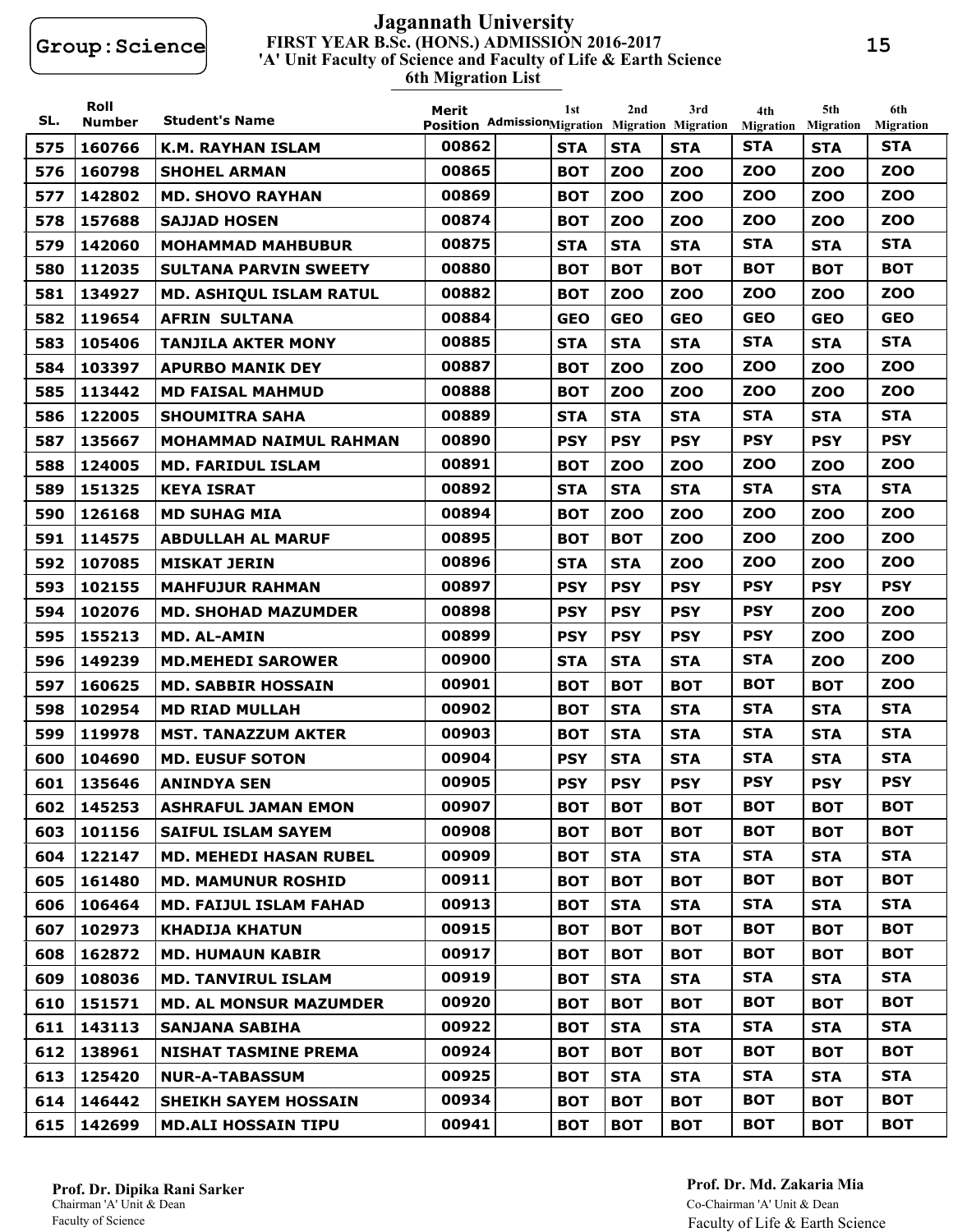#### **FIRST YEAR B.Sc. (HONS.) ADMISSION 2016-2017 6th Migration List 'A' Unit Faculty of Science and Faculty of Life & Earth Science Jagannath University**

| SL. | Roll<br><b>Number</b> | <b>Student's Name</b>             | Merit<br>Position AdmissionMigration Migration Migration | 1st        | 2nd        | 3rd        | 4th<br><b>Migration</b> | 5th<br><b>Migration</b> | 6th<br><b>Migration</b> |
|-----|-----------------------|-----------------------------------|----------------------------------------------------------|------------|------------|------------|-------------------------|-------------------------|-------------------------|
| 616 | 113924                | <b>ASIQUL ISLAM</b>               | 00942                                                    | <b>GEO</b> | <b>STA</b> | <b>STA</b> | <b>STA</b>              | <b>STA</b>              | <b>STA</b>              |
| 617 | 133696                | <b>AYESHA SIDDIOA MEEM</b>        | 00945                                                    | <b>PSY</b> | <b>PSY</b> | <b>PSY</b> | <b>PSY</b>              | <b>PSY</b>              | <b>PSY</b>              |
| 618 | 142968                | <b>MIR MOSHIUR</b>                | 00946                                                    | <b>GEO</b> | <b>STA</b> | <b>STA</b> | <b>STA</b>              | <b>STA</b>              | <b>STA</b>              |
| 619 | 105579                | <b>MD. ABUL BASHAR</b>            | 00947                                                    | <b>BOT</b> | <b>STA</b> | <b>STA</b> | <b>STA</b>              | <b>STA</b>              | <b>STA</b>              |
| 620 | 148480                | <b>MASHUDA AKTER</b>              | 00949                                                    | <b>PSY</b> | <b>PSY</b> | <b>PSY</b> | <b>PSY</b>              | <b>PSY</b>              | <b>PSY</b>              |
| 621 | 132508                | <b>SABID HOSSAIN READOY</b>       | 00950                                                    | <b>BOT</b> | <b>BOT</b> | <b>BOT</b> | <b>BOT</b>              | <b>BOT</b>              | <b>BOT</b>              |
| 622 | 126171                | <b>AL-MAMUN TITU</b>              | 00951                                                    | <b>BOT</b> | <b>BOT</b> | <b>BOT</b> | <b>BOT</b>              | <b>BOT</b>              | <b>BOT</b>              |
| 623 | 117668                | <b>TUSAR AHAMED</b>               | 00952                                                    | <b>GEO</b> | <b>BOT</b> | <b>BOT</b> | <b>BOT</b>              | <b>BOT</b>              | <b>BOT</b>              |
| 624 | 114138                | <b>RAIHAN HOSSAIN</b>             | 00953                                                    | <b>GEO</b> | <b>STA</b> | <b>STA</b> | <b>STA</b>              | <b>STA</b>              | <b>STA</b>              |
| 625 | 139091                | <b>MD. BAYAJID HOSSAIN</b>        | 00954                                                    | <b>PSY</b> | <b>PSY</b> | <b>PSY</b> | <b>PSY</b>              | <b>PSY</b>              | <b>PSY</b>              |
| 626 | 117149                | SANJIDA ZAMAN SINIGDA             | 00958                                                    | <b>GEO</b> | <b>BOT</b> | <b>BOT</b> | <b>BOT</b>              | <b>BOT</b>              | <b>BOT</b>              |
| 627 | 161262                | <b>MD. RASUL UDDIN KHAN</b>       | 00959                                                    | <b>PSY</b> | <b>PSY</b> | <b>PSY</b> | <b>PSY</b>              | <b>PSY</b>              | <b>PSY</b>              |
| 628 | 112939                | <b>TAMIM HOSSAIN</b>              | 00960                                                    | <b>GEO</b> | <b>STA</b> | <b>STA</b> | <b>STA</b>              | <b>STA</b>              | <b>STA</b>              |
| 629 | 101327                | <b>MD MAHABUBUR RAHAMAN</b>       | 00965                                                    | <b>GEO</b> | <b>STA</b> | <b>STA</b> | <b>STA</b>              | <b>STA</b>              | <b>STA</b>              |
| 630 | 151412                | <b>MD.ABDUL.ALIM</b>              | 00968                                                    | <b>PSY</b> | <b>BOT</b> | <b>BOT</b> | <b>BOT</b>              | <b>BOT</b>              | <b>BOT</b>              |
| 631 | 142330                | <b>MD. SHOHANUZZAMAN</b>          | 00969                                                    | <b>PSY</b> | <b>BOT</b> | <b>BOT</b> | <b>BOT</b>              | <b>BOT</b>              | <b>BOT</b>              |
| 632 | 115474                | <b>FAHMIDA HASAN HIMI</b>         | 00971                                                    | <b>PSY</b> | <b>STA</b> | <b>STA</b> | <b>STA</b>              | <b>STA</b>              | <b>STA</b>              |
| 633 | 160747                | <b>SANZIDA ALI SHARMI</b>         | 00973                                                    | <b>PSY</b> | <b>BOT</b> | <b>BOT</b> | <b>BOT</b>              | <b>BOT</b>              | <b>BOT</b>              |
| 634 | 142024                | <b>SADNAN AHMED RONY</b>          | 00977                                                    | <b>GEO</b> | <b>STA</b> | <b>STA</b> | <b>STA</b>              | <b>STA</b>              | <b>STA</b>              |
| 635 | 148295                | <b>JERIN SULTANA</b>              | 00981                                                    | <b>GEO</b> | <b>BOT</b> | <b>BOT</b> | <b>BOT</b>              | <b>BOT</b>              | <b>BOT</b>              |
| 636 | 154732                | <b>MARIAM HOSSAIN MOHONA</b>      | 00983                                                    | <b>PSY</b> | <b>STA</b> | <b>STA</b> | <b>STA</b>              | <b>STA</b>              | <b>STA</b>              |
| 637 | 148026                | <b>TABACHSUM ISLAM</b>            | 00984                                                    | <b>PSY</b> | <b>STA</b> | <b>STA</b> | <b>STA</b>              | <b>STA</b>              | <b>STA</b>              |
| 638 | 121736                | <b>MD.YUSUF HOSSAIN ADOR</b>      | 00985                                                    | <b>GEO</b> | <b>STA</b> | <b>STA</b> | <b>STA</b>              | <b>STA</b>              | <b>STA</b>              |
| 639 | 120373                | <b>MD.RABBY MAHADZ HASAN</b>      | 00986                                                    | <b>GEO</b> | <b>STA</b> | <b>STA</b> | <b>STA</b>              | <b>STA</b>              | <b>STA</b>              |
| 640 | 150593                | <b>FARAZ AHMED</b>                | 00987                                                    | <b>GEO</b> | <b>STA</b> | <b>STA</b> | <b>STA</b>              | <b>STA</b>              | <b>STA</b>              |
| 641 | 114356                | <b>SYED YAHIA</b>                 | 00989                                                    | <b>GEO</b> | <b>BOT</b> | <b>BOT</b> | <b>BOT</b>              | <b>BOT</b>              | <b>BOT</b>              |
| 642 | 160456                | <b>ANUPAM BISWAS</b>              | 00990                                                    | <b>PSY</b> | <b>BOT</b> | <b>BOT</b> | <b>BOT</b>              | <b>BOT</b>              | <b>BOT</b>              |
| 643 | 118354                | <b>MD. ASADUZZAMAN ASAD</b>       | 00991                                                    | <b>PSY</b> | <b>STA</b> | <b>STA</b> | <b>STA</b>              | <b>STA</b>              | <b>STA</b>              |
| 644 | 162463                | <b>MD. ALAMGIR SIKDAR</b>         | 00992                                                    | <b>GEO</b> | <b>STA</b> | <b>STA</b> | <b>STA</b>              | <b>STA</b>              | <b>STA</b>              |
| 645 | 127337                | <b>ANONTO KUMAR GHOSE</b>         | 00994                                                    | <b>GEO</b> | <b>GEO</b> | <b>GEO</b> | <b>GEO</b>              | <b>GEO</b>              | <b>GEO</b>              |
| 646 | 150610                | <b>MD. MAHMUDUL HASAN</b>         | 00995                                                    | <b>GEO</b> | <b>STA</b> | <b>STA</b> | <b>STA</b>              | <b>STA</b>              | <b>STA</b>              |
| 647 | 156964                | <b>FAHIM AHMED KHAN</b>           | 00998                                                    | <b>PSY</b> | <b>STA</b> | <b>STA</b> | <b>STA</b>              | <b>STA</b>              | <b>STA</b>              |
| 648 | 124909                | <b>AZHARUL ISLAM SHOVON</b>       | 01004                                                    | <b>GEO</b> | <b>STA</b> | <b>STA</b> | <b>STA</b>              | <b>STA</b>              | <b>STA</b>              |
| 649 | 102533                | <b>SHARMISTHA BISWAS</b>          | 01006                                                    | <b>GEO</b> | <b>GEO</b> | <b>GEO</b> | <b>GEO</b>              | <b>GEO</b>              | <b>GEO</b>              |
| 650 | 128438                | <b>MAHIMA FERDOUS</b>             | 01007                                                    | <b>PSY</b> | <b>BOT</b> | <b>BOT</b> | <b>BOT</b>              | <b>BOT</b>              | <b>BOT</b>              |
| 651 | 139848                | <b>MD. SHAKIL AHMED HISBULLAH</b> | 01009                                                    | <b>GEO</b> | <b>BOT</b> | <b>STA</b> | <b>STA</b>              | <b>STA</b>              | <b>STA</b>              |
| 652 | 128458                | <b>MARWA AKTHER</b>               | 01011                                                    | <b>GEO</b> | <b>BOT</b> | <b>BOT</b> | <b>BOT</b>              | <b>STA</b>              | <b>STA</b>              |
| 653 | 117540                | <b>AKASH KUMAR BHAWMICK</b>       | 01020                                                    | <b>PSY</b> | <b>BOT</b> | <b>BOT</b> | <b>BOT</b>              | <b>BOT</b>              | <b>BOT</b>              |
| 654 | 100720                | <b>SULTANA AKTARI</b>             | 01025                                                    | <b>GEO</b> | <b>BOT</b> | <b>BOT</b> | <b>BOT</b>              | <b>BOT</b>              | <b>BOT</b>              |
| 655 | 104793                | <b>MD.PARVEJ MOSARAF SOHEL</b>    | 01029                                                    | <b>GEO</b> | <b>BOT</b> | <b>BOT</b> | <b>BOT</b>              | <b>BOT</b>              | <b>BOT</b>              |
| 656 | 140600                | <b>TANJIDA AKTER</b>              | 01030                                                    | <b>GEO</b> | <b>GEO</b> | <b>GEO</b> | <b>GEO</b>              | <b>GEO</b>              | <b>GEO</b>              |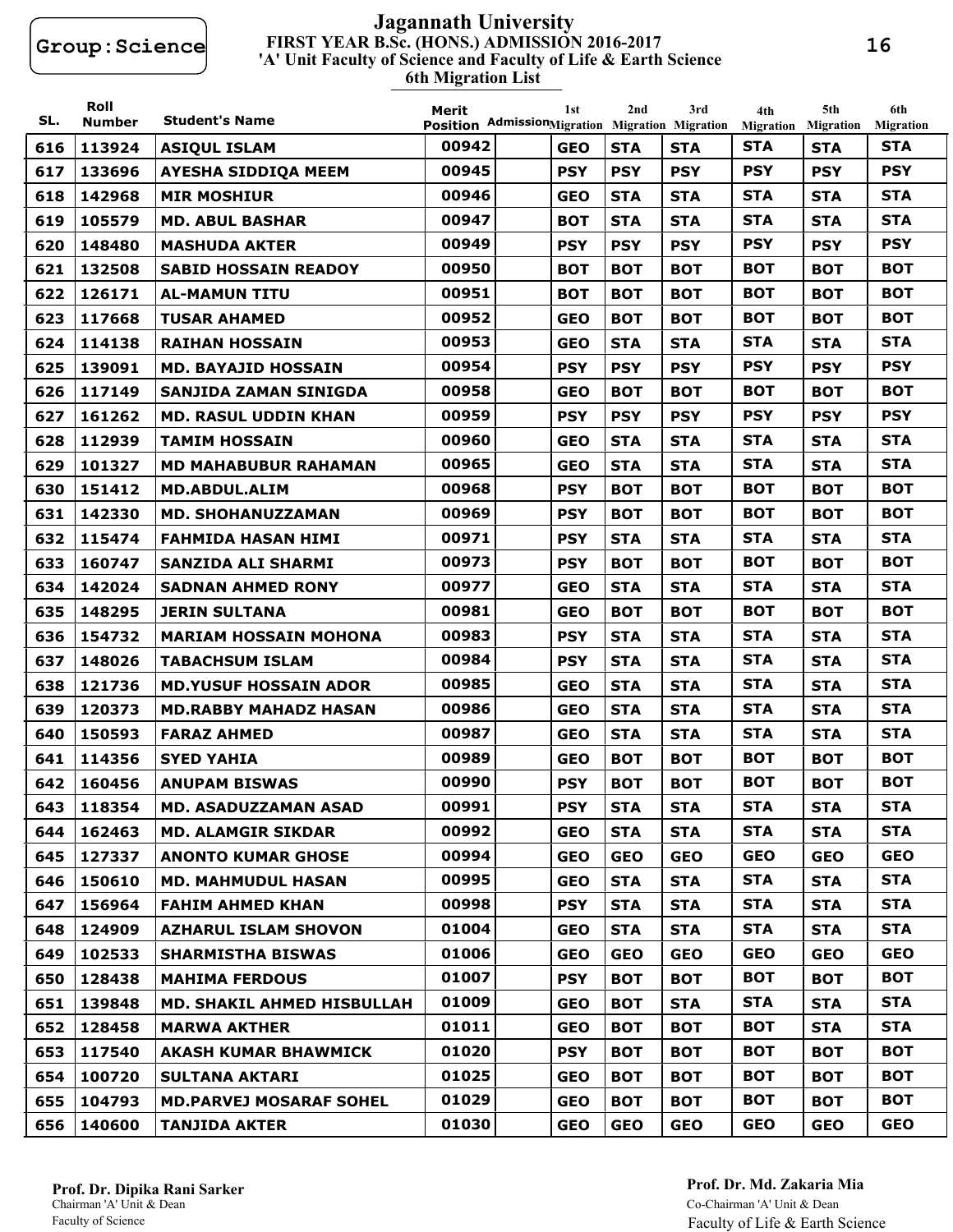#### **FIRST YEAR B.Sc. (HONS.) ADMISSION 2016-2017 6th Migration List 'A' Unit Faculty of Science and Faculty of Life & Earth Science Jagannath University**

| SL. | Roll<br><b>Number</b> | <b>Student's Name</b>          | Merit | 1st                                                           | 2nd        | 3rd        | 4th                     | 5th                            | 6th                            |
|-----|-----------------------|--------------------------------|-------|---------------------------------------------------------------|------------|------------|-------------------------|--------------------------------|--------------------------------|
| 657 | 154923                | <b>SANJIDA AKTER</b>           | 01033 | Position AdmissionMigration Migration Migration<br><b>GEO</b> | <b>BOT</b> | <b>BOT</b> | Migration<br><b>BOT</b> | <b>Migration</b><br><b>STA</b> | <b>Migration</b><br><b>STA</b> |
| 658 | 116147                | <b>MD. YEASIN ALI</b>          | 01034 | <b>GEO</b>                                                    | <b>BOT</b> | <b>BOT</b> | <b>BOT</b>              | <b>BOT</b>                     | <b>BOT</b>                     |
| 659 | 110419                | <b>TOFAYEL ISLAM SHOHAG</b>    | 01036 | <b>PSY</b>                                                    | <b>PSY</b> | <b>PSY</b> | <b>PSY</b>              | <b>PSY</b>                     | <b>PSY</b>                     |
| 660 | 107936                | <b>MD. RAKIBUR RAHMAN</b>      | 01037 | <b>PSY</b>                                                    | <b>BOT</b> | <b>BOT</b> | <b>BOT</b>              | <b>BOT</b>                     | <b>BOT</b>                     |
| 661 | 147420                | <b>MD. NAIMUR RAHMAN</b>       | 01038 | <b>PSY</b>                                                    | <b>BOT</b> | <b>BOT</b> | <b>BOT</b>              | <b>STA</b>                     | <b>STA</b>                     |
| 662 | 103472                | <b>SARMIN AKTER</b>            | 01039 |                                                               | <b>BOT</b> | <b>BOT</b> | <b>BOT</b>              | <b>STA</b>                     | <b>STA</b>                     |
| 663 | 149640                | <b>MD. MEHEDI HASAN BAPPY</b>  | 01040 |                                                               | <b>PSY</b> | <b>PSY</b> | <b>PSY</b>              | <b>PSY</b>                     | <b>PSY</b>                     |
| 664 | 142536                | <b>SHAKHAYATE HOSSAIN SAMI</b> | 01041 |                                                               | <b>BOT</b> | <b>BOT</b> | <b>BOT</b>              | <b>BOT</b>                     | <b>STA</b>                     |
| 665 | 102332                | <b>FARZANA YESMIN</b>          | 01044 |                                                               | <b>BOT</b> | <b>BOT</b> | <b>BOT</b>              | <b>BOT</b>                     | <b>BOT</b>                     |
| 666 | 101170                | <b>MUHTASIM MUHIB ZISAN</b>    | 01045 |                                                               | <b>BOT</b> | <b>BOT</b> | <b>BOT</b>              | <b>BOT</b>                     | <b>BOT</b>                     |
| 667 | 150609                | S. M. NAIMUL AHASAN PEARS      | 01047 |                                                               | <b>PSY</b> | <b>PSY</b> | <b>PSY</b>              | <b>PSY</b>                     | <b>STA</b>                     |
| 668 | 140354                | <b>MD.RAIHAN</b>               | 01048 |                                                               | <b>BOT</b> | <b>BOT</b> | <b>BOT</b>              | <b>BOT</b>                     | <b>BOT</b>                     |
| 669 | 114253                | <b>MD. MAHEDI HASAN</b>        | 01049 |                                                               | <b>BOT</b> | <b>BOT</b> | вот                     | <b>BOT</b>                     | <b>BOT</b>                     |
| 670 | 140545                | <b>MIM AKTER</b>               | 01050 |                                                               | <b>BOT</b> | <b>BOT</b> | <b>BOT</b>              | <b>BOT</b>                     | <b>BOT</b>                     |
| 671 | 159535                | <b>KANIJ FATEMA</b>            | 01051 |                                                               | <b>BOT</b> | <b>BOT</b> | <b>BOT</b>              | <b>BOT</b>                     | <b>BOT</b>                     |
| 672 | 132222                | <b>MEHEDEE HASAN</b>           | 01052 |                                                               | <b>BOT</b> | <b>BOT</b> | <b>BOT</b>              | <b>BOT</b>                     | <b>BOT</b>                     |
| 673 | 159986                | <b>SABRINA HASSAN KEYA</b>     | 01053 |                                                               | <b>BOT</b> | <b>BOT</b> | <b>BOT</b>              | <b>BOT</b>                     | <b>BOT</b>                     |
| 674 | 104166                | <b>ANISUR RAHMAN ASAD</b>      | 01054 |                                                               | <b>BOT</b> | <b>BOT</b> | <b>BOT</b>              | <b>BOT</b>                     | <b>BOT</b>                     |
| 675 | 157842                | S.M. AKAS                      | 01055 |                                                               | <b>BOT</b> | <b>BOT</b> | <b>BOT</b>              | <b>BOT</b>                     | <b>BOT</b>                     |
| 676 | 161415                | <b>SOUROVI SHAFRIN MIM</b>     | 01057 |                                                               | <b>BOT</b> | <b>BOT</b> | <b>BOT</b>              | <b>BOT</b>                     | <b>BOT</b>                     |
| 677 | 128511                | <b>MAHIN AFROZE MIM</b>        | 01058 |                                                               | <b>BOT</b> | <b>BOT</b> | <b>BOT</b>              | <b>BOT</b>                     | <b>BOT</b>                     |
| 678 | 107031                | <b>TASNIM MAHMUDA</b>          | 01060 |                                                               | <b>BOT</b> | <b>BOT</b> | <b>BOT</b>              | <b>BOT</b>                     | <b>BOT</b>                     |
| 679 | 120528                | <b>TAHMINA AHMED</b>           | 01065 |                                                               | <b>PSY</b> | <b>PSY</b> | <b>PSY</b>              | <b>PSY</b>                     | <b>PSY</b>                     |
| 680 | 129413                | <b>NAHIDA AKHTER</b>           | 01067 |                                                               | <b>GEO</b> | <b>BOT</b> | <b>BOT</b>              | <b>BOT</b>                     | <b>BOT</b>                     |
| 681 | 150269                | <b>AFRIN ISLAM</b>             | 01068 |                                                               | <b>PSY</b> | <b>PSY</b> | <b>PSY</b>              | <b>PSY</b>                     | <b>PSY</b>                     |
| 682 | 157070                | <b>FAZLA RABBI FAHAD MUKTA</b> | 01069 |                                                               | <b>GEO</b> | вот        | <b>BOT</b>              | <b>BOT</b>                     | <b>BOT</b>                     |
| 683 | 107444                | <b>BADSHAH FAHAD</b>           | 01073 |                                                               | <b>GEO</b> | <b>BOT</b> | <b>BOT</b>              | <b>BOT</b>                     | <b>BOT</b>                     |
| 684 | 150530                | <b>NAHID RAYHAN MUNNA</b>      | 01074 |                                                               | <b>GEO</b> | <b>BOT</b> | <b>BOT</b>              | <b>BOT</b>                     | <b>BOT</b>                     |
| 685 | 127617                | <b>IFTEKHAR ISLAM SHAJOL</b>   | 01077 |                                                               | <b>PSY</b> | <b>PSY</b> | <b>PSY</b>              | <b>PSY</b>                     | <b>PSY</b>                     |
| 686 | 108958                | <b>NAHIDUL ISLAM</b>           | 01080 |                                                               | <b>GEO</b> | <b>BOT</b> | <b>BOT</b>              | <b>BOT</b>                     | <b>BOT</b>                     |
| 687 | 144202                | <b>SUMIYA ARABI</b>            | 01081 |                                                               | <b>PSY</b> | <b>PSY</b> | <b>PSY</b>              | <b>PSY</b>                     | <b>PSY</b>                     |
| 688 | 122987                | <b>MD. RAFIQUL ISLAM</b>       | 01082 |                                                               | <b>GEO</b> | <b>BOT</b> | <b>BOT</b>              | <b>BOT</b>                     | <b>BOT</b>                     |
| 689 | 119971                | <b>MD. AL-AMIN</b>             | 01083 |                                                               | <b>PSY</b> | <b>BOT</b> | <b>BOT</b>              | <b>BOT</b>                     | <b>BOT</b>                     |
| 690 | 144940                | <b>SAMIRA MAHMUD MITHI</b>     | 01088 |                                                               | <b>PSY</b> | <b>BOT</b> | <b>BOT</b>              | <b>BOT</b>                     | <b>BOT</b>                     |
| 691 | 140361                | <b>MAHMUD AL HASAN</b>         | 01096 |                                                               | <b>GEO</b> | <b>BOT</b> | <b>BOT</b>              | <b>BOT</b>                     | <b>BOT</b>                     |
| 692 | 139020                | <b>MD.SAJIB HASAN</b>          | 01098 |                                                               | <b>PSY</b> | <b>PSY</b> | <b>PSY</b>              | <b>PSY</b>                     | <b>PSY</b>                     |
| 693 | 117978                | <b>BRISTE DAS</b>              | 01099 |                                                               | <b>GEO</b> | <b>BOT</b> | <b>BOT</b>              | <b>BOT</b>                     | <b>BOT</b>                     |
| 694 | 137401                | <b>EMDADULLAH RAYHAN</b>       | 01100 |                                                               | <b>GEO</b> | <b>BOT</b> | <b>BOT</b>              | <b>BOT</b>                     | <b>BOT</b>                     |
| 695 | 139541                | <b>NOURIN JAHAN SHEFA</b>      | 01101 |                                                               | <b>GEO</b> | <b>BOT</b> | <b>BOT</b>              | <b>BOT</b>                     | <b>BOT</b>                     |
| 696 | 136758                | <b>NOWSHIN AFRIN LUBNA</b>     | 01102 |                                                               | <b>GEO</b> | <b>BOT</b> | <b>BOT</b>              | <b>BOT</b>                     | <b>BOT</b>                     |
| 697 | 106332                | <b>HIMAL KHAN</b>              | 01103 |                                                               | <b>GEO</b> | <b>GEO</b> | <b>GEO</b>              | <b>GEO</b>                     | <b>GEO</b>                     |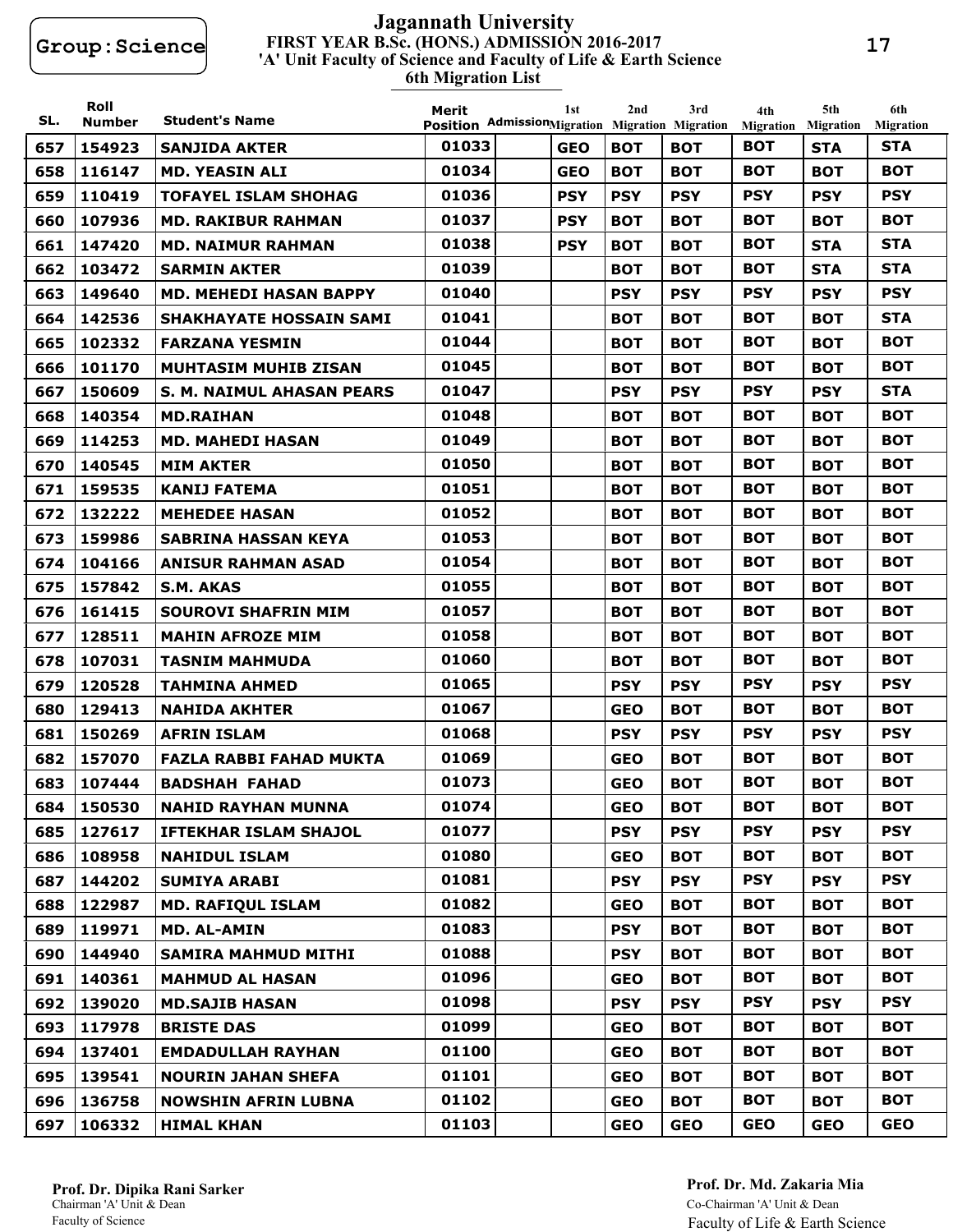#### **FIRST YEAR B.Sc. (HONS.) ADMISSION 2016-2017 6th Migration List 'A' Unit Faculty of Science and Faculty of Life & Earth Science Jagannath University**

| SL. | Roll<br><b>Number</b> | <b>Student's Name</b>           | Merit<br>Position AdmissionMigration Migration Migration | 1st | 2nd        | 3rd        | 4th<br><b>Migration</b> | 5th<br><b>Migration</b> | 6th<br><b>Migration</b> |
|-----|-----------------------|---------------------------------|----------------------------------------------------------|-----|------------|------------|-------------------------|-------------------------|-------------------------|
| 698 | 152352                | <b>MST. MAHIMA KHANOM NIPU</b>  | 01104                                                    |     | <b>GEO</b> | <b>GEO</b> | <b>GEO</b>              | <b>BOT</b>              | <b>BOT</b>              |
| 699 | 154391                | <b>JANNATUL.FARDUSHI</b>        | 01105                                                    |     | <b>GEO</b> | <b>GEO</b> | <b>GEO</b>              | <b>BOT</b>              | <b>BOT</b>              |
| 700 | 102205                | <b>MOUMITA NAG</b>              | 01106                                                    |     | <b>GEO</b> | <b>GEO</b> | <b>GEO</b>              | <b>BOT</b>              | <b>BOT</b>              |
| 701 | 104331                | MD. ASHIKUR RAHMAN SHAKIL       | 01108                                                    |     | <b>GEO</b> | <b>GEO</b> | <b>GEO</b>              | <b>BOT</b>              | <b>BOT</b>              |
| 702 | 159066                | <b>IFTEKER AHMED RIYAD</b>      | 01109                                                    |     | <b>PSY</b> | <b>PSY</b> | <b>PSY</b>              | <b>PSY</b>              | <b>PSY</b>              |
| 703 | 147850                | <b>SAURAV SARKAR</b>            | 01110                                                    |     | <b>PSY</b> | <b>PSY</b> | <b>PSY</b>              | <b>PSY</b>              | <b>PSY</b>              |
| 704 | 149639                | <b>IFFAT ARA SHUVECHHCHA</b>    | 01111                                                    |     | <b>PSY</b> | <b>PSY</b> | <b>PSY</b>              | <b>BOT</b>              | <b>BOT</b>              |
| 705 | 137389                | <b>TANZIA AKTER</b>             | 01112                                                    |     | <b>GEO</b> | <b>GEO</b> | <b>GEO</b>              | <b>GEO</b>              | <b>BOT</b>              |
| 706 | 137621                | <b>ADRITA NATH URMILA</b>       | 01113                                                    |     | <b>GEO</b> | <b>GEO</b> | <b>GEO</b>              | <b>GEO</b>              | <b>BOT</b>              |
| 707 | 141093                | <b>MEHEDI HASSAN</b>            | 01114                                                    |     | <b>PSY</b> | <b>PSY</b> | <b>PSY</b>              | <b>PSY</b>              | <b>PSY</b>              |
| 708 | 120929                | <b>SHAKIL HAQUE SHANI</b>       | 01117                                                    |     | <b>GEO</b> | <b>GEO</b> | <b>GEO</b>              | <b>GEO</b>              | <b>GEO</b>              |
| 709 | 148467                | <b>TASNIM CHOWDHURY</b>         | 01123                                                    |     | <b>GEO</b> | <b>GEO</b> | <b>GEO</b>              | <b>GEO</b>              | <b>GEO</b>              |
| 710 | 128510                | <b>RAFIN BISWAS PIAS</b>        | 01127                                                    |     | <b>GEO</b> | <b>GEO</b> | <b>GEO</b>              | <b>GEO</b>              | <b>GEO</b>              |
| 711 | 122888                | <b>MERAJUL ISLAM</b>            | 01128                                                    |     | <b>GEO</b> | <b>GEO</b> | <b>GEO</b>              | <b>GEO</b>              | <b>GEO</b>              |
| 712 | 161919                | <b>ABIR AHMED LABIB</b>         | 01131                                                    |     | <b>GEO</b> | <b>GEO</b> | <b>GEO</b>              | <b>GEO</b>              | <b>GEO</b>              |
| 713 | 139941                | <b>MD. KHAIRUL ALAM</b>         | 01132                                                    |     | <b>GEO</b> | <b>GEO</b> | <b>GEO</b>              | <b>GEO</b>              | <b>GEO</b>              |
| 714 | 162648                | <b>FARHIN AKTER</b>             | 01137                                                    |     | <b>GEO</b> | <b>GEO</b> | <b>GEO</b>              | <b>GEO</b>              | <b>GEO</b>              |
| 715 | 109585                | <b>HRIDOY MIA</b>               | 01139                                                    |     | <b>GEO</b> | <b>GEO</b> | <b>GEO</b>              | <b>GEO</b>              | <b>GEO</b>              |
| 716 | 126342                | <b>JANNATUL FERDOUS PROMA</b>   | 01141                                                    |     | <b>PSY</b> | <b>PSY</b> | <b>PSY</b>              | <b>PSY</b>              | <b>PSY</b>              |
| 717 | 113566                | MD. TAZMINUR RAHMAN RABBI       | 01144                                                    |     | <b>PSY</b> | <b>PSY</b> | <b>PSY</b>              | <b>PSY</b>              | <b>PSY</b>              |
| 718 | 155721                | <b>MD. SUMON REZA</b>           | 01145                                                    |     | <b>GEO</b> | <b>GEO</b> | <b>GEO</b>              | <b>GEO</b>              | <b>GEO</b>              |
| 719 | 109381                | <b>TASNIM JANNATI</b>           | 01146                                                    |     | <b>PSY</b> | <b>PSY</b> | <b>PSY</b>              | <b>PSY</b>              | <b>PSY</b>              |
| 720 | 114128                | <b>OMAR FARUQ AL AMIN</b>       | 01147                                                    |     | <b>GEO</b> | <b>GEO</b> | <b>GEO</b>              | <b>GEO</b>              | <b>GEO</b>              |
| 721 | 130865                | <b>MOSAMMAT SHANAZ PARVIN</b>   | 01148                                                    |     | <b>PSY</b> | <b>GEO</b> | <b>GEO</b>              | <b>GEO</b>              | <b>GEO</b>              |
| 722 | 162645                | <b>MUMTAHINA ALAM</b>           | 01149                                                    |     | <b>PSY</b> | <b>PSY</b> | <b>PSY</b>              | <b>PSY</b>              | <b>PSY</b>              |
| 723 | 130493                | <b>SK. SHAHED EBNE ARIF</b>     | 01150                                                    |     | <b>PSY</b> | <b>PSY</b> | <b>PSY</b>              | <b>PSY</b>              | <b>PSY</b>              |
| 724 | 117201                | <b>S.M. MD. ABU HASAN RABBI</b> | 01151                                                    |     | <b>PSY</b> | <b>GEO</b> | <b>GEO</b>              | <b>GEO</b>              | <b>GEO</b>              |
| 725 | 118325                | <b>GOLAM MUKTADIR HOSSAIN</b>   | 01152                                                    |     | <b>PSY</b> | <b>GEO</b> | <b>GEO</b>              | <b>GEO</b>              | <b>GEO</b>              |
| 726 | 118315                | <b>S M MEHEDI HASSAN</b>        | 01153                                                    |     |            | <b>PSY</b> | <b>PSY</b>              | <b>GEO</b>              | <b>GEO</b>              |
| 727 | 104352                | <b>SHAHABUDDIN KHAN</b>         | 01156                                                    |     |            | <b>GEO</b> | <b>GEO</b>              | <b>GEO</b>              | <b>GEO</b>              |
| 728 | 133013                | <b>NIGAT ARA NOUSHIN</b>        | 01157                                                    |     |            | <b>GEO</b> | <b>GEO</b>              | <b>GEO</b>              | <b>GEO</b>              |
| 729 | 134393                | <b>NUSRAT JAHAN</b>             | 01158                                                    |     |            | <b>GEO</b> | <b>GEO</b>              | <b>GEO</b>              | <b>GEO</b>              |
| 730 | 130091                | <b>JANNATUL FERDOUSE</b>        | 01159                                                    |     |            | <b>GEO</b> | <b>GEO</b>              | <b>GEO</b>              | <b>GEO</b>              |
| 731 | 159202                | <b>MD. FIROS MAHMUD</b>         | 01160                                                    |     |            | <b>PSY</b> | <b>PSY</b>              | <b>PSY</b>              | <b>PSY</b>              |
| 732 | 159814                | <b>BADHON SAHA</b>              | 01161                                                    |     |            | <b>GEO</b> | <b>GEO</b>              | <b>GEO</b>              | <b>GEO</b>              |
| 733 | 132751                | <b>SUMAIYA AKTER</b>            | 01162                                                    |     |            | <b>GEO</b> | <b>GEO</b>              | <b>GEO</b>              | <b>GEO</b>              |
| 734 | 141183                | <b>MD. HUZZATUL ISLAM</b>       | 01165                                                    |     |            | <b>PSY</b> | <b>PSY</b>              | <b>PSY</b>              | <b>PSY</b>              |
| 735 | 102364                | <b>SHAHIN ARA NAJIN</b>         | 01174                                                    |     |            | <b>GEO</b> | <b>GEO</b>              | <b>GEO</b>              | <b>GEO</b>              |
| 736 | 139827                | <b>HALIMA KHATUN</b>            | 01180                                                    |     |            | <b>GEO</b> | <b>GEO</b>              | <b>GEO</b>              | <b>GEO</b>              |
| 737 | 125686                | <b>RUBAIYAT RAHMAN</b>          | 01181                                                    |     |            | <b>PSY</b> | <b>PSY</b>              | <b>PSY</b>              | <b>PSY</b>              |
| 738 | 114154                | <b>MD. ASHIKUR RAHAMAN</b>      | 01186                                                    |     |            | <b>PSY</b> | <b>PSY</b>              | <b>PSY</b>              | <b>PSY</b>              |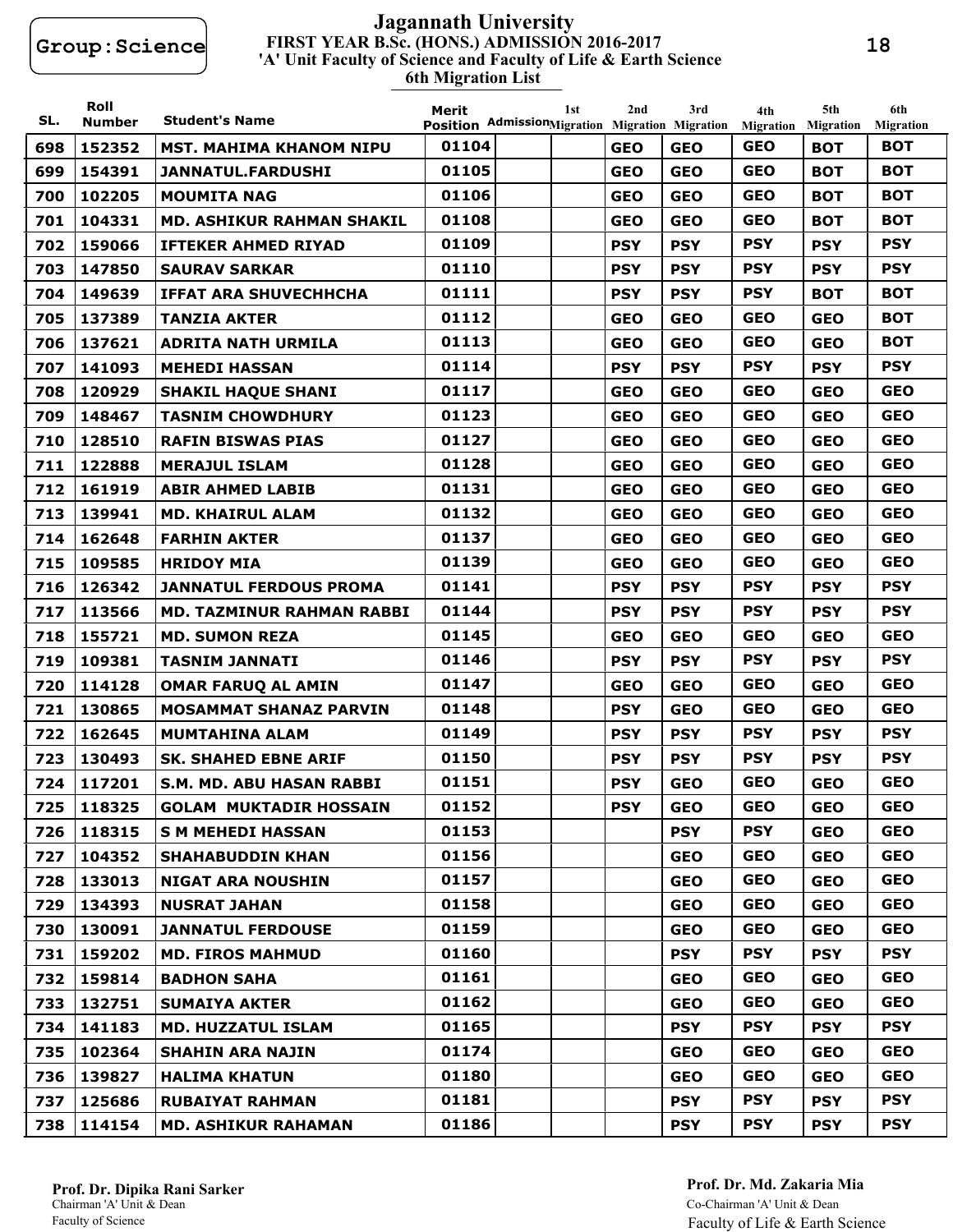#### **FIRST YEAR B.Sc. (HONS.) ADMISSION 2016-2017 6th Migration List 'A' Unit Faculty of Science and Faculty of Life & Earth Science Jagannath University**

| SL. | Roll<br><b>Number</b> | <b>Student's Name</b>           | Merit<br>Position AdmissionMigration Migration Migration | 1st | 2nd | 3rd        | 4th<br>Migration | 5th<br><b>Migration</b> | 6th<br><b>Migration</b> |
|-----|-----------------------|---------------------------------|----------------------------------------------------------|-----|-----|------------|------------------|-------------------------|-------------------------|
| 739 | 113280                | <b>NIAZ UDDIN RIDOY</b>         | 01188                                                    |     |     | <b>GEO</b> | <b>GEO</b>       | <b>GEO</b>              | <b>GEO</b>              |
| 740 | 160004                | <b>TANJILA AKTER</b>            | 01189                                                    |     |     | <b>GEO</b> | <b>GEO</b>       | <b>GEO</b>              | <b>GEO</b>              |
| 741 | 132771                | <b>UJJWAL KUMAR BALA</b>        | 01190                                                    |     |     | <b>PSY</b> | <b>PSY</b>       | <b>PSY</b>              | <b>PSY</b>              |
| 742 | 160243                | <b>MD. ROBIUL ISLAM</b>         | 01192                                                    |     |     | <b>PSY</b> | <b>PSY</b>       | <b>PSY</b>              | <b>PSY</b>              |
| 743 | 154107                | <b>TAMANNA ISLAM TANIA</b>      | 01197                                                    |     |     | <b>GEO</b> | <b>GEO</b>       | <b>GEO</b>              | <b>GEO</b>              |
| 744 | 140991                | <b>M.M. SHAH PORUN RANA</b>     | 01199                                                    |     |     | <b>GEO</b> | <b>GEO</b>       | <b>GEO</b>              | <b>GEO</b>              |
| 745 | 159087                | <b>MD. ABUTAHER TANVIR</b>      | 01202                                                    |     |     | <b>PSY</b> | <b>PSY</b>       | <b>PSY</b>              | <b>PSY</b>              |
| 746 | 111722                | MD. ABDULLA HEEL IMAM           | 01204                                                    |     |     | <b>GEO</b> | <b>GEO</b>       | <b>GEO</b>              | <b>GEO</b>              |
| 747 | 102180                | ALBINA ALAM                     | 01205                                                    |     |     | <b>GEO</b> | <b>GEO</b>       | <b>GEO</b>              | <b>GEO</b>              |
| 748 | 101624                | <b>MD. TUHIN AHMED</b>          | 01207                                                    |     |     | <b>GEO</b> | <b>GEO</b>       | <b>GEO</b>              | <b>GEO</b>              |
| 749 | 118554                | <b>MOST. ATKIYA FARJANA</b>     | 01208                                                    |     |     | <b>GEO</b> | <b>GEO</b>       | <b>GEO</b>              | <b>GEO</b>              |
| 750 | 160446                | <b>SURANJIT SARKAR</b>          | 01209                                                    |     |     | <b>GEO</b> | <b>GEO</b>       | <b>GEO</b>              | <b>GEO</b>              |
| 751 | 106619                | <b>MD. FAHIM MUNTASHIR</b>      | 01211                                                    |     |     | <b>GEO</b> | <b>GEO</b>       | <b>GEO</b>              | <b>GEO</b>              |
| 752 | 154567                | <b>JAHIDUL HASAN RIDOY</b>      | 01212                                                    |     |     | <b>GEO</b> | <b>GEO</b>       | <b>GEO</b>              | <b>GEO</b>              |
| 753 | 119120                | <b>MD. FAHIM UDDIN PATOARY</b>  | 01213                                                    |     |     |            | <b>GEO</b>       | <b>GEO</b>              | <b>GEO</b>              |
| 754 | 162739                | <b>MD.MASUD HOSSAIN</b>         | 01216                                                    |     |     |            | <b>GEO</b>       | <b>GEO</b>              | <b>GEO</b>              |
| 755 | 143441                | <b>SHAHANAZ AKTER</b>           | 01218                                                    |     |     |            | <b>PSY</b>       | <b>PSY</b>              | <b>PSY</b>              |
| 756 | 128815                | <b>SUMAIYA ISLAM</b>            | 01219                                                    |     |     |            | <b>GEO</b>       | <b>GEO</b>              | <b>GEO</b>              |
| 757 | 107438                | <b>MD. SHAFIQUL ISLAM</b>       | 01220                                                    |     |     |            | <b>GEO</b>       | <b>GEO</b>              | <b>GEO</b>              |
| 758 | 163202                | <b>MANCHURA AKTER</b>           | 01221                                                    |     |     |            | <b>GEO</b>       | <b>GEO</b>              | <b>GEO</b>              |
| 759 | 119536                | <b>PALASH CHANDRA ROY</b>       | 01222                                                    |     |     |            | <b>GEO</b>       | <b>GEO</b>              | <b>GEO</b>              |
| 760 | 138027                | <b>TANMAY BARAI</b>             | 01224                                                    |     |     |            | <b>PSY</b>       | <b>PSY</b>              | <b>PSY</b>              |
| 761 | 137402                | <b>AL- ARAFAT BAPPY</b>         | 01225                                                    |     |     |            | <b>PSY</b>       | <b>PSY</b>              | <b>PSY</b>              |
| 762 | 157834                | <b>MD. MIR HOSSEN PRODHAN</b>   | 01226                                                    |     |     |            | <b>GEO</b>       | <b>GEO</b>              | <b>GEO</b>              |
| 763 | 142058                | <b>MD. BENIYAMIN</b>            | 01227                                                    |     |     |            | <b>GEO</b>       | <b>GEO</b>              | <b>GEO</b>              |
| 764 | 135722                | <b>FARHANA FERDOUS</b>          | 01228                                                    |     |     |            | <b>PSY</b>       | <b>PSY</b>              | <b>PSY</b>              |
| 765 | 154560                | SAMIRA.BINTE.ZAMAN              | 01229                                                    |     |     |            | <b>PSY</b>       | <b>PSY</b>              | <b>PSY</b>              |
| 766 | 134050                | <b>MD. ASHAFUL ISLAM</b>        | 01232                                                    |     |     |            | <b>GEO</b>       | <b>GEO</b>              | <b>GEO</b>              |
| 767 | 117458                | <b>SAZZAD BIN AKKAS</b>         | 01234                                                    |     |     |            | <b>PSY</b>       | <b>PSY</b>              | <b>PSY</b>              |
| 768 | 132333                | <b>MAHMUDUL HASAN PRANTA</b>    | 01237                                                    |     |     |            | <b>GEO</b>       | <b>GEO</b>              | <b>GEO</b>              |
| 769 | 148094                | <b>ESRAT JAHAN MRITTIKA</b>     | 01240                                                    |     |     |            | <b>GEO</b>       | <b>GEO</b>              | <b>GEO</b>              |
| 770 | 105994                | <b>HASIBA AFROSE TAMANNA</b>    | 01241                                                    |     |     |            | <b>PSY</b>       | <b>GEO</b>              | <b>GEO</b>              |
| 771 | 101514                | <b>JARIN TASNIM LABONNAY</b>    | 01246                                                    |     |     |            |                  | <b>GEO</b>              | <b>GEO</b>              |
| 772 | 121706                | <b>NAZIA KHAN LINA</b>          | 01248                                                    |     |     |            |                  | <b>GEO</b>              | <b>GEO</b>              |
| 773 | 115855                | <b>MD. AMIR SHOHEL OLY</b>      | 01254                                                    |     |     |            |                  | <b>PSY</b>              | <b>PSY</b>              |
| 774 | 136586                | <b>DIPAN BAIDYA</b>             | 01255                                                    |     |     |            |                  | <b>GEO</b>              | <b>GEO</b>              |
| 775 | 101129                | <b>MST. MAKSURATUN TABASSUM</b> | 01257                                                    |     |     |            |                  | <b>GEO</b>              | <b>GEO</b>              |
| 776 | 159138                | MD. MOSABBIR HOSSAIN            | 01258                                                    |     |     |            |                  | <b>GEO</b>              | <b>GEO</b>              |
| 777 | 119841                | <b>SAZID AL MURSALIN</b>        | 01263                                                    |     |     |            |                  | <b>PSY</b>              | <b>PSY</b>              |
| 778 | 153244                | <b>MD. RAJIB HOSSAIN</b>        | 01272                                                    |     |     |            |                  | <b>GEO</b>              | <b>GEO</b>              |
| 779 | 151496                | <b>MD. RAHATUZZAMAN</b>         | 01273                                                    |     |     |            |                  | <b>GEO</b>              | <b>GEO</b>              |